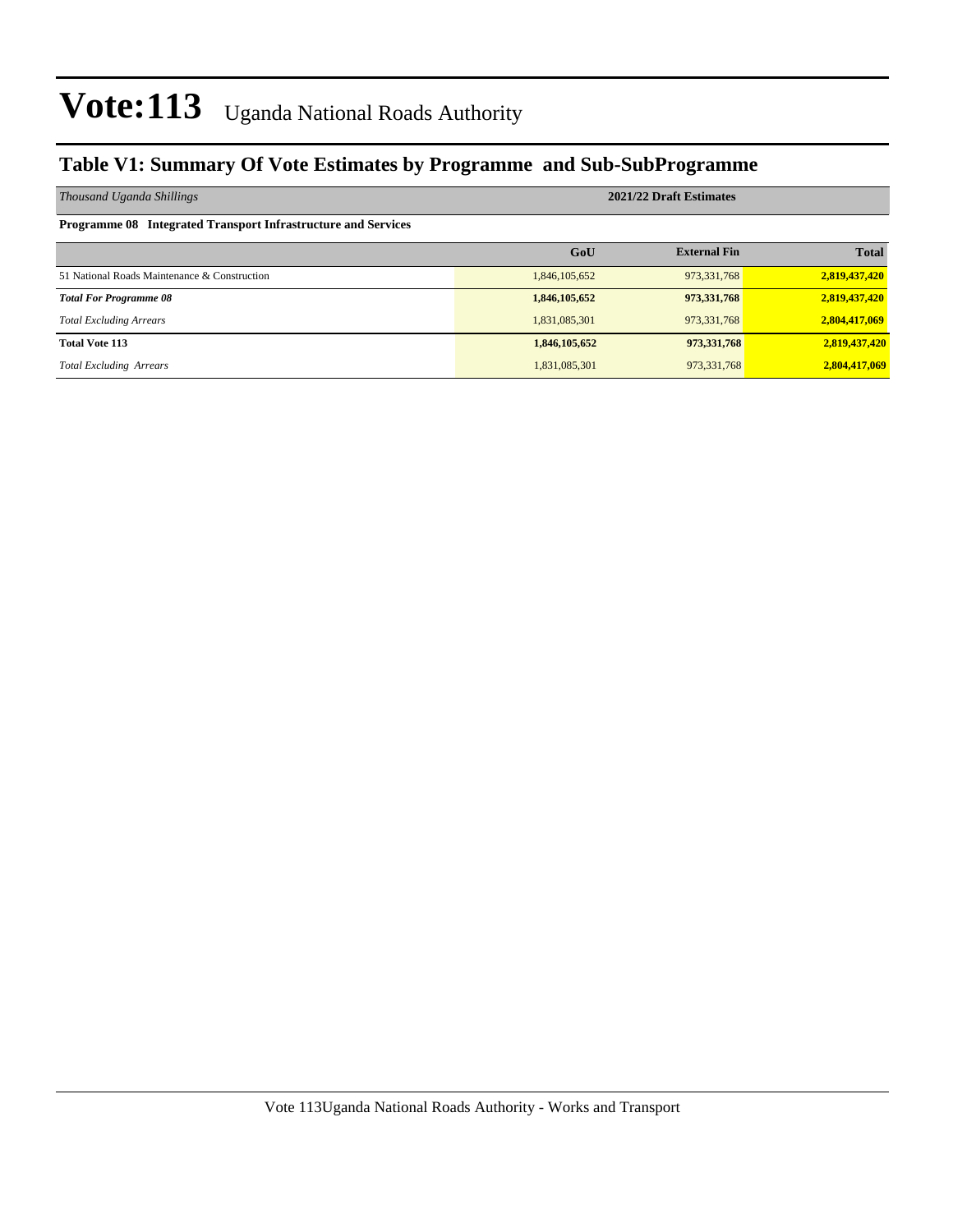### **Table V2: Summary Of Vote Estimates by Sub-SubProgramme,Department and Project**

| Thousand Uganda Shillings                                               |                  | 2020/21 Approved Budget |                  |                  | 2021/22 Draft Estimates |                               |                         |  |
|-------------------------------------------------------------------------|------------------|-------------------------|------------------|------------------|-------------------------|-------------------------------|-------------------------|--|
| Sub-SubProgramme 51 National Roads Maintenance & Construction           |                  |                         |                  |                  |                         |                               |                         |  |
| <b>Recurrent Budget Estimates</b>                                       | <b>Wage</b>      | <b>Non-Wage</b>         | <b>AIA</b>       | <b>Total</b>     | <b>Wage</b>             | <b>Non-Wage</b>               | <b>Total</b>            |  |
| 01 Finance and Administration                                           | 71,105,193       | 32,150,150              | $\boldsymbol{0}$ | 103,255,343      | 71, 105, 193            | 24,928,248                    | 96,033,441              |  |
| 06 Project Preparation Studies                                          | $\boldsymbol{0}$ | $\boldsymbol{0}$        | $\mathbf{0}$     | $\bf{0}$         | $\mathbf{0}$            | 35,825,000                    | 35,825,000              |  |
| <b>Total Recurrent Budget Estimates for Sub-</b><br><b>SubProgramme</b> | 71,105,193       | 32,150,150              | $\bf{0}$         | 103,255,343      | 71,105,193              | 60,753,248                    | 131,858,441             |  |
| Development Budget Estimates                                            | GoU Dev't        | <b>External Fin</b>     | <b>AIA</b>       | <b>Total</b>     |                         | <b>GoU Dev't External Fin</b> | <b>Total</b>            |  |
| 0265 Upgrade Atiak - Moyo-Afoji (104km)                                 | 4,334,763        | 23,972,460              | $\boldsymbol{0}$ | 28,307,223       | 19,133,720              | 38,828,280                    | 57,962,000              |  |
| 0267 Improvement of Ferry Services                                      | 48,284,110       | $\boldsymbol{0}$        | $\boldsymbol{0}$ | 48,284,110       | 29,449,000              | $\mathbf{0}$                  | 29,449,000              |  |
| 0952 Design Masaka-Bukakata road                                        | 27, 245, 233     | 34,262,272              | $\boldsymbol{0}$ | 61,507,505       | 7,442,324               | 29,619,988                    | 37,062,312              |  |
| 1034 Design of Mukono-Katosi-Nyenga (72km)                              | 24,515,415       | $\boldsymbol{0}$        | $\mathbf{0}$     | 24,515,415       | $\mathbf{0}$            | $\mathbf{0}$                  | $\overline{\mathbf{0}}$ |  |
| 1035 Design Mpigi-Kabulasoka-Maddu (135 km)                             | 28,070,000       | $\boldsymbol{0}$        | $\boldsymbol{0}$ | 28,070,000       | $\mathbf{0}$            | $\Omega$                      | $\bf{0}$                |  |
| 1040 Design Kapchorwa-Suam road (77km)                                  | 21,676,801       | 86,739,930              | $\boldsymbol{0}$ | 108,416,731      | 6,558,990               | 76,935,034                    | 83,494,024              |  |
| 1041 Design Kyenjojo-Hoima-Masindi-Kigumba (238km)                      | 8,363,081        | 105,162,570             | $\boldsymbol{0}$ | 113,525,651      | 4,204,020               | 46,583,394                    | 50,787,414              |  |
| 1042 Design Nyendo - Sembabule (48km)                                   | $\boldsymbol{0}$ | $\boldsymbol{0}$        | $\mathbf{0}$     | $\bf{0}$         | 24,310,000              | $\mathbf{0}$                  | 24,310,000              |  |
| 1176 Hoima-Wanseko Road (83Km)                                          | 255,920,600      | 743,706,625             | $\boldsymbol{0}$ | 999,627,225      | 108,928,034             | 351,356,169                   | 460,284,203             |  |
| 1274 Musita-Lumino-Busia/Majanji Road                                   | 22,030,000       | $\boldsymbol{0}$        | $\boldsymbol{0}$ | 22,030,000       | 82,540,000              | $\mathbf{0}$                  | 82,540,000              |  |
| 1275 Olwiyo-Gulu-Kitgum Road                                            | 10,050,000       | 0                       | $\boldsymbol{0}$ | 10,050,000       | 21,290,000              | $\mathbf{0}$                  | 21,290,000              |  |
| 1276 Mubende-Kakumiro-Kagadi Road                                       | 24,170,000       | $\boldsymbol{0}$        | $\boldsymbol{0}$ | 24,170,000       | 41,732,000              | $\mathbf{0}$                  | 41,732,000              |  |
| 1277 Kampala Northern Bypass Phase 2                                    | 55,020,000       | $\mathbf{0}$            | $\boldsymbol{0}$ | 55,020,000       | 69,837,646              | $\mathbf{0}$                  | 69,837,646              |  |
| 1278 Kampala-Jinja Expressway                                           | 3,442,049        | $\boldsymbol{0}$        | $\boldsymbol{0}$ | 3,442,049        | 3,622,600               | 52,238,888                    | 55,861,488              |  |
| 1279 Seeta-Kyaliwajjala-Matugga-Wakiso-Buloba-Nsangi                    | 23,050,000       | $\boldsymbol{0}$        | $\boldsymbol{0}$ | 23,050,000       | 48,873,379              | $\overline{0}$                | 48,873,379              |  |
| 1280 Najjanankumbi-Busabala Road and Nambole-<br>Namilyango-Seeta       | 23,050,000       | $\boldsymbol{0}$        | $\boldsymbol{0}$ | 23,050,000       | 59,992,553              | $\mathbf{0}$                  | 59,992,553              |  |
| 1281 Tirinyi-Pallisa-Kumi/Kamonkoli Road                                | 41,100,000       | 115, 141, 500           | $\boldsymbol{0}$ | 156,241,500      | 35,681,625              | 104,693,194                   | 140,374,818             |  |
| 1310 Albertine Region Sustainable Development Project                   | 202,957          | 58,952,448              | $\boldsymbol{0}$ | 59,155,405       | 12,212,497              | $\mathbf{0}$                  | 12,212,497              |  |
| 1311 Upgrading Rukungiri-Kihihi-Ishasha/Kanungu Road                    | 6,485,000        | 45,469,378              | $\mathbf{0}$     | 51,954,378       | 6,271,586               | 39,236,867                    | 45,508,453              |  |
| 1312 Upgrading Mbale-Bubulo-Lwakhakha Road                              | 1,800,000        | 5,350,242               | $\mathbf{0}$     | 7,150,242        | 1,623,800               | $\mathbf{0}$                  | 1,623,800               |  |
| 1313 North Eastern Road-Corridor Asset Management<br>Project            | 3,400,000        | 74,055,175              | $\mathbf{0}$     | 77,455,175       | 2,864,810               | 7,385,763                     | 10,250,573              |  |
| 1319 Kampala Flyover                                                    | 4,885,589        | 54,308,408              | $\mathbf{0}$     | 59,193,996       | 17,640,000              | 15,387,007                    | 33,027,007              |  |
| 1320 Construction of 66 Selected Bridges                                | 57,000,000       | $\boldsymbol{0}$        | 0                | 57,000,000       | 79,712,478              | $\mathbf{0}$                  | <u>79,712,478</u>       |  |
| 1322 Upgrading of Muyembe-Nakapiripirit (92 km)                         | 200,000          | 84,820,905              | $\boldsymbol{0}$ | 85,020,905       | 100,000                 | 38,467,517                    | 38,567,517              |  |
| 1402 Rwenkunye- Apac- Lira-Acholibur road                               | 6,100,000        | 112,071,060             | $\boldsymbol{0}$ | 118,171,060      | 250,000                 | 66,364,160                    | 66,614,160              |  |
| 1403 Soroti-Katakwi-Moroto-Lokitonyala road                             | 62,825,956       | $\boldsymbol{0}$        | $\boldsymbol{0}$ | 62,825,956       | 149,872,351             | $\mathbf{0}$                  | 149,872,351             |  |
| 1404 Kibuye- Busega- Mpigi                                              | 2,410,162        | 67,626,441              | $\boldsymbol{0}$ | 70,036,603       | 811,090                 | 36,928,816                    | 37,739,906              |  |
| 1490 Luwero- Butalangu                                                  | 20,000           | 24,682,500              | $\mathbf{0}$     | 24,702,500       | 82,048                  | $\mathbf{0}$                  | 82,048                  |  |
| 1503 Karugutu-Ntoroko Road                                              | $\boldsymbol{0}$ | $\boldsymbol{0}$        | $\boldsymbol{0}$ | $\boldsymbol{0}$ | 110,000                 | $\mathbf{0}$                  | 110,000                 |  |
| 1506 Land Acquisition                                                   | 456,993,958      | $\boldsymbol{0}$        | $\mathbf{0}$     | 456,993,958      | 511,046,039             | $\mathbf{0}$                  | 511,046,039             |  |
| 1536 Upgrading of Kitala-Gerenge Road                                   | 5,967,725        | 0                       | $\mathbf{0}$     | 5,967,725        | $\boldsymbol{0}$        | $\mathbf{0}$                  | $\bf{0}$                |  |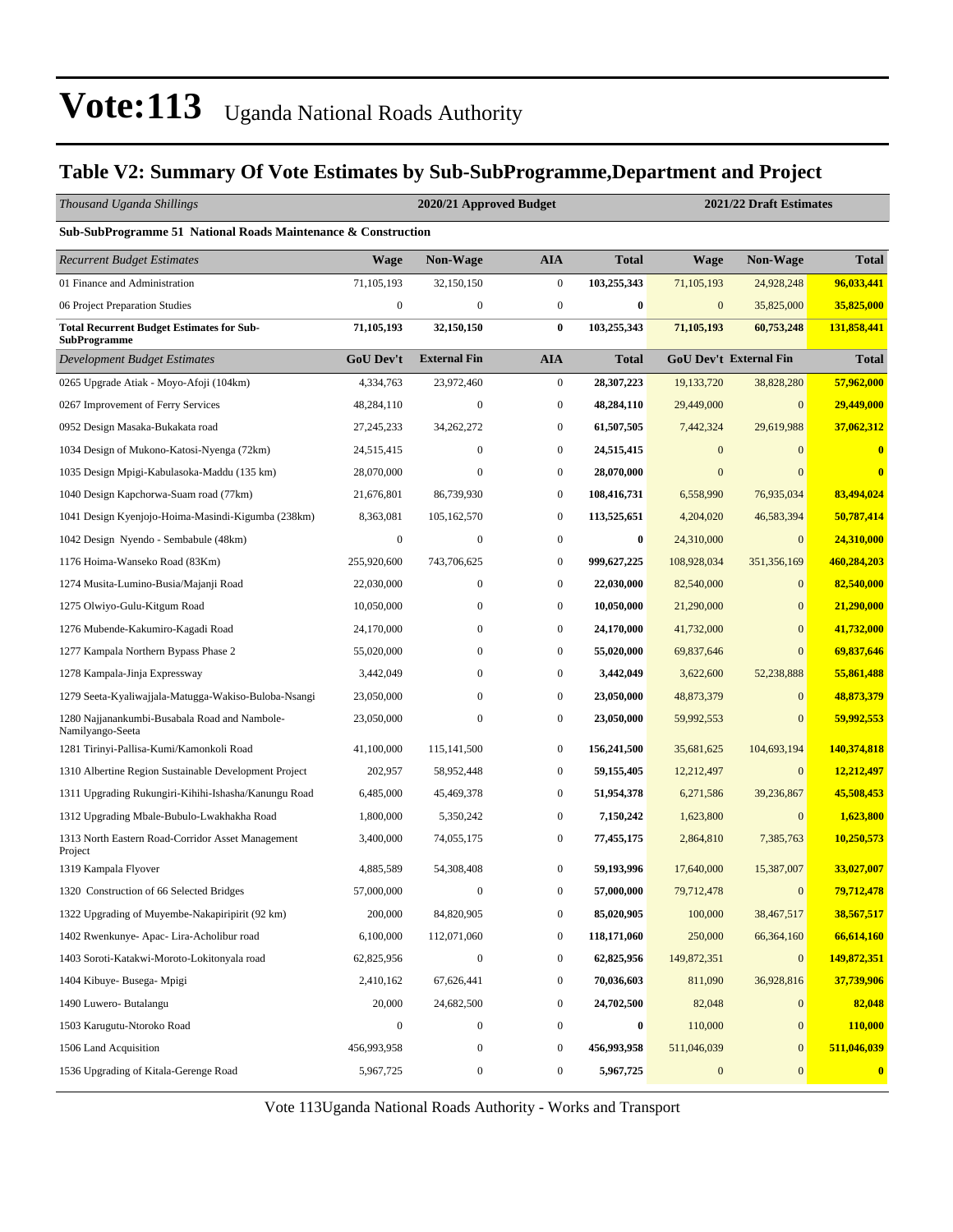| 1537 Upgrading of Kaya-Yei Road                                    | 1,000,000     | $\mathbf{0}$        | $\mathbf{0}$ | 1,000,000     | $\Omega$      | $\Omega$            | $\mathbf{0}$            |
|--------------------------------------------------------------------|---------------|---------------------|--------------|---------------|---------------|---------------------|-------------------------|
| 1538 Development of Nakaseke-Ssingo-Kituma road                    | $\mathbf{0}$  | $\mathbf{0}$        | $\mathbf{0}$ | $\bf{0}$      | 3,050,000     | $\mathbf{0}$        | 3,050,000               |
| 1543 Kihihi-Butogota-Bohoma Road                                   | 44,400,000    | $\mathbf{0}$        | $\mathbf{0}$ | 44,400,000    | $\Omega$      | $\Omega$            | $\mathbf{0}$            |
| 1544 Kisoro-Lake Bunyonyi Road                                     | 4,800,000     | 3,838,050           | $\mathbf{0}$ | 8,638,050     | 2,320,000     | 24,773,081          | 27,093,081              |
| 1545 Kisoro-Mgahinga National Park Headquarters Road               | 4,800,000     | $\Omega$            | $\Omega$     | 4,800,000     | 17,320,000    | 24,157,601          | 41,477,601              |
| 1546 Kisoro-Nkuringo-Rubugiri-Muko Road                            | 3,000,000     | $\mathbf{0}$        | $\mathbf{0}$ | 3,000,000     | $\mathbf{0}$  | $\Omega$            | $\bf{0}$                |
| 1550 Namunsi-Sironko/Muyembe-Kapchorwa Section I                   | 16,200,000    | $\mathbf{0}$        | $\mathbf{0}$ | 16,200,000    | 4,653,802     | $\Omega$            | 4,653,802               |
| 1551 Fortportal Kyenjojo Road                                      | 17,550,000    | $\boldsymbol{0}$    | $\mathbf{0}$ | 17,550,000    | $\mathbf{0}$  | $\Omega$            | $\overline{\mathbf{0}}$ |
| 1552 Hoima-Katunguru Road                                          | 75,750,000    | $\mathbf{0}$        | $\mathbf{0}$ | 75,750,000    | 35,170,000    | $\overline{0}$      | 35,170,000              |
| 1553 Ishaka-Rugazi-Katunguru Road                                  | 50,070,000    | $\mathbf{0}$        | $\mathbf{0}$ | 50,070,000    | 20,280,000    | $\Omega$            | 20,280,000              |
| 1554 Nakalama-Tirinyi-Mbale Road                                   | 40,100,000    | $\mathbf{0}$        | $\mathbf{0}$ | 40,100,000    | 10,740,000    | $\Omega$            | 10,740,000              |
| 1555 Fortportal Hoima Road                                         | 27,540,000    | $\Omega$            | $\mathbf{0}$ | 27,540,000    | 9,450,000     | $\Omega$            | 9,450,000               |
| 1616 Retooling of Uganda National Roads Authority                  | 129,290,131   | $\mathbf{0}$        | $\mathbf{0}$ | 129,290,131   | 56, 544, 276  | $\Omega$            | 56,544,276              |
| 1656 Construction of Muko - Katuna Road (66.6 km)                  | $\mathbf{0}$  | 1,919,025           | $\mathbf{0}$ | 1,919,025     | 10,000        | 9,459,554           | 9,469,554               |
| 1657 Moyo-Yumbe-Koboko road                                        | 100,000       | 1,919,025           | $\mathbf{0}$ | 2,019,025     | 110,000       | 10,916,457          | 11,026,457              |
| 1692 Rehabilitation of Masaka Town Roads (7.3 KM)                  | 20,550,000    | $\mathbf{0}$        | $\mathbf{0}$ | 20,550,000    | 15,040,000    | $\Omega$            | 15,040,000              |
| 1693 Rehabilitation of Kampala-Jinja Highway(72 KM)                | 10,000,000    | $\mathbf{0}$        | $\mathbf{0}$ | 10,000,000    | 33,771,861    | $\mathbf{0}$        | 33,771,861              |
| 1694 Rehabilitation of Mityana-Mubende Road(100KM)                 | 62,400,000    | $\Omega$            | $\mathbf{0}$ | 62,400,000    | 84,050,000    | $\Omega$            | 84,050,000              |
| 1695 Rehabilitation of Packwach-Nebbi Section 2 Road<br>(33KM)     | 22,050,000    | $\mathbf{0}$        | $\mathbf{0}$ | 22,050,000    | 75,544,684    | $\Omega$            | 75,544,684              |
| <b>Total Development Budget Estimates for Sub-</b><br>SubProgramme | 1,758,213,530 | 1,643,998,013       | $\bf{0}$     | 3,402,211,543 | 1,714,247,211 | 973,331,768         | 2,687,578,979           |
|                                                                    | GoU           | <b>External Fin</b> | <b>AIA</b>   | <b>Total</b>  | GoU           | <b>External Fin</b> | <b>Total</b>            |
| <b>Total For Sub-SubProgramme 51</b>                               | 1,861,468,874 | 1,643,998,013       | 0            | 3,505,466,887 | 1,846,105,652 | 973,331,768         | 2,819,437,420           |
| <b>Total Excluding Arrears</b>                                     | 1,822,508,914 | 1,643,998,013       | $\mathbf{0}$ | 3,466,506,927 | 1,831,085,301 | 973, 331, 768       | 2,804,417,069           |
| <b>Total Vote 113</b>                                              | 1,861,468,874 | 1,643,998,013       | $\bf{0}$     | 3,505,466,887 | 1,846,105,652 | 973,331,768         | 2,819,437,420           |
| <b>Total Excluding Arrears</b>                                     | 1,822,508,914 | 1,643,998,013       | $\Omega$     | 3,466,506,927 | 1,831,085,301 | 973,331,768         | 2,804,417,069           |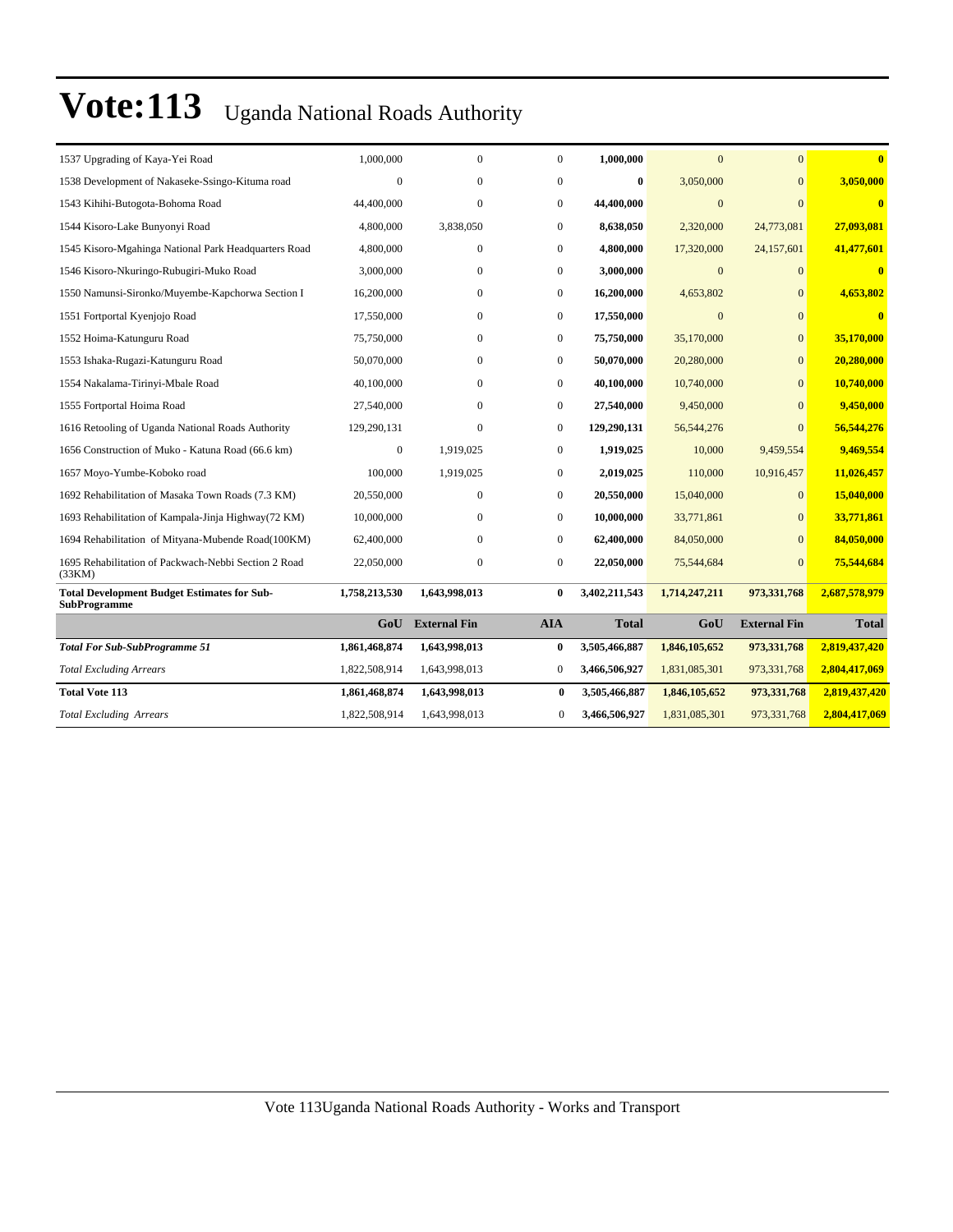### **Table V3: Summary Vote Estimates by Item**

| Thousand Uganda Shillings                                   |             | 2020/21 Approved Budget |          | 2021/22 Draft Estimates |              |                     |               |  |
|-------------------------------------------------------------|-------------|-------------------------|----------|-------------------------|--------------|---------------------|---------------|--|
|                                                             | GoU         | <b>External Fin</b>     | AIA      | <b>Total</b>            | GoU          | <b>External Fin</b> | <b>Total</b>  |  |
| <b>Employees, Goods and Services (Outputs Provided)</b>     | 163,502,484 | $\bf{0}$                | $\bf{0}$ | 163,502,484             | 166,487,580  | $\bf{0}$            | 166,487,580   |  |
| 211102 Contract Staff Salaries                              | 80,654,870  | $\bf{0}$                | 0        | 80,654,870              | 84, 225, 215 | $\bf{0}$            | 84,225,215    |  |
| 211103 Allowances (Inc. Casuals, Temporary)                 | 1,170,000   | $\bf{0}$                | 0        | 1,170,000               | 978,000      | $\bf{0}$            | 978,000       |  |
| 212101 Social Security Contributions                        | 11,896,252  | $\bf{0}$                | 0        | 11,896,252              | 12,046,881   | $\bf{0}$            | 12,046,881    |  |
| 213001 Medical expenses (To employees)                      | 2,560,000   | 0                       | 0        | 2,560,000               | 2,560,000    | $\bf{0}$            | 2,560,000     |  |
| 213002 Incapacity, death benefits and funeral expenses      | 20,000      | $\bf{0}$                | 0        | 20,000                  | 70,400       | $\bf{0}$            | 70,400        |  |
| 213004 Gratuity Expenses                                    | 2,336,848   | $\bf{0}$                | 0        | 2,336,848               | 2,431,300    | $\bf{0}$            | 2,431,300     |  |
| 221001 Advertising and Public Relations                     | 410,000     | $\bf{0}$                | $\bf{0}$ | 410,000                 | 230,000      | $\bf{0}$            | 230,000       |  |
| 221002 Workshops and Seminars                               | 470,000     | $\bf{0}$                | 0        | 470,000                 | 172,000      | $\bf{0}$            | 172,000       |  |
| 221003 Staff Training                                       | 3,858,920   | 0                       | 0        | 3,858,920               | 2,152,920    | $\bf{0}$            | 2,152,920     |  |
| 221005 Hire of Venue (chairs, projector, etc)               | 340,000     | $\bf{0}$                | 0        | 340,000                 | 110,000      | $\bf{0}$            | 110,000       |  |
| 221006 Commissions and related charges                      | 31,200      | $\bf{0}$                | 0        | 31,200                  | 601,200      | $\bf{0}$            | 601,200       |  |
| 221007 Books, Periodicals & Newspapers                      | 15,000      | $\bf{0}$                | 0        | 15,000                  | 2,000        | $\bf{0}$            | 2,000         |  |
| 221008 Computer supplies and Information Technology<br>(TT) | 15,000      | $\bf{0}$                | 0        | 15,000                  | $\bf{0}$     | $\bf{0}$            | $\bf{0}$      |  |
| 221009 Welfare and Entertainment                            | 329,550     | $\bf{0}$                | 0        | 329,550                 | 102,000      | $\bf{0}$            | 102,000       |  |
| 221011 Printing, Stationery, Photocopying and Binding       | 721,480     | $\bf{0}$                | $\bf{0}$ | 721,480                 | 325,330      | $\bf{0}$            | 325,330       |  |
| 221012 Small Office Equipment                               | 10,000      | $\bf{0}$                | 0        | 10,000                  | $\bf{0}$     | $\bf{0}$            | $\bf{0}$      |  |
| 221017 Subscriptions                                        | 160,000     | $\bf{0}$                | 0        | 160,000                 | 337,500      | $\bf{0}$            | 337,500       |  |
| 222001 Telecommunications                                   | 196,000     | $\bf{0}$                | 0        | 196,000                 | 153,800      | $\bf{0}$            | 153,800       |  |
| 222002 Postage and Courier                                  | 50,000      | $\bf{0}$                | 0        | 50,000                  | 10,000       | $\bf{0}$            | <b>10,000</b> |  |
| 222003 Information and communications technology<br>(ICT)   | 974,990     | $\bf{0}$                | 0        | 974,990                 | 482,990      | $\bf{0}$            | 482,990       |  |
| 223002 Rates                                                | 10,000      | $\bf{0}$                | 0        | 10,000                  | 15,000       | $\bf{0}$            | 15,000        |  |
| 223003 Rent – (Produced Assets) to private entities         | 4,902,201   | $\bf{0}$                | 0        | 4,902,201               | 4,945,201    | $\bf{0}$            | 4,945,201     |  |
| 223004 Guard and Security services                          | 602,000     | $\bf{0}$                | 0        | 602,000                 | 593,600      | $\bf{0}$            | 593,600       |  |
| 223005 Electricity                                          | 590,000     | $\bf{0}$                | 0        | 590,000                 | 590,000      | $\bf{0}$            | 590,000       |  |
| 223006 Water                                                | 45,000      | $\bf{0}$                | 0        | 45,000                  | 57,000       | $\bf{0}$            | 57,000        |  |
| 224004 Cleaning and Sanitation                              | 210,000     | 0                       | 0        | 210,000                 | 250,000      | $\bf{0}$            | 250,000       |  |
| 224005 Uniforms, Beddings and Protective Gear               | 60,000      | $\bf{0}$                | 0        | 60,000                  | 86,950       | $\bf{0}$            | 86,950        |  |
| 225001 Consultancy Services- Short term                     | 147,000     | $\bf{0}$                | 0        | 147,000                 | 70,000       | $\bf{0}$            | 70,000        |  |
| 225002 Consultancy Services-Long-term                       | 5,364,576   | $\bf{0}$                | 0        | 5,364,576               | 4,654,731    | $\bf{0}$            | 4,654,731     |  |
| 225003 Taxes on (Professional) Services                     | 70,000      | $\boldsymbol{0}$        | $\bf{0}$ | 70,000                  | 16,000       | $\bf{0}$            | 16,000        |  |
| 226001 Insurances                                           | 800,000     | $\bf{0}$                | 0        | 800,000                 | 980,400      | $\bf{0}$            | 980,400       |  |
| 226002 Licenses                                             | $\bf{0}$    | $\bf{0}$                | 0        | $\boldsymbol{0}$        | 10,000       | $\bf{0}$            | 10,000        |  |
| 227001 Travel inland                                        | 5,095,000   | $\bf{0}$                | 0        | 5,095,000               | 4,949,600    | $\bf{0}$            | 4,949,600     |  |
| 227002 Travel abroad                                        | 544,000     | $\bf{0}$                | 0        | 544,000                 | 300,000      | $\bf{0}$            | 300,000       |  |
| 227004 Fuel, Lubricants and Oils                            | 2,000,000   | $\boldsymbol{0}$        | 0        | 2,000,000               | 2,050,000    | $\bf{0}$            | 2,050,000     |  |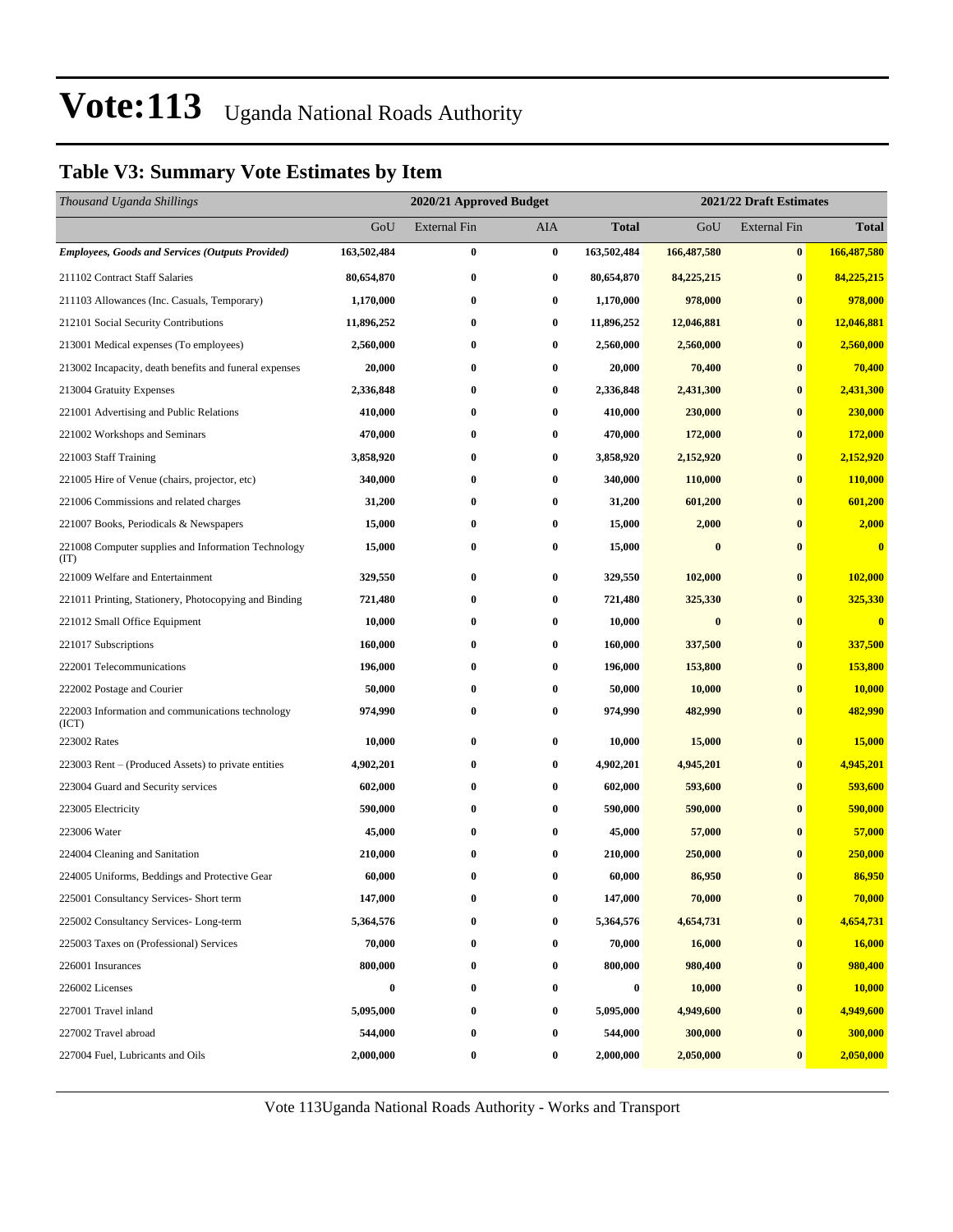| 228001 Maintenance - Civil                                         | 548,784       | $\bf{0}$      | 0            | 548,784       | 400,000       | $\bf{0}$     | 400,000       |
|--------------------------------------------------------------------|---------------|---------------|--------------|---------------|---------------|--------------|---------------|
| 228002 Maintenance - Vehicles                                      | 2,010,000     | $\bf{0}$      | $\bf{0}$     | 2,010,000     | 1,960,000     | $\mathbf{0}$ | 1,960,000     |
| 228003 Maintenance – Machinery, Equipment &<br>Furniture           | 86,900        | $\bf{0}$      | $\bf{0}$     | 86,900        | 448,315       | $\mathbf{0}$ | 448,315       |
| 273102 Incapacity, death benefits and funeral expenses             | 70,000        | $\bf{0}$      | $\bf{0}$     | 70,000        | 64,248        | $\bf{0}$     | 64,248        |
| 281501 Environment Impact Assessment for Capital<br>Works          | $\bf{0}$      | $\mathbf{0}$  | 0            | $\bf{0}$      | 500,000       | $\mathbf{0}$ | 500,000       |
| 281503 Engineering and Design Studies & Plans for<br>capital works | 33,155,000    | $\bf{0}$      | 0            | 33,155,000    | 35,825,000    | $\bf{0}$     | 35,825,000    |
| 282102 Fines and Penalties/ Court wards                            | 30,000        | $\bf{0}$      | 0            | 30,000        | 30,000        | $\mathbf{0}$ | 30,000        |
| 282104 Compensation to 3rd Parties                                 | 941,913       | $\bf{0}$      | 0            | 941,913       | 700,000       | $\mathbf{0}$ | 700,000       |
| <b>Investment</b> (Capital Purchases)                              | 1,659,006,430 | 1,643,998,013 | $\bf{0}$     | 3,303,004,443 | 1,664,597,721 | 973,331,768  | 2,637,929,489 |
| 281501 Environment Impact Assessment for Capital<br>Works          | 570,000       | $\bf{0}$      | $\bf{0}$     | 570,000       | $\bf{0}$      | $\mathbf{0}$ | $\bf{0}$      |
| 281503 Engineering and Design Studies & Plans for<br>capital works | 150,000       | $\bf{0}$      | 0            | 150,000       | 400,000       | $\mathbf{0}$ | 400,000       |
| 281504 Monitoring, Supervision & Appraisal of Capital<br>work      | 51,513,475    | 41,553,168    | 0            | 93,066,643    | 56,906,106    | 52,189,159   | 109,095,265   |
| 311101 Land                                                        | 436,188,970   | $\bf{0}$      | $\bf{0}$     | 436,188,970   | 499,200,000   | $\bf{0}$     | 499,200,000   |
| 312101 Non-Residential Buildings                                   | 20,475,000    | $\bf{0}$      | $\bf{0}$     | 20,475,000    | 3,250,847     | $\mathbf{0}$ | 3,250,847     |
| 312102 Residential Buildings                                       | 1,000,000     | $\bf{0}$      | $\bf{0}$     | 1,000,000     | 1,800,000     | $\bf{0}$     | 1,800,000     |
| 312103 Roads and Bridges.                                          | 1,061,477,855 | 1,602,444,845 | $\bf{0}$     | 2,663,922,700 | 1,048,572,271 | 921,142,609  | 1,969,714,879 |
| 312104 Other Structures                                            | 3,000,000     | $\bf{0}$      | $\bf{0}$     | 3,000,000     | 1,200,000     | $\mathbf{0}$ | 1,200,000     |
| 312201 Transport Equipment                                         | $\bf{0}$      | $\bf{0}$      | $\bf{0}$     | $\bf{0}$      | 5,000,000     | $\bf{0}$     | 5,000,000     |
| 312202 Machinery and Equipment                                     | 66,361,310    | $\mathbf{0}$  | $\bf{0}$     | 66,361,310    | 36,415,378    | $\mathbf{0}$ | 36,415,378    |
| 312203 Furniture & Fixtures                                        | 200,000       | $\mathbf{0}$  | $\bf{0}$     | 200,000       | 502,000       | $\mathbf{0}$ | 502,000       |
| 312213 ICT Equipment                                               | 18,069,820    | $\bf{0}$      | $\bf{0}$     | 18,069,820    | 11,351,120    | $\bf{0}$     | 11,351,120    |
| <b>Arrears</b>                                                     | 38,959,959    | $\bf{0}$      | $\bf{0}$     | 38,959,959    | 15,020,351    | $\bf{0}$     | 15,020,351    |
| 321605 Domestic arrears (Budgeting)                                | 38,959,959    | $\bf{0}$      | $\bf{0}$     | 38,959,959    | 15,020,351    | $\bf{0}$     | 15,020,351    |
| <b>Grand Total Vote 113</b>                                        | 1,861,468,874 | 1,643,998,013 | $\bf{0}$     | 3,505,466,887 | 1,846,105,652 | 973,331,768  | 2,819,437,420 |
| <b>Total Excluding Arrears</b>                                     | 1,822,508,914 | 1,643,998,013 | $\mathbf{0}$ | 3,466,506,927 | 1,831,085,301 | 973,331,768  | 2,804,417,069 |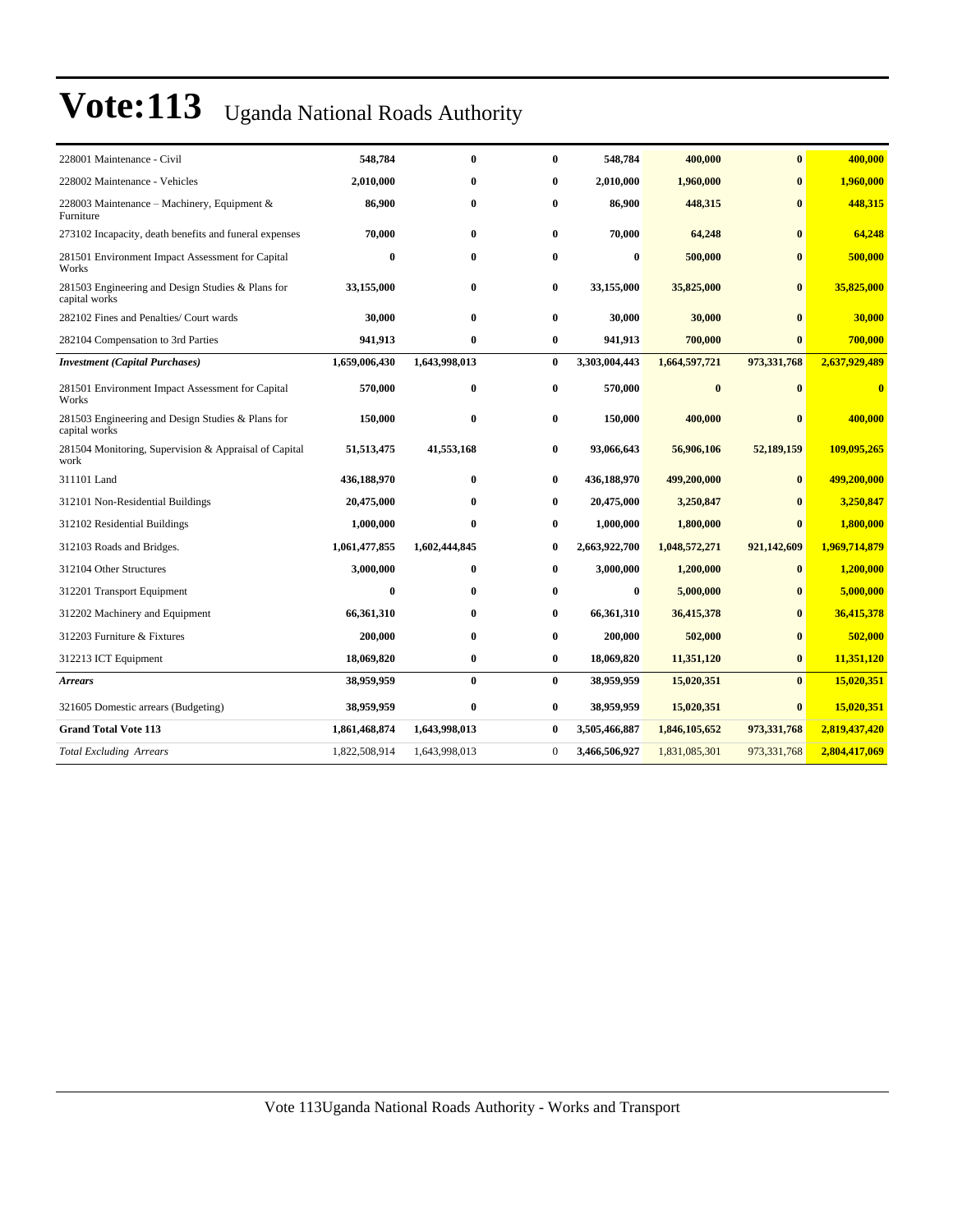### **Table V4: Detailed Estimates by Sub-SubProgramme, Department,Project and Output and Item**

#### *Sub-SubProgrammme 51 National Roads Maintenance & Construction*

*Recurrent Budget Estimates*

#### **Department 01 Finance and Administration**

| Thousand Uganda Shillings                                            |                  | 2020/21 Approved Budget |                  |              |                  | 2021/22 Draft Estimates |              |
|----------------------------------------------------------------------|------------------|-------------------------|------------------|--------------|------------------|-------------------------|--------------|
| <b>Outputs Provided</b>                                              | Wage             | Non Wage                | <b>AIA</b>       | <b>Total</b> | Wage             | Non Wage                | <b>Total</b> |
| <b>Budget Output 045101 Monitoring and Capacity Building Support</b> |                  |                         |                  |              |                  |                         |              |
| 211102 Contract Staff Salaries                                       | 71,105,193       | $\overline{0}$          | $\mathbf{0}$     | 71,105,193   | 71,105,193       | $\overline{0}$          | 71,105,193   |
| 211103 Allowances (Inc. Casuals, Temporary)                          | $\mathbf{0}$     | 450,000                 | $\mathbf{0}$     | 450,000      | $\overline{0}$   | 225,000                 | 225,000      |
| 212101 Social Security Contributions                                 | $\boldsymbol{0}$ | 10,665,779              | $\mathbf{0}$     | 10,665,779   | $\boldsymbol{0}$ | 10,665,779              | 10,665,779   |
| 213001 Medical expenses (To employees)                               | $\boldsymbol{0}$ | 2,560,000               | $\mathbf{0}$     | 2,560,000    | $\mathbf{0}$     | 2,560,000               | 2,560,000    |
| 213002 Incapacity, death benefits and funeral expenses               | $\boldsymbol{0}$ | 20,000                  | $\boldsymbol{0}$ | 20,000       | $\mathbf{0}$     | 70,400                  | 70,400       |
| 213004 Gratuity Expenses                                             | $\boldsymbol{0}$ | 2,336,848               | $\boldsymbol{0}$ | 2,336,848    | $\boldsymbol{0}$ | 2,431,300               | 2,431,300    |
| 221001 Advertising and Public Relations                              | $\boldsymbol{0}$ | 140,000                 | $\boldsymbol{0}$ | 140,000      | $\mathbf{0}$     | 56,000                  | 56,000       |
| 221002 Workshops and Seminars                                        | $\mathbf{0}$     | 470,000                 | $\boldsymbol{0}$ | 470,000      | $\mathbf{0}$     | 172,000                 | 172,000      |
| 221003 Staff Training                                                | $\mathbf{0}$     | $\overline{0}$          | $\mathbf{0}$     | $\bf{0}$     | $\boldsymbol{0}$ | 5,000                   | 5,000        |
| 221006 Commissions and related charges                               | $\boldsymbol{0}$ | 31,200                  | $\boldsymbol{0}$ | 31,200       | $\mathbf{0}$     | 1,200                   | 1,200        |
| 221007 Books, Periodicals & Newspapers                               | $\boldsymbol{0}$ | 15,000                  | $\boldsymbol{0}$ | 15,000       | $\mathbf{0}$     | 2,000                   | 2,000        |
| 221008 Computer supplies and Information Technology (IT)             | $\boldsymbol{0}$ | 15,000                  | $\boldsymbol{0}$ | 15,000       | $\mathbf{0}$     | $\overline{0}$          | $\bf{0}$     |
| 221009 Welfare and Entertainment                                     | $\boldsymbol{0}$ | 329,550                 | $\boldsymbol{0}$ | 329,550      | $\boldsymbol{0}$ | 102,000                 | 102,000      |
| 221011 Printing, Stationery, Photocopying and Binding                | $\boldsymbol{0}$ | 646,480                 | $\boldsymbol{0}$ | 646,480      | $\boldsymbol{0}$ | 260,330                 | 260,330      |
| 221012 Small Office Equipment                                        | $\mathbf{0}$     | 10,000                  | $\boldsymbol{0}$ | 10,000       | $\mathbf{0}$     | $\overline{0}$          | $\mathbf{0}$ |
| 221017 Subscriptions                                                 | $\boldsymbol{0}$ | 160,000                 | $\boldsymbol{0}$ | 160,000      | $\boldsymbol{0}$ | 220,000                 | 220,000      |
| 222001 Telecommunications                                            | $\boldsymbol{0}$ | 196,000                 | $\boldsymbol{0}$ | 196,000      | $\mathbf{0}$     | 153,800                 | 153,800      |
| 222002 Postage and Courier                                           | $\boldsymbol{0}$ | 50,000                  | $\boldsymbol{0}$ | 50,000       | $\mathbf{0}$     | 10,000                  | 10,000       |
| 222003 Information and communications technology (ICT)               | $\mathbf{0}$     | 974,990                 | $\boldsymbol{0}$ | 974,990      | $\overline{0}$   | 482,990                 | 482,990      |
| 223002 Rates                                                         | $\boldsymbol{0}$ | 10,000                  | $\boldsymbol{0}$ | 10,000       | $\boldsymbol{0}$ | 15,000                  | 15,000       |
| 223003 Rent – (Produced Assets) to private entities                  | $\boldsymbol{0}$ | 4,902,201               | $\boldsymbol{0}$ | 4,902,201    | $\boldsymbol{0}$ | 4,912,201               | 4,912,201    |
| 223004 Guard and Security services                                   | $\mathbf{0}$     | 500,000                 | $\boldsymbol{0}$ | 500,000      | $\mathbf{0}$     | 500,000                 | 500,000      |
| 223005 Electricity                                                   | $\boldsymbol{0}$ | 590,000                 | $\boldsymbol{0}$ | 590,000      | $\boldsymbol{0}$ | 590,000                 | 590,000      |
| 223006 Water                                                         | $\boldsymbol{0}$ | 45,000                  | $\boldsymbol{0}$ | 45,000       | $\mathbf{0}$     | 57,000                  | 57,000       |
| 224004 Cleaning and Sanitation                                       | $\boldsymbol{0}$ | 210,000                 | $\boldsymbol{0}$ | 210,000      | $\mathbf{0}$     | 250,000                 | 250,000      |
| 225003 Taxes on (Professional) Services                              | $\mathbf{0}$     | 70,000                  | $\boldsymbol{0}$ | 70,000       | $\boldsymbol{0}$ | 10,000                  | 10,000       |
| 226002 Licenses                                                      | $\mathbf{0}$     | $\boldsymbol{0}$        | $\boldsymbol{0}$ | $\bf{0}$     | $\boldsymbol{0}$ | 10,000                  | 10,000       |
| 227001 Travel inland                                                 | $\boldsymbol{0}$ | $\overline{0}$          | $\boldsymbol{0}$ | $\bf{0}$     | $\mathbf{0}$     | 150,000                 | 150,000      |
| 227004 Fuel, Lubricants and Oils                                     | $\mathbf{0}$     | 100,000                 | $\mathbf{0}$     | 100,000      | $\mathbf{0}$     | 150,000                 | 150,000      |
| 228001 Maintenance - Civil                                           | $\boldsymbol{0}$ | 115,000                 | $\boldsymbol{0}$ | 115,000      | $\boldsymbol{0}$ | 42,000                  | 42,000       |
| 228002 Maintenance - Vehicles                                        | $\boldsymbol{0}$ | 110,000                 | $\boldsymbol{0}$ | 110,000      | $\mathbf{0}$     | 10,000                  | 10,000       |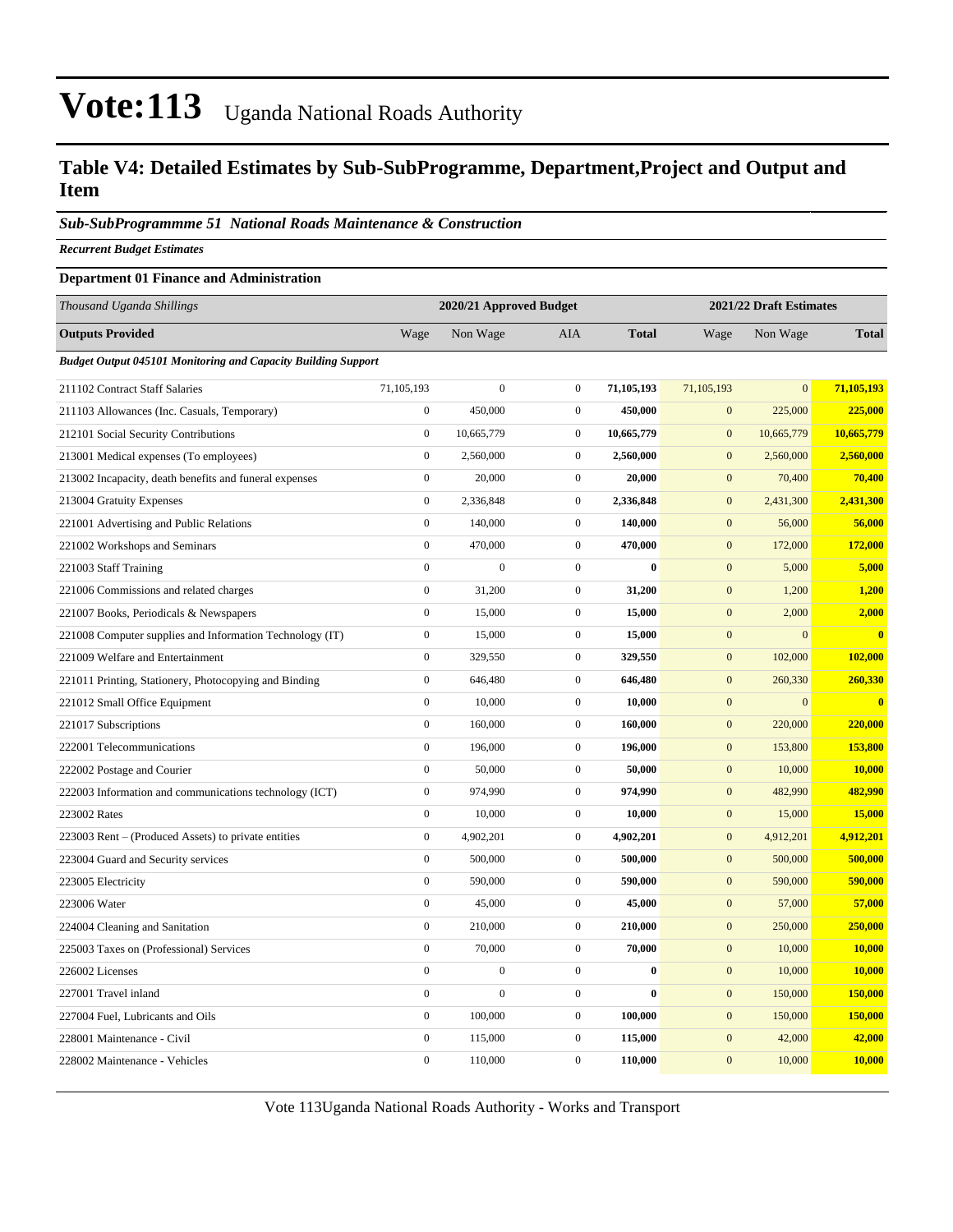| 228003 Maintenance – Machinery, Equipment & Furniture                             | $\boldsymbol{0}$ | 86,900                        | $\boldsymbol{0}$ | 86,900       | $\mathbf{0}$          | 20,000                        | 20,000                |
|-----------------------------------------------------------------------------------|------------------|-------------------------------|------------------|--------------|-----------------------|-------------------------------|-----------------------|
| 273102 Incapacity, death benefits and funeral expenses                            | $\boldsymbol{0}$ | 70,000                        | $\boldsymbol{0}$ | 70,000       | $\mathbf{0}$          | 64,248                        | 64,248                |
| 282102 Fines and Penalties/ Court wards                                           | $\boldsymbol{0}$ | 30,000                        | $\boldsymbol{0}$ | 30,000       | $\mathbf{0}$          | 30,000                        | 30,000                |
| 282104 Compensation to 3rd Parties                                                | $\mathbf{0}$     | 941,913                       | $\boldsymbol{0}$ | 941,913      | $\mathbf{0}$          | 700,000                       | 700,000               |
| <b>Total Cost of Budget Output 01</b>                                             | 71,105,193       | 26,851,861                    | 0                | 97,957,054   | 71,105,193            | 24,928,248                    | 96,033,441            |
| <b>Total Cost Of Outputs Provided</b>                                             | 71,105,193       | 26,851,861                    | 0                | 97,957,054   | 71,105,193            | 24,928,248                    | 96,033,441            |
| <b>Arrears</b>                                                                    | Wage             | Non Wage                      | AIA              | <b>Total</b> | Wage                  | Non Wage                      | <b>Total</b>          |
| <b>Budget Output 045199 Arrears</b>                                               |                  |                               |                  |              |                       |                               |                       |
| 321605 Domestic arrears (Budgeting)                                               | $\boldsymbol{0}$ | 5,298,290                     | $\boldsymbol{0}$ | 5,298,290    | $\mathbf{0}$          | $\mathbf{0}$                  | $\bf{0}$              |
| <b>Total Cost of Budget Output 99</b>                                             | 0                | 5,298,290                     | 0                | 5,298,290    | $\boldsymbol{\theta}$ | $\boldsymbol{\theta}$         | $\boldsymbol{\theta}$ |
| <b>Total Cost Of Arrears</b>                                                      | $\bf{0}$         | 5,298,290                     | 0                | 5,298,290    | $\bf{0}$              | $\bf{0}$                      | $\bf{0}$              |
| <b>Total Cost for Department 01</b>                                               | 71,105,193       | 32,150,150                    | 0                | 103,255,343  | 71,105,193            | 24,928,248                    | 96,033,441            |
| <b>Total Excluding Arrears</b>                                                    | 71,105,193       | 26,851,861                    | 0                | 97,957,054   | 71, 105, 193          | 24,928,248                    | 96,033,441            |
| <b>Department 06 Project Preparation Studies</b>                                  |                  |                               |                  |              |                       |                               |                       |
| Thousand Uganda Shillings                                                         |                  | 2020/21 Approved Budget       |                  |              |                       | 2021/22 Draft Estimates       |                       |
| <b>Outputs Provided</b>                                                           | Wage             | Non Wage                      | AIA              | <b>Total</b> | Wage                  | Non Wage                      | <b>Total</b>          |
| <b>Budget Output 045107 Feasibility and Detailed Engineering Studies</b>          |                  |                               |                  |              |                       |                               |                       |
| 281503 Engineering and Design Studies & Plans for capital<br>works                | $\boldsymbol{0}$ | $\boldsymbol{0}$              | $\mathbf{0}$     | $\bf{0}$     | $\mathbf{0}$          | 35,825,000                    | 35,825,000            |
| <b>Total Cost of Budget Output 07</b>                                             | 0                | 0                             | 0                | 0            | $\boldsymbol{\theta}$ | 35,825,000                    | 35,825,000            |
| <b>Total Cost Of Outputs Provided</b>                                             | $\bf{0}$         | $\bf{0}$                      | $\bf{0}$         | $\bf{0}$     | $\bf{0}$              | 35,825,000                    | 35,825,000            |
| <b>Total Cost for Department 06</b>                                               | $\bf{0}$         | $\bf{0}$                      | $\bf{0}$         | $\bf{0}$     | $\bf{0}$              | 35,825,000                    | 35,825,000            |
| <b>Total Excluding Arrears</b>                                                    | $\boldsymbol{0}$ | $\boldsymbol{0}$              | $\overline{0}$   | $\bf{0}$     | $\mathbf{0}$          | 35,825,000                    | 35,825,000            |
| <b>Development Budget Estimates</b>                                               |                  |                               |                  |              |                       |                               |                       |
| Project 0265 Upgrade Atiak - Moyo-Afoji (104km)                                   |                  |                               |                  |              |                       |                               |                       |
| Thousand Uganda Shillings                                                         |                  | 2020/21 Approved Budget       |                  |              |                       | 2021/22 Draft Estimates       |                       |
| <b>Outputs Provided</b>                                                           |                  | <b>GoU Dev't External Fin</b> | <b>AIA</b>       | Total        |                       | <b>GoU Dev't External Fin</b> | <b>Total</b>          |
| <b>Budget Output 045101 Monitoring and Capacity Building Support</b>              |                  |                               |                  |              |                       |                               |                       |
| 227001 Travel inland                                                              | 50,000           | $\boldsymbol{0}$              | $\boldsymbol{0}$ | 50,000       | 40,000                | $\mathbf{0}$                  | 40,000                |
| Total Cost Of Budget Output 045101                                                | 50,000           | 0                             | 0                | 50,000       | 40,000                | $\pmb{\theta}$                | 40,000                |
| <b>Total Cost for Outputs Provided</b>                                            | 50,000           | $\boldsymbol{0}$              | $\boldsymbol{0}$ | 50,000       | 40,000                | $\mathbf{0}$                  | 40,000                |
| <b>Capital Purchases</b>                                                          |                  | <b>GoU Dev't External Fin</b> | <b>AIA</b>       | <b>Total</b> |                       | <b>GoU Dev't External Fin</b> | <b>Total</b>          |
| Budget Output 045180 National Road Construction/Rehabilitation (Bitumen Standard) |                  |                               |                  |              |                       |                               |                       |
| 281504 Monitoring, Supervision & Appraisal of Capital work                        | 291,312          | 1,650,768                     | $\boldsymbol{0}$ | 1,942,080    | 750,000               | 4,250,000                     | 5,000,000             |
| 312103 Roads and Bridges.                                                         | 3,993,451        | 22,321,692                    | $\boldsymbol{0}$ | 26,315,143   | 18,343,720            | 34,578,280                    | 52,922,000            |
| Total Cost Of Budget Output 045180                                                | 4,284,763        | 23,972,460                    | 0                | 28,257,223   | 19,093,720            | 38,828,280                    | 57,922,000            |
| <b>Total Cost for Capital Purchases</b>                                           | 4,284,763        | 23,972,460                    | $\boldsymbol{0}$ | 28, 257, 223 | 19,093,720            | 38,828,280                    | 57,922,000            |
| <b>Total Cost for Project: 0265</b>                                               | 4,334,763        | 23,972,460                    | $\boldsymbol{0}$ | 28,307,223   | 19, 133, 720          | 38,828,280                    | 57,962,000            |
| <b>Total Excluding Arrears</b>                                                    | 4,334,763        | 23,972,460                    | $\boldsymbol{0}$ | 28,307,223   | 19,133,720            | 38,828,280                    | 57,962,000            |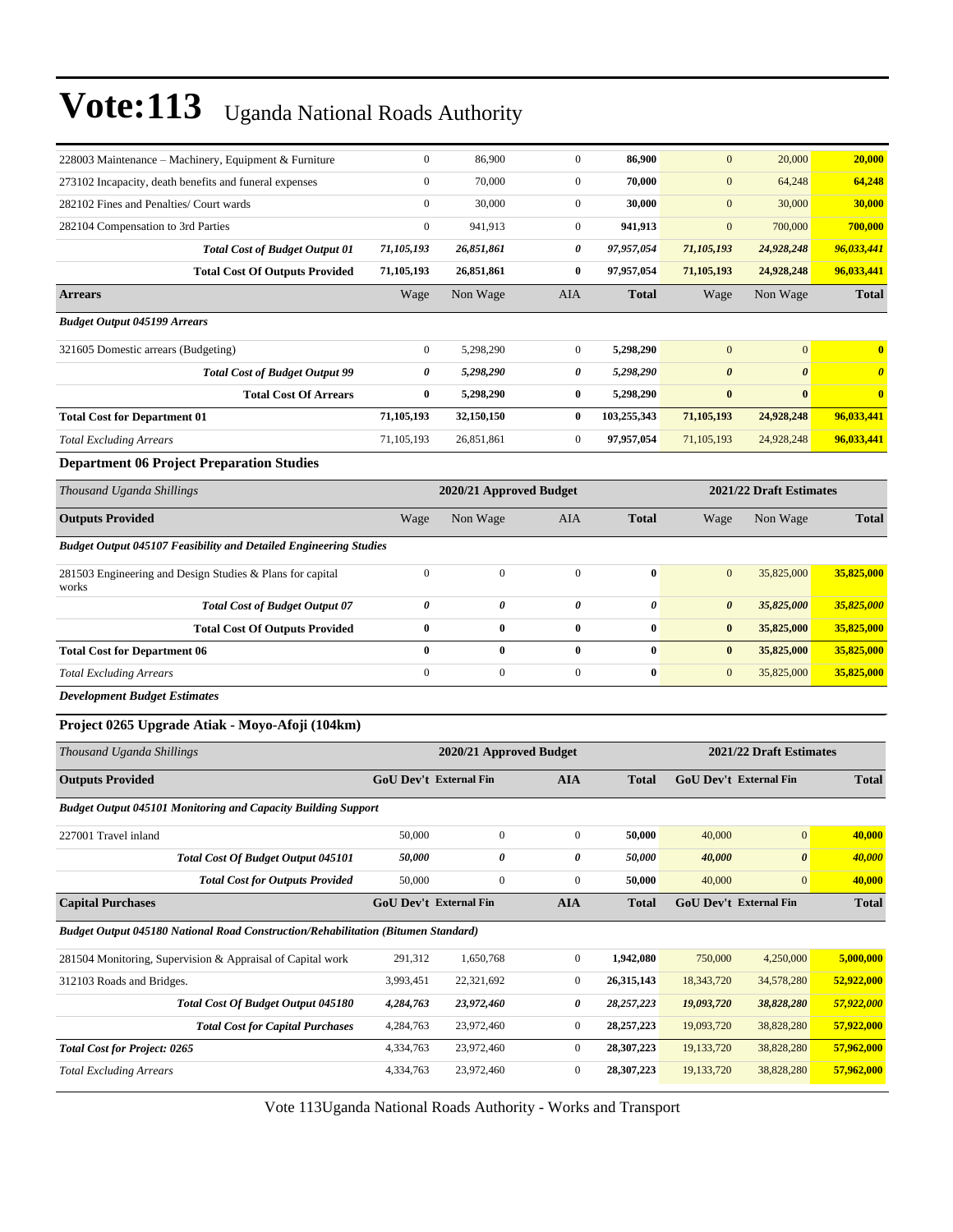#### **Project 0267 Improvement of Ferry Services**

| Thousand Uganda Shillings                                                         |                               | 2020/21 Approved Budget |                  |                         |              | 2021/22 Draft Estimates       |                |
|-----------------------------------------------------------------------------------|-------------------------------|-------------------------|------------------|-------------------------|--------------|-------------------------------|----------------|
| <b>Outputs Provided</b>                                                           | <b>GoU Dev't External Fin</b> |                         | AIA              | <b>Total</b>            |              | GoU Dev't External Fin        | <b>Total</b>   |
| <b>Budget Output 045101 Monitoring and Capacity Building Support</b>              |                               |                         |                  |                         |              |                               |                |
| 211102 Contract Staff Salaries                                                    | 300,000                       | $\overline{0}$          | $\boldsymbol{0}$ | 300,000                 | $\mathbf{0}$ | $\mathbf{0}$                  | $\bf{0}$       |
| 227001 Travel inland                                                              | 150,000                       | $\boldsymbol{0}$        | $\boldsymbol{0}$ | 150,000                 | 150,000      | $\mathbf{0}$                  | 150,000        |
| <b>Total Cost Of Budget Output 045101</b>                                         | 450,000                       | 0                       | 0                | 450,000                 | 150,000      | $\boldsymbol{\theta}$         | <b>150,000</b> |
| <b>Total Cost for Outputs Provided</b>                                            | 450,000                       | $\boldsymbol{0}$        | $\boldsymbol{0}$ | 450,000                 | 150,000      | $\mathbf{0}$                  | <b>150,000</b> |
| <b>Capital Purchases</b>                                                          | GoU Dev't External Fin        |                         | <b>AIA</b>       | <b>Total</b>            |              | <b>GoU Dev't External Fin</b> | <b>Total</b>   |
| <b>Budget Output 045177 Purchase of Specialised Machinery &amp; Equipment</b>     |                               |                         |                  |                         |              |                               |                |
| 312202 Machinery and Equipment                                                    | 29,684,110                    | $\boldsymbol{0}$        | $\boldsymbol{0}$ | 29,684,110              | 11,670,000   | $\boldsymbol{0}$              | 11,670,000     |
| <b>Total Cost Of Budget Output 045177</b>                                         | 29,684,110                    | 0                       | 0                | 29,684,110              | 11,670,000   | $\boldsymbol{\theta}$         | 11,670,000     |
| Budget Output 045180 National Road Construction/Rehabilitation (Bitumen Standard) |                               |                         |                  |                         |              |                               |                |
| 281503 Engineering and Design Studies & Plans for capital<br>works                | 150,000                       | $\boldsymbol{0}$        | $\boldsymbol{0}$ | 150,000                 | 400,000      | $\mathbf{0}$                  | 400,000        |
| 281504 Monitoring, Supervision & Appraisal of Capital work                        | $\boldsymbol{0}$              | $\boldsymbol{0}$        | $\boldsymbol{0}$ | $\boldsymbol{0}$        | 300,000      | $\boldsymbol{0}$              | 300,000        |
| 312103 Roads and Bridges.                                                         | 18,000,000                    | $\boldsymbol{0}$        | $\boldsymbol{0}$ | 18,000,000              | 16,929,000   | $\boldsymbol{0}$              | 16,929,000     |
| Total Cost Of Budget Output 045180                                                | 18,150,000                    | 0                       | 0                | 18,150,000              | 17,629,000   | $\boldsymbol{\theta}$         | 17,629,000     |
| <b>Total Cost for Capital Purchases</b>                                           | 47,834,110                    | $\boldsymbol{0}$        | $\boldsymbol{0}$ | 47,834,110              | 29,299,000   | $\mathbf{0}$                  | 29,299,000     |
| <b>Total Cost for Project: 0267</b>                                               | 48,284,110                    | $\mathbf{0}$            | $\boldsymbol{0}$ | 48,284,110              | 29,449,000   | $\mathbf{0}$                  | 29,449,000     |
| <b>Total Excluding Arrears</b>                                                    | 48,284,110                    | $\boldsymbol{0}$        | $\boldsymbol{0}$ | 48,284,110              | 29,449,000   | $\boldsymbol{0}$              | 29,449,000     |
| Project 0952 Design Masaka-Bukakata road                                          |                               |                         |                  |                         |              |                               |                |
| Thousand Uganda Shillings                                                         |                               | 2020/21 Approved Budget |                  | 2021/22 Draft Estimates |              |                               |                |
| <b>Outputs Provided</b>                                                           | <b>GoU Dev't External Fin</b> |                         | <b>AIA</b>       | <b>Total</b>            |              | <b>GoU Dev't External Fin</b> | <b>Total</b>   |
| <b>Budget Output 045101 Monitoring and Capacity Building Support</b>              |                               |                         |                  |                         |              |                               |                |
| 211102 Contract Staff Salaries                                                    | 92,514                        | $\boldsymbol{0}$        | $\mathbf{0}$     | 92,514                  | $\mathbf{0}$ | $\boldsymbol{0}$              | $\bf{0}$       |
| 212101 Social Security Contributions                                              | 32,719                        | $\boldsymbol{0}$        | $\boldsymbol{0}$ | 32,719                  | 14,976       | $\boldsymbol{0}$              | 14,976         |
| 227001 Travel inland                                                              | 50,000                        | $\boldsymbol{0}$        | $\boldsymbol{0}$ | 50,000                  | 100,000      | $\mathbf{0}$                  | 100,000        |
| <b>Total Cost Of Budget Output 045101</b>                                         | 175,233                       | 0                       | 0                | 175,233                 | 114,976      | $\boldsymbol{\theta}$         | 114,976        |
| <b>Total Cost for Outputs Provided</b>                                            | 175,233                       | $\boldsymbol{0}$        | $\boldsymbol{0}$ | 175,233                 | 114,976      | $\boldsymbol{0}$              | 114,976        |
| <b>Capital Purchases</b>                                                          | GoU Dev't External Fin        |                         | <b>AIA</b>       | <b>Total</b>            |              | GoU Dev't External Fin        | <b>Total</b>   |
| Budget Output 045180 National Road Construction/Rehabilitation (Bitumen Standard) |                               |                         |                  |                         |              |                               |                |
| 281504 Monitoring, Supervision & Appraisal of Capital work                        | 70,000                        | 1,702,400               | $\boldsymbol{0}$ | 1,772,400               | 997,116      | $\mathbf{0}$                  | 997,116        |
| 312103 Roads and Bridges.                                                         | 27,000,000                    | 32,559,872              | $\boldsymbol{0}$ | 59,559,872              | 6,330,232    | 29,619,988                    | 35,950,219     |
| Total Cost Of Budget Output 045180                                                | 27,070,000                    | 34,262,272              | 0                | 61,332,272              | 7,327,348    | 29,619,988                    | 36,947,336     |
| <b>Total Cost for Capital Purchases</b>                                           | 27,070,000                    | 34,262,272              | $\boldsymbol{0}$ | 61,332,272              | 7,327,348    | 29,619,988                    | 36,947,336     |
| <b>Total Cost for Project: 0952</b>                                               | 27, 245, 233                  | 34,262,272              | $\boldsymbol{0}$ | 61,507,505              | 7,442,324    | 29,619,988                    | 37,062,312     |
| <b>Total Excluding Arrears</b>                                                    | 27, 245, 233                  | 34,262,272              | $\boldsymbol{0}$ | 61,507,505              | 7,442,324    | 29,619,988                    | 37,062,312     |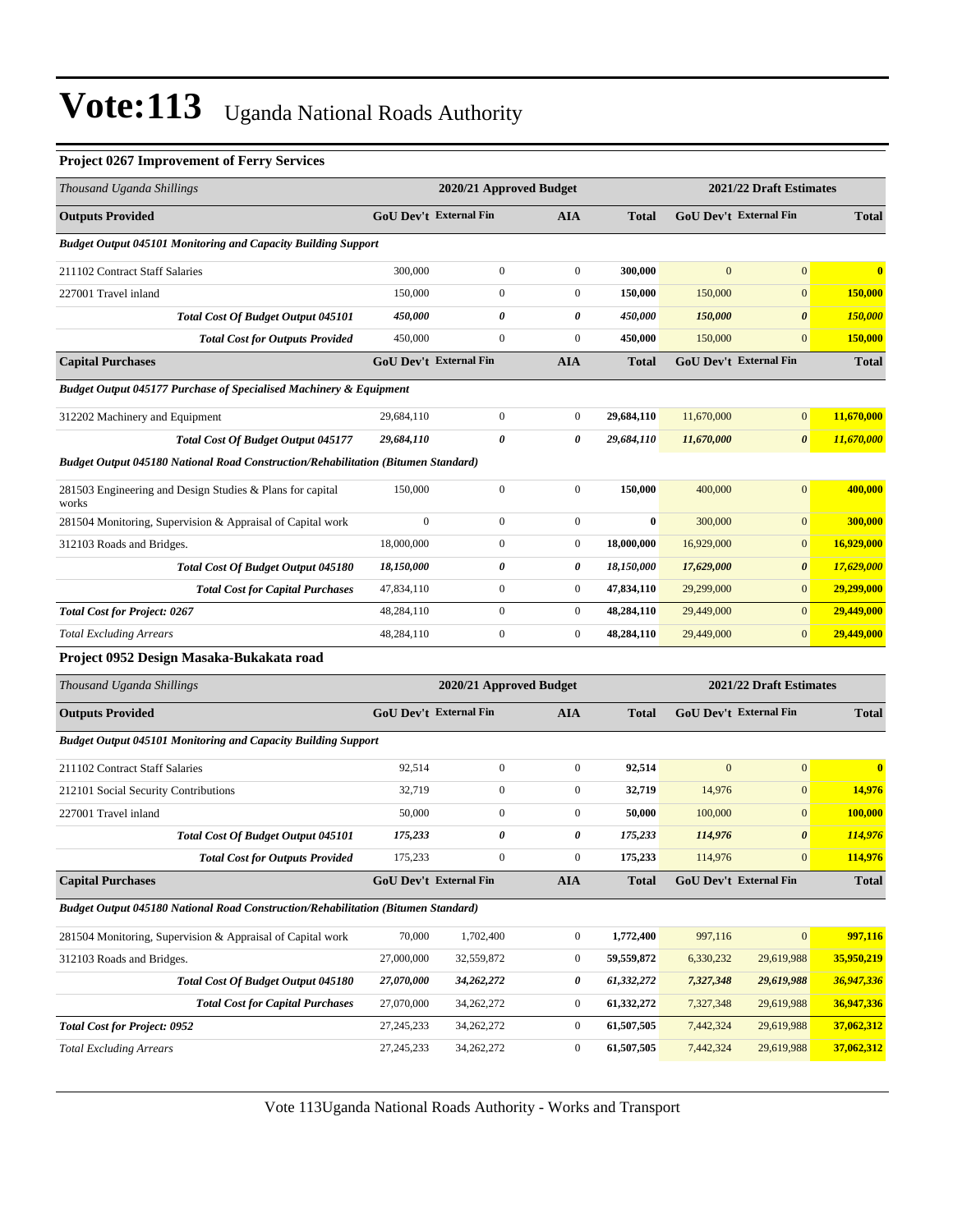| Project 1034 Design of Mukono-Katosi-Nyenga (72km)                                |                        |                         |                  |              |                        |                         |                       |
|-----------------------------------------------------------------------------------|------------------------|-------------------------|------------------|--------------|------------------------|-------------------------|-----------------------|
| Thousand Uganda Shillings                                                         |                        | 2020/21 Approved Budget |                  |              |                        | 2021/22 Draft Estimates |                       |
| <b>Outputs Provided</b>                                                           | GoU Dev't External Fin |                         | AIA              | <b>Total</b> | GoU Dev't External Fin |                         | <b>Total</b>          |
| <b>Budget Output 045101 Monitoring and Capacity Building Support</b>              |                        |                         |                  |              |                        |                         |                       |
| 227001 Travel inland                                                              | 10,000                 | $\overline{0}$          | $\mathbf{0}$     | 10,000       | $\mathbf{0}$           | $\mathbf{0}$            | $\bf{0}$              |
| <b>Total Cost Of Budget Output 045101</b>                                         | 10,000                 | $\boldsymbol{\theta}$   | 0                | 10,000       | $\boldsymbol{\theta}$  | $\boldsymbol{\theta}$   | $\boldsymbol{\theta}$ |
| <b>Total Cost for Outputs Provided</b>                                            | 10,000                 | $\boldsymbol{0}$        | $\boldsymbol{0}$ | 10,000       | $\mathbf{0}$           | $\mathbf{0}$            | $\bf{0}$              |
| <b>Capital Purchases</b>                                                          | GoU Dev't External Fin |                         | <b>AIA</b>       | <b>Total</b> | GoU Dev't External Fin |                         | <b>Total</b>          |
| Budget Output 045180 National Road Construction/Rehabilitation (Bitumen Standard) |                        |                         |                  |              |                        |                         |                       |
| 312103 Roads and Bridges.                                                         | 24,505,415             | $\boldsymbol{0}$        | $\boldsymbol{0}$ | 24,505,415   | $\boldsymbol{0}$       | $\mathbf{0}$            | $\bf{0}$              |
| Total Cost Of Budget Output 045180                                                | 24,505,415             | 0                       | 0                | 24,505,415   | $\boldsymbol{\theta}$  | $\boldsymbol{\theta}$   | $\boldsymbol{\theta}$ |
| <b>Total Cost for Capital Purchases</b>                                           | 24,505,415             | $\boldsymbol{0}$        | $\boldsymbol{0}$ | 24,505,415   | $\boldsymbol{0}$       | $\mathbf{0}$            | $\bf{0}$              |
| <b>Total Cost for Project: 1034</b>                                               | 24,515,415             | $\overline{0}$          | $\boldsymbol{0}$ | 24,515,415   | $\mathbf{0}$           | $\mathbf{0}$            | $\bf{0}$              |
| <b>Total Excluding Arrears</b>                                                    | 24,515,415             | $\boldsymbol{0}$        | $\boldsymbol{0}$ | 24,515,415   | $\boldsymbol{0}$       | $\mathbf{0}$            | $\bf{0}$              |
| Project 1035 Design Mpigi-Kabulasoka-Maddu (135 km)                               |                        |                         |                  |              |                        |                         |                       |
| Thousand Uganda Shillings                                                         |                        | 2020/21 Approved Budget |                  |              |                        | 2021/22 Draft Estimates |                       |
| <b>Outputs Provided</b>                                                           | GoU Dev't External Fin |                         | <b>AIA</b>       | <b>Total</b> | GoU Dev't External Fin |                         | <b>Total</b>          |
| <b>Budget Output 045101 Monitoring and Capacity Building Support</b>              |                        |                         |                  |              |                        |                         |                       |
| 227001 Travel inland                                                              | 70,000                 | $\boldsymbol{0}$        | $\mathbf{0}$     | 70,000       | $\mathbf{0}$           | $\mathbf{0}$            | $\bf{0}$              |
| Total Cost Of Budget Output 045101                                                | 70,000                 | 0                       | 0                | 70,000       | $\boldsymbol{\theta}$  | $\boldsymbol{\theta}$   | $\boldsymbol{\theta}$ |
| <b>Total Cost for Outputs Provided</b>                                            | 70,000                 | $\overline{0}$          | $\overline{0}$   | 70,000       | $\overline{0}$         | $\mathbf{0}$            | $\bf{0}$              |
| <b>Capital Purchases</b>                                                          | GoU Dev't External Fin |                         | <b>AIA</b>       | <b>Total</b> | GoU Dev't External Fin |                         | <b>Total</b>          |
| Budget Output 045180 National Road Construction/Rehabilitation (Bitumen Standard) |                        |                         |                  |              |                        |                         |                       |
| 312103 Roads and Bridges.                                                         | 28,000,000             | $\overline{0}$          | $\boldsymbol{0}$ | 28,000,000   | $\mathbf{0}$           | $\mathbf{0}$            | $\bf{0}$              |
| Total Cost Of Budget Output 045180                                                | 28,000,000             | 0                       | 0                | 28,000,000   | $\boldsymbol{\theta}$  | $\boldsymbol{\theta}$   | $\boldsymbol{\theta}$ |
| <b>Total Cost for Capital Purchases</b>                                           | 28,000,000             | $\boldsymbol{0}$        | $\boldsymbol{0}$ | 28,000,000   | $\boldsymbol{0}$       | $\mathbf{0}$            | $\bf{0}$              |
| <b>Total Cost for Project: 1035</b>                                               | 28,070,000             | $\boldsymbol{0}$        | $\boldsymbol{0}$ | 28,070,000   | $\boldsymbol{0}$       | $\mathbf{0}$            | $\bf{0}$              |
| <b>Total Excluding Arrears</b>                                                    | 28,070,000             | $\mathbf{0}$            | $\boldsymbol{0}$ | 28,070,000   | $\boldsymbol{0}$       | $\mathbf{0}$            | $\bf{0}$              |
| Project 1040 Design Kapchorwa-Suam road (77km)                                    |                        |                         |                  |              |                        |                         |                       |
| Thousand Uganda Shillings                                                         |                        | 2020/21 Approved Budget |                  |              |                        | 2021/22 Draft Estimates |                       |
| <b>Outputs Provided</b>                                                           | GoU Dev't External Fin |                         | <b>AIA</b>       | <b>Total</b> | GoU Dev't External Fin |                         | <b>Total</b>          |
| <b>Budget Output 045101 Monitoring and Capacity Building Support</b>              |                        |                         |                  |              |                        |                         |                       |
| 227001 Travel inland                                                              | 100,000                | $\boldsymbol{0}$        | $\boldsymbol{0}$ | 100,000      | 100,000                | $\boldsymbol{0}$        | 100,000               |
| 228002 Maintenance - Vehicles                                                     | 200,000                | $\boldsymbol{0}$        | $\boldsymbol{0}$ | 200,000      | 200,000                | $\boldsymbol{0}$        | 200,000               |
| <b>Total Cost Of Budget Output 045101</b>                                         | 300,000                | 0                       | 0                | 300,000      | 300,000                | $\boldsymbol{\theta}$   | 300,000               |
| <b>Total Cost for Outputs Provided</b>                                            | 300,000                | $\boldsymbol{0}$        | $\boldsymbol{0}$ | 300,000      | 300,000                | $\boldsymbol{0}$        | 300,000               |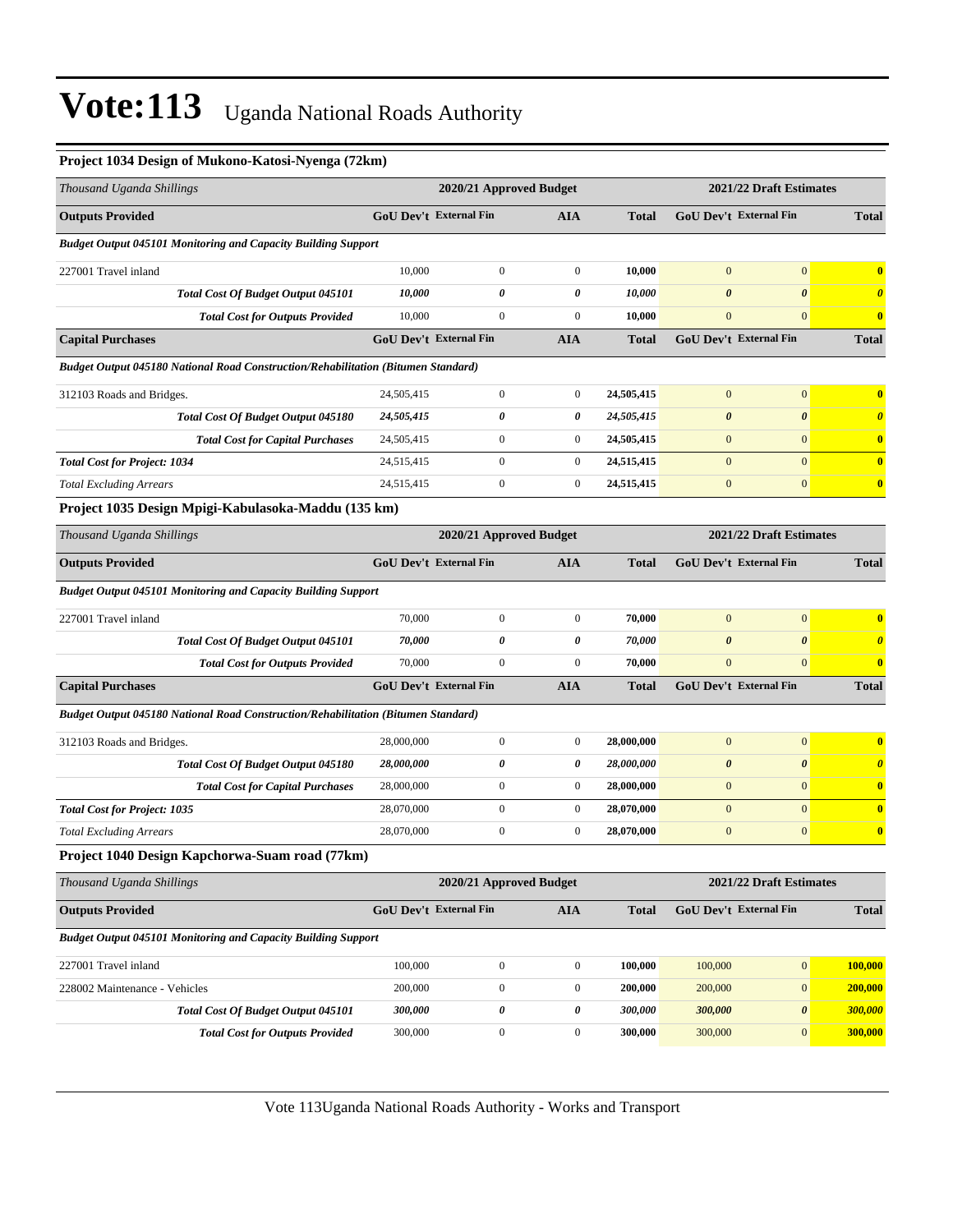| <b>Capital Purchases</b>                                                          | <b>GoU Dev't External Fin</b> |                         | <b>AIA</b>            | <b>Total</b>          |           | <b>GoU Dev't External Fin</b> | <b>Total</b> |
|-----------------------------------------------------------------------------------|-------------------------------|-------------------------|-----------------------|-----------------------|-----------|-------------------------------|--------------|
| Budget Output 045180 National Road Construction/Rehabilitation (Bitumen Standard) |                               |                         |                       |                       |           |                               |              |
| 281504 Monitoring, Supervision & Appraisal of Capital work                        | 1,376,801                     | 2,700,000               | $\mathbf{0}$          | 4,076,801             | 1,258,990 | 1,170,000                     | 2,428,990    |
| 312103 Roads and Bridges.                                                         | 20,000,000                    | 84,039,930              | $\boldsymbol{0}$      | 104,039,930           | 5,000,000 | 75,765,034                    | 80,765,034   |
| Total Cost Of Budget Output 045180                                                | 21,376,801                    | 86,739,930              | 0                     | 108,116,731           | 6,258,990 | 76,935,034                    | 83,194,024   |
| <b>Total Cost for Capital Purchases</b>                                           | 21,376,801                    | 86,739,930              | $\boldsymbol{0}$      | 108,116,731           | 6,258,990 | 76,935,034                    | 83,194,024   |
| <b>Total Cost for Project: 1040</b>                                               | 21,676,801                    | 86,739,930              | $\boldsymbol{0}$      | 108,416,731           | 6,558,990 | 76,935,034                    | 83,494,024   |
| <b>Total Excluding Arrears</b>                                                    | 21,676,801                    | 86,739,930              | $\boldsymbol{0}$      | 108,416,731           | 6,558,990 | 76,935,034                    | 83,494,024   |
| Project 1041 Design Kyenjojo-Hoima-Masindi-Kigumba (238km)                        |                               |                         |                       |                       |           |                               |              |
| Thousand Uganda Shillings                                                         |                               | 2020/21 Approved Budget |                       |                       |           | 2021/22 Draft Estimates       |              |
| <b>Outputs Provided</b>                                                           | GoU Dev't External Fin        |                         | <b>AIA</b>            | <b>Total</b>          |           | GoU Dev't External Fin        | <b>Total</b> |
| <b>Budget Output 045101 Monitoring and Capacity Building Support</b>              |                               |                         |                       |                       |           |                               |              |
| 212101 Social Security Contributions                                              | 203,281                       | $\boldsymbol{0}$        | $\boldsymbol{0}$      | 203,281               | 120,000   | $\overline{0}$                | 120,000      |
| 227001 Travel inland                                                              | 100,000                       | $\overline{0}$          | $\boldsymbol{0}$      | 100,000               | 100,000   | $\overline{0}$                | 100,000      |
| Total Cost Of Budget Output 045101                                                | 303,281                       | 0                       | 0                     | 303,281               | 220,000   | $\boldsymbol{\theta}$         | 220,000      |
| <b>Total Cost for Outputs Provided</b>                                            | 303,281                       | $\overline{0}$          | $\mathbf{0}$          | 303,281               | 220,000   | $\mathbf{0}$                  | 220,000      |
| <b>Capital Purchases</b>                                                          | <b>GoU Dev't External Fin</b> |                         | <b>AIA</b>            | <b>Total</b>          |           | <b>GoU Dev't External Fin</b> | <b>Total</b> |
| Budget Output 045180 National Road Construction/Rehabilitation (Bitumen Standard) |                               |                         |                       |                       |           |                               |              |
| 281504 Monitoring, Supervision & Appraisal of Capital work                        | 600,000                       | 5,000,000               | $\boldsymbol{0}$      | 5,600,000             | 400,000   | 6,023,865                     | 6,423,865    |
| 312103 Roads and Bridges.                                                         | 7,459,800                     | 100,162,570             | $\mathbf{0}$          | 107,622,370           | 3,584,020 | 40,559,529                    | 44,143,549   |
| Total Cost Of Budget Output 045180                                                | 8,059,800                     | 105,162,570             | 0                     | 113,222,370           | 3,984,020 | 46,583,394                    | 50,567,414   |
| <b>Total Cost for Capital Purchases</b>                                           | 8,059,800                     | 105,162,570             | $\boldsymbol{0}$      | 113,222,370           | 3,984,020 | 46,583,394                    | 50,567,414   |
| <b>Total Cost for Project: 1041</b>                                               | 8,363,081                     | 105,162,570             | $\boldsymbol{0}$      | 113,525,651           | 4,204,020 | 46,583,394                    | 50,787,414   |
| <b>Total Excluding Arrears</b>                                                    | 8,363,081                     | 105,162,570             | $\boldsymbol{0}$      | 113,525,651           | 4,204,020 | 46,583,394                    | 50,787,414   |
| Project 1042 Design Nyendo - Sembabule (48km)                                     |                               |                         |                       |                       |           |                               |              |
| Thousand Uganda Shillings                                                         |                               | 2020/21 Approved Budget |                       |                       |           | 2021/22 Draft Estimates       |              |
| <b>Outputs Provided</b>                                                           | <b>GoU Dev't External Fin</b> |                         | <b>AIA</b>            | <b>Total</b>          |           | <b>GoU Dev't External Fin</b> | <b>Total</b> |
| <b>Budget Output 045101 Monitoring and Capacity Building Support</b>              |                               |                         |                       |                       |           |                               |              |
| 227001 Travel inland                                                              | $\boldsymbol{0}$              | $\boldsymbol{0}$        | $\boldsymbol{0}$      | $\bf{0}$              | 60,000    | $\overline{0}$                | 60,000       |
| Total Cost Of Budget Output 045101                                                | $\boldsymbol{\theta}$         | 0                       | $\boldsymbol{\theta}$ | $\boldsymbol{\theta}$ | 60,000    | $\boldsymbol{\theta}$         | 60,000       |
| <b>Total Cost for Outputs Provided</b>                                            | $\mathbf{0}$                  | $\overline{0}$          | $\mathbf{0}$          | $\bf{0}$              | 60,000    | $\mathbf{0}$                  | 60,000       |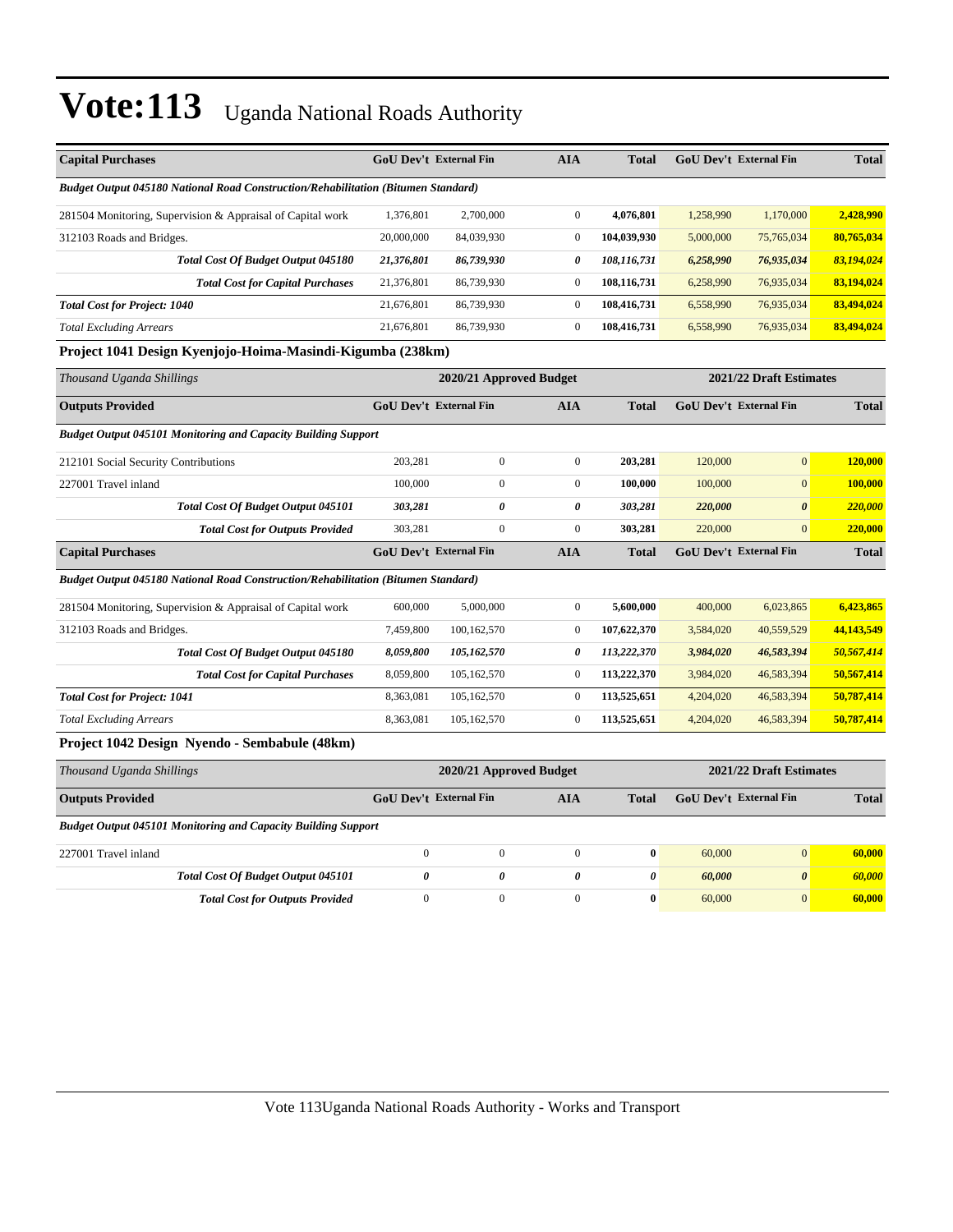| <b>Capital Purchases</b>                                                          | <b>GoU Dev't External Fin</b> |                         | <b>AIA</b>       | <b>Total</b>          |              | <b>GoU Dev't External Fin</b> | <b>Total</b> |
|-----------------------------------------------------------------------------------|-------------------------------|-------------------------|------------------|-----------------------|--------------|-------------------------------|--------------|
| Budget Output 045180 National Road Construction/Rehabilitation (Bitumen Standard) |                               |                         |                  |                       |              |                               |              |
| 312103 Roads and Bridges.                                                         | $\boldsymbol{0}$              | $\mathbf{0}$            | $\boldsymbol{0}$ | $\bf{0}$              | 24,250,000   | $\overline{0}$                | 24,250,000   |
| Total Cost Of Budget Output 045180                                                | $\boldsymbol{\theta}$         | 0                       | 0                | $\boldsymbol{\theta}$ | 24,250,000   | $\boldsymbol{\theta}$         | 24,250,000   |
| <b>Total Cost for Capital Purchases</b>                                           | $\boldsymbol{0}$              | $\mathbf{0}$            | $\boldsymbol{0}$ | $\bf{0}$              | 24,250,000   | $\mathbf{0}$                  | 24,250,000   |
| <b>Total Cost for Project: 1042</b>                                               | $\overline{0}$                | $\overline{0}$          | $\boldsymbol{0}$ | $\bf{0}$              | 24,310,000   | $\overline{0}$                | 24,310,000   |
| <b>Total Excluding Arrears</b>                                                    | $\boldsymbol{0}$              | $\boldsymbol{0}$        | $\boldsymbol{0}$ | $\bf{0}$              | 24,310,000   | $\overline{0}$                | 24,310,000   |
| Project 1176 Hoima-Wanseko Road (83Km)                                            |                               |                         |                  |                       |              |                               |              |
| Thousand Uganda Shillings                                                         |                               | 2020/21 Approved Budget |                  |                       |              | 2021/22 Draft Estimates       |              |
| <b>Outputs Provided</b>                                                           | GoU Dev't External Fin        |                         | <b>AIA</b>       | <b>Total</b>          |              | GoU Dev't External Fin        | <b>Total</b> |
| <b>Budget Output 045101 Monitoring and Capacity Building Support</b>              |                               |                         |                  |                       |              |                               |              |
| 211102 Contract Staff Salaries                                                    | 1,746,000                     | $\boldsymbol{0}$        | $\boldsymbol{0}$ | 1,746,000             | $\mathbf{0}$ | $\overline{0}$                | $\bf{0}$     |
| 212101 Social Security Contributions                                              | 174,600                       | $\overline{0}$          | $\boldsymbol{0}$ | 174,600               | $\mathbf{0}$ | $\overline{0}$                | $\bf{0}$     |
| 227001 Travel inland                                                              | 600,000                       | $\boldsymbol{0}$        | $\boldsymbol{0}$ | 600,000               | 400,000      | $\mathbf{0}$                  | 400,000      |
| 227004 Fuel, Lubricants and Oils                                                  | 700,000                       | $\boldsymbol{0}$        | $\boldsymbol{0}$ | 700,000               | 700,000      | $\mathbf{0}$                  | 700,000      |
| 228002 Maintenance - Vehicles                                                     | 500,000                       | $\mathbf{0}$            | $\boldsymbol{0}$ | 500,000               | 500,000      | $\mathbf{0}$                  | 500,000      |
| Total Cost Of Budget Output 045101                                                | 3,720,600                     | 0                       | 0                | 3,720,600             | 1,600,000    | $\boldsymbol{\theta}$         | 1,600,000    |
| <b>Total Cost for Outputs Provided</b>                                            | 3,720,600                     | $\boldsymbol{0}$        | $\boldsymbol{0}$ | 3,720,600             | 1,600,000    | $\overline{0}$                | 1,600,000    |
| <b>Capital Purchases</b>                                                          | <b>GoU Dev't External Fin</b> |                         | <b>AIA</b>       | <b>Total</b>          |              | <b>GoU Dev't External Fin</b> | <b>Total</b> |
| Budget Output 045180 National Road Construction/Rehabilitation (Bitumen Standard) |                               |                         |                  |                       |              |                               |              |
| 281504 Monitoring, Supervision & Appraisal of Capital work                        | 10,000,000                    | $\mathbf{0}$            | $\boldsymbol{0}$ | 10,000,000            | 12,354,000   | $\overline{0}$                | 12,354,000   |
| 312103 Roads and Bridges.                                                         | 242,200,000                   | 743,706,625             | $\boldsymbol{0}$ | 985,906,625           | 94,974,034   | 351,356,169                   | 446,330,203  |
| Total Cost Of Budget Output 045180                                                | 252,200,000                   | 743,706,625             | 0                | 995,906,625           | 107,328,034  | 351,356,169                   | 458,684,203  |
| <b>Total Cost for Capital Purchases</b>                                           | 252,200,000                   | 743,706,625             | $\bf{0}$         | 995,906,625           | 107,328,034  | 351,356,169                   | 458,684,203  |
| <b>Total Cost for Project: 1176</b>                                               | 255,920,600                   | 743,706,625             | $\boldsymbol{0}$ | 999,627,225           | 108,928,034  | 351,356,169                   | 460,284,203  |
| <b>Total Excluding Arrears</b>                                                    | 255,920,600                   | 743,706,625             | $\boldsymbol{0}$ | 999,627,225           | 108,928,034  | 351,356,169                   | 460,284,203  |
| Project 1274 Musita-Lumino-Busia/Majanji Road                                     |                               |                         |                  |                       |              |                               |              |
| Thousand Uganda Shillings                                                         |                               | 2020/21 Approved Budget |                  |                       |              | 2021/22 Draft Estimates       |              |
| <b>Outputs Provided</b>                                                           | GoU Dev't External Fin        |                         | <b>AIA</b>       | <b>Total</b>          |              | GoU Dev't External Fin        | <b>Total</b> |
| <b>Budget Output 045101 Monitoring and Capacity Building Support</b>              |                               |                         |                  |                       |              |                               |              |
| 227001 Travel inland                                                              | 30,000                        | $\boldsymbol{0}$        | $\boldsymbol{0}$ | 30,000                | 40,000       | $\boldsymbol{0}$              | 40,000       |
| <b>Total Cost Of Budget Output 045101</b>                                         | 30,000                        | 0                       | 0                | 30,000                | 40,000       | 0                             | 40,000       |
| <b>Total Cost for Outputs Provided</b>                                            | 30,000                        | $\boldsymbol{0}$        | $\boldsymbol{0}$ | 30,000                | 40,000       | $\overline{0}$                | 40,000       |
| <b>Capital Purchases</b>                                                          | GoU Dev't External Fin        |                         | <b>AIA</b>       | <b>Total</b>          |              | <b>GoU Dev't External Fin</b> | <b>Total</b> |
| Budget Output 045180 National Road Construction/Rehabilitation (Bitumen Standard) |                               |                         |                  |                       |              |                               |              |
| 281504 Monitoring, Supervision & Appraisal of Capital work                        | 2,000,000                     | $\boldsymbol{0}$        | $\boldsymbol{0}$ | 2,000,000             | 8,500,000    | $\vert 0 \vert$               | 8,500,000    |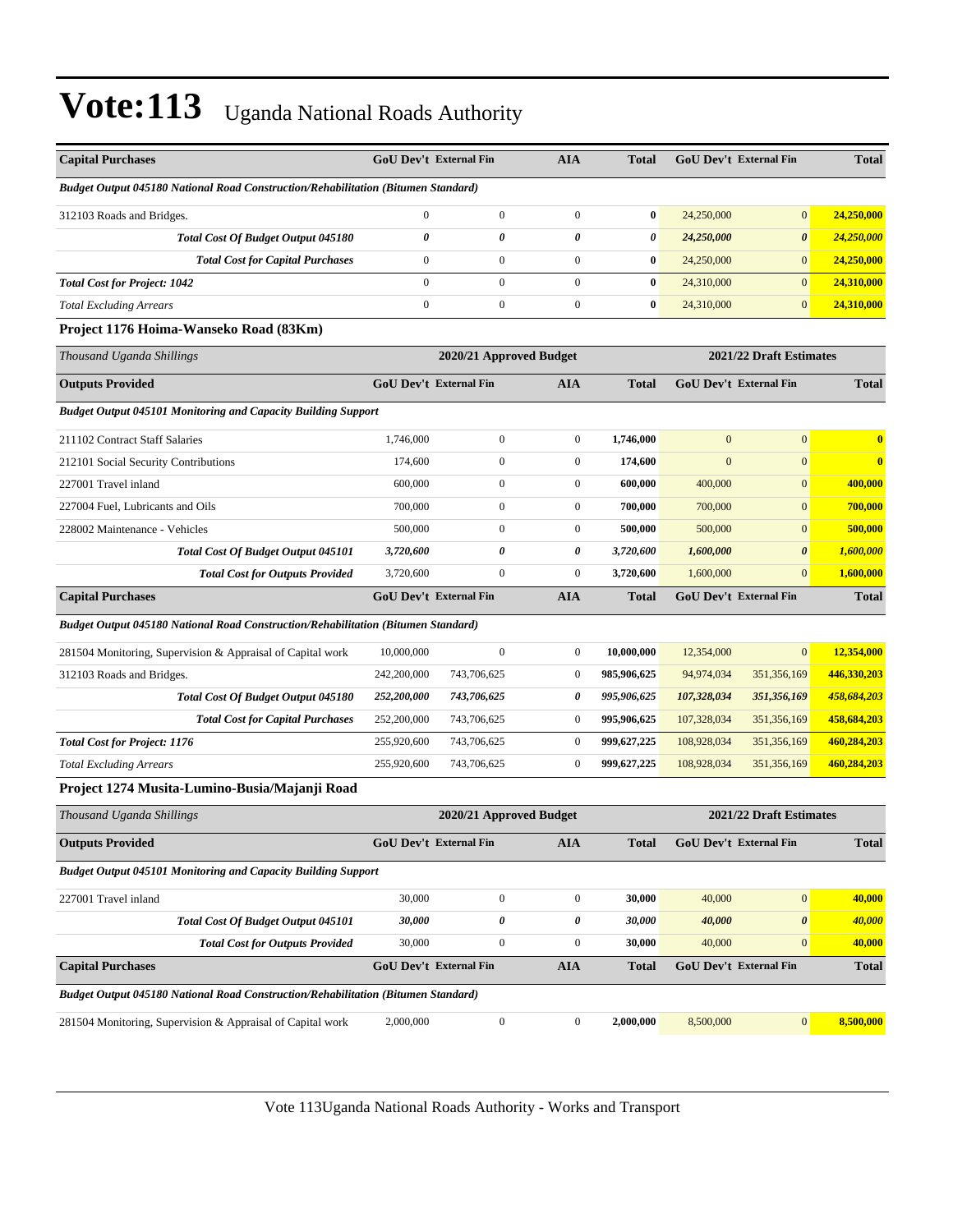| 312103 Roads and Bridges.                                                         | 20,000,000                    | $\mathbf{0}$            | $\mathbf{0}$     | 20,000,000   | 74,000,000              | $\mathbf{0}$                  | 74,000,000    |
|-----------------------------------------------------------------------------------|-------------------------------|-------------------------|------------------|--------------|-------------------------|-------------------------------|---------------|
| <b>Total Cost Of Budget Output 045180</b>                                         | 22,000,000                    | 0                       | 0                | 22,000,000   | 82,500,000              | $\boldsymbol{\theta}$         | 82,500,000    |
| <b>Total Cost for Capital Purchases</b>                                           | 22,000,000                    | $\boldsymbol{0}$        | $\boldsymbol{0}$ | 22,000,000   | 82,500,000              | $\boldsymbol{0}$              | 82,500,000    |
| <b>Total Cost for Project: 1274</b>                                               | 22,030,000                    | $\boldsymbol{0}$        | $\boldsymbol{0}$ | 22,030,000   | 82,540,000              | $\mathbf{0}$                  | 82,540,000    |
| <b>Total Excluding Arrears</b>                                                    | 22,030,000                    | $\boldsymbol{0}$        | $\boldsymbol{0}$ | 22,030,000   | 82,540,000              | $\mathbf{0}$                  | 82,540,000    |
| Project 1275 Olwiyo-Gulu-Kitgum Road                                              |                               |                         |                  |              |                         |                               |               |
| Thousand Uganda Shillings                                                         |                               | 2020/21 Approved Budget |                  |              |                         | 2021/22 Draft Estimates       |               |
| <b>Outputs Provided</b>                                                           | <b>GoU Dev't External Fin</b> |                         | AIA              | Total        |                         | GoU Dev't External Fin        | <b>Total</b>  |
| <b>Budget Output 045101 Monitoring and Capacity Building Support</b>              |                               |                         |                  |              |                         |                               |               |
| 227001 Travel inland                                                              | 50,000                        | $\boldsymbol{0}$        | $\boldsymbol{0}$ | 50,000       | 40,000                  | $\mathbf{0}$                  | 40,000        |
| <b>Total Cost Of Budget Output 045101</b>                                         | 50,000                        | 0                       | 0                | 50,000       | 40,000                  | $\boldsymbol{\theta}$         | 40,000        |
| <b>Total Cost for Outputs Provided</b>                                            | 50,000                        | $\mathbf{0}$            | $\boldsymbol{0}$ | 50,000       | 40,000                  | $\mathbf{0}$                  | 40,000        |
| <b>Capital Purchases</b>                                                          | <b>GoU Dev't External Fin</b> |                         | <b>AIA</b>       | Total        |                         | <b>GoU Dev't External Fin</b> | <b>Total</b>  |
| Budget Output 045180 National Road Construction/Rehabilitation (Bitumen Standard) |                               |                         |                  |              |                         |                               |               |
| 312103 Roads and Bridges.                                                         | 10,000,000                    | $\boldsymbol{0}$        | $\boldsymbol{0}$ | 10,000,000   | 21,250,000              | $\mathbf{0}$                  | 21,250,000    |
| <b>Total Cost Of Budget Output 045180</b>                                         | 10,000,000                    | 0                       | 0                | 10,000,000   | 21,250,000              | $\boldsymbol{\theta}$         | 21,250,000    |
| <b>Total Cost for Capital Purchases</b>                                           | 10,000,000                    | $\boldsymbol{0}$        | $\boldsymbol{0}$ | 10,000,000   | 21,250,000              | $\mathbf{0}$                  | 21,250,000    |
| <b>Total Cost for Project: 1275</b>                                               | 10.050.000                    | $\boldsymbol{0}$        | $\boldsymbol{0}$ | 10,050,000   | 21,290,000              | $\mathbf{0}$                  | 21,290,000    |
| <b>Total Excluding Arrears</b>                                                    | 10,050,000                    | $\boldsymbol{0}$        | $\boldsymbol{0}$ | 10,050,000   | 21,290,000              | $\mathbf{0}$                  | 21,290,000    |
| Project 1276 Mubende-Kakumiro-Kagadi Road                                         |                               |                         |                  |              |                         |                               |               |
| Thousand Uganda Shillings                                                         |                               | 2020/21 Approved Budget |                  |              | 2021/22 Draft Estimates |                               |               |
| <b>Outputs Provided</b>                                                           | GoU Dev't External Fin        |                         | <b>AIA</b>       | <b>Total</b> |                         | <b>GoU Dev't External Fin</b> | <b>Total</b>  |
| <b>Budget Output 045101 Monitoring and Capacity Building Support</b>              |                               |                         |                  |              |                         |                               |               |
| 227001 Travel inland                                                              | 20,000                        | $\boldsymbol{0}$        | $\boldsymbol{0}$ | 20,000       | 12,000                  | $\boldsymbol{0}$              | 12,000        |
| Total Cost Of Budget Output 045101                                                | 20,000                        | 0                       | 0                | 20,000       | 12,000                  | $\boldsymbol{\theta}$         | <b>12,000</b> |
| <b>Total Cost for Outputs Provided</b>                                            | 20,000                        | $\boldsymbol{0}$        | $\mathbf{0}$     | 20,000       | 12,000                  | $\mathbf{0}$                  | 12,000        |
| <b>Capital Purchases</b>                                                          | <b>GoU Dev't External Fin</b> |                         | <b>AIA</b>       | Total        |                         | <b>GoU Dev't External Fin</b> | <b>Total</b>  |
| Budget Output 045180 National Road Construction/Rehabilitation (Bitumen Standard) |                               |                         |                  |              |                         |                               |               |
| 281504 Monitoring, Supervision & Appraisal of Capital work                        | 150,000                       | $\boldsymbol{0}$        | $\boldsymbol{0}$ | 150,000      | 400,000                 | $\boldsymbol{0}$              | 400,000       |
| 312103 Roads and Bridges.                                                         | 24,000,000                    | $\boldsymbol{0}$        | $\boldsymbol{0}$ | 24,000,000   | 41,320,000              | $\boldsymbol{0}$              | 41,320,000    |
| Total Cost Of Budget Output 045180                                                | 24,150,000                    | 0                       | 0                | 24,150,000   | 41,720,000              | $\pmb{\theta}$                | 41,720,000    |
| <b>Total Cost for Capital Purchases</b>                                           | 24,150,000                    | $\boldsymbol{0}$        | $\boldsymbol{0}$ | 24,150,000   | 41,720,000              | $\boldsymbol{0}$              | 41,720,000    |
| <b>Total Cost for Project: 1276</b>                                               | 24,170,000                    | $\boldsymbol{0}$        | $\boldsymbol{0}$ | 24,170,000   | 41,732,000              | $\mathbf{0}$                  | 41,732,000    |
| <b>Total Excluding Arrears</b>                                                    | 24,170,000                    | $\boldsymbol{0}$        | $\boldsymbol{0}$ | 24,170,000   | 41,732,000              | $\boldsymbol{0}$              | 41,732,000    |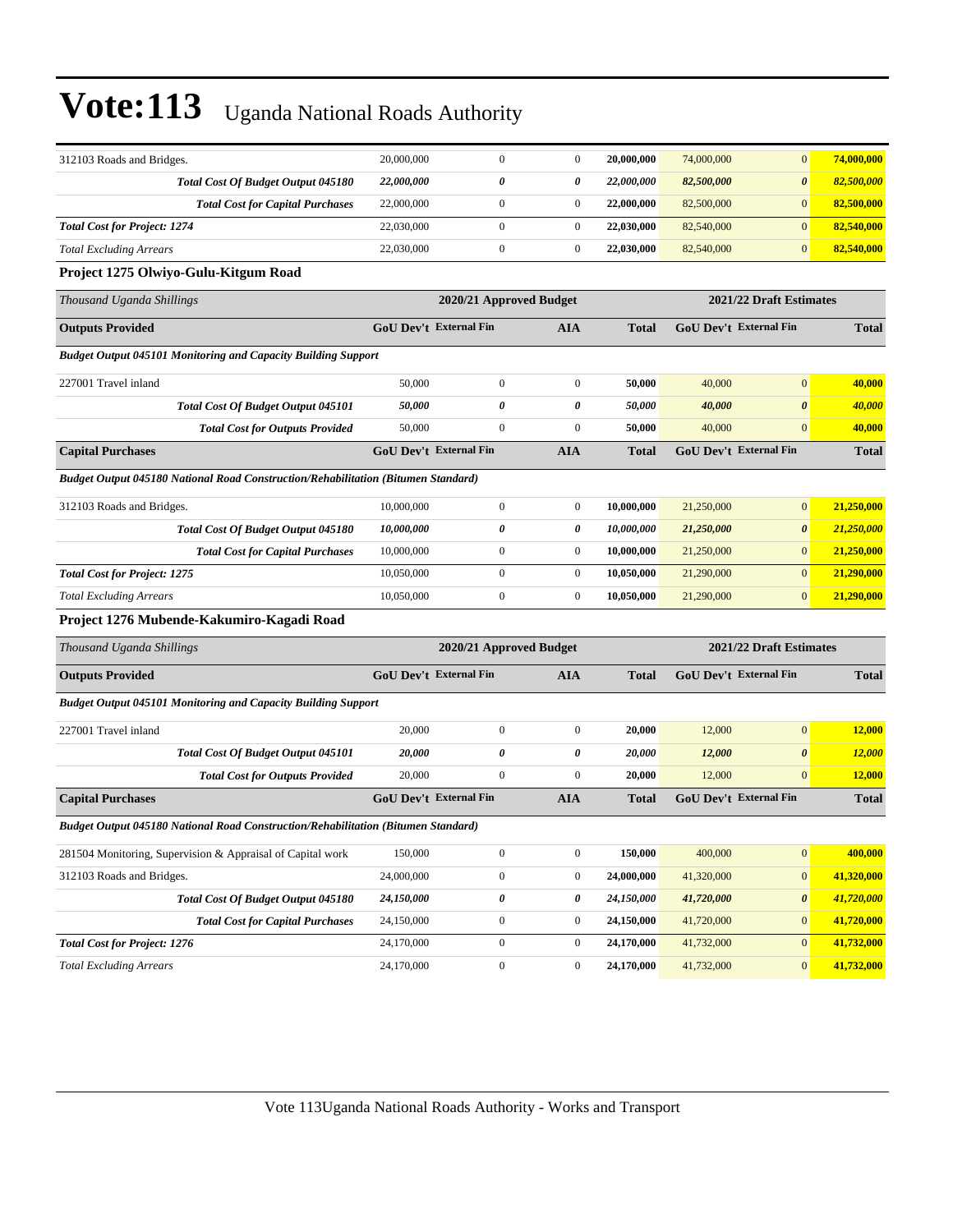#### **Project 1277 Kampala Northern Bypass Phase 2**

| Thousand Uganda Shillings                                                         |                               | 2020/21 Approved Budget |                  |              |                  | 2021/22 Draft Estimates       |              |
|-----------------------------------------------------------------------------------|-------------------------------|-------------------------|------------------|--------------|------------------|-------------------------------|--------------|
| <b>Outputs Provided</b>                                                           | <b>GoU Dev't External Fin</b> |                         | <b>AIA</b>       | <b>Total</b> |                  | <b>GoU Dev't External Fin</b> | <b>Total</b> |
| <b>Budget Output 045101 Monitoring and Capacity Building Support</b>              |                               |                         |                  |              |                  |                               |              |
| 227001 Travel inland                                                              | 20,000                        | $\boldsymbol{0}$        | $\boldsymbol{0}$ | 20,000       | 10,000           | $\overline{0}$                | 10,000       |
| Total Cost Of Budget Output 045101                                                | 20,000                        | 0                       | 0                | 20,000       | 10,000           | 0                             | 10,000       |
| <b>Total Cost for Outputs Provided</b>                                            | 20,000                        | $\boldsymbol{0}$        | $\boldsymbol{0}$ | 20,000       | 10,000           | $\overline{0}$                | 10,000       |
| <b>Capital Purchases</b>                                                          | <b>GoU Dev't External Fin</b> |                         | AIA              | <b>Total</b> |                  | <b>GoU Dev't External Fin</b> | <b>Total</b> |
| Budget Output 045180 National Road Construction/Rehabilitation (Bitumen Standard) |                               |                         |                  |              |                  |                               |              |
| 281504 Monitoring, Supervision & Appraisal of Capital work                        | 5,000,000                     | $\boldsymbol{0}$        | $\boldsymbol{0}$ | 5,000,000    | 7,414,400        | $\mathbf{0}$                  | 7,414,400    |
| 312103 Roads and Bridges.                                                         | 50,000,000                    | $\boldsymbol{0}$        | $\boldsymbol{0}$ | 50,000,000   | 62,413,246       | $\mathbf{0}$                  | 62,413,246   |
| Total Cost Of Budget Output 045180                                                | 55,000,000                    | 0                       | 0                | 55,000,000   | 69,827,646       | 0                             | 69,827,646   |
| <b>Total Cost for Capital Purchases</b>                                           | 55,000,000                    | $\boldsymbol{0}$        | $\boldsymbol{0}$ | 55,000,000   | 69,827,646       | $\overline{0}$                | 69,827,646   |
| <b>Total Cost for Project: 1277</b>                                               | 55,020,000                    | $\boldsymbol{0}$        | $\boldsymbol{0}$ | 55,020,000   | 69,837,646       | $\overline{0}$                | 69,837,646   |
| <b>Total Excluding Arrears</b>                                                    | 55,020,000                    | $\boldsymbol{0}$        | $\boldsymbol{0}$ | 55,020,000   | 69,837,646       | $\mathbf{0}$                  | 69,837,646   |
| Project 1278 Kampala-Jinja Expressway                                             |                               |                         |                  |              |                  |                               |              |
| Thousand Uganda Shillings                                                         | 2020/21 Approved Budget       |                         |                  |              |                  | 2021/22 Draft Estimates       |              |
| <b>Outputs Provided</b>                                                           | <b>GoU Dev't External Fin</b> |                         | AIA              | <b>Total</b> |                  | <b>GoU Dev't External Fin</b> | <b>Total</b> |
| <b>Budget Output 045101 Monitoring and Capacity Building Support</b>              |                               |                         |                  |              |                  |                               |              |
| 211102 Contract Staff Salaries                                                    | 2,818,226                     | $\boldsymbol{0}$        | $\boldsymbol{0}$ | 2,818,226    | $\mathbf{0}$     | $\boldsymbol{0}$              | $\bf{0}$     |
| 211103 Allowances (Inc. Casuals, Temporary)                                       | 120,000                       | $\boldsymbol{0}$        | $\boldsymbol{0}$ | 120,000      | 703,000          | $\mathbf{0}$                  | 703,000      |
| 212101 Social Security Contributions                                              | 281,823                       | $\boldsymbol{0}$        | $\boldsymbol{0}$ | 281,823      | $\boldsymbol{0}$ | $\mathbf{0}$                  | $\mathbf{0}$ |
| 221003 Staff Training                                                             | $\overline{0}$                | $\boldsymbol{0}$        | $\boldsymbol{0}$ | $\bf{0}$     | 500,000          | $\overline{0}$                | 500,000      |
| 221005 Hire of Venue (chairs, projector, etc)                                     | 20,000                        | $\boldsymbol{0}$        | $\boldsymbol{0}$ | 20,000       | 60,000           | $\mathbf{0}$                  | 60,000       |
| 221011 Printing, Stationery, Photocopying and Binding                             | $\boldsymbol{0}$              | $\boldsymbol{0}$        | $\boldsymbol{0}$ | $\bf{0}$     | 40,000           | $\mathbf{0}$                  | 40,000       |
| 223003 Rent – (Produced Assets) to private entities                               | $\mathbf{0}$                  | $\boldsymbol{0}$        | $\boldsymbol{0}$ | $\bf{0}$     | 33,000           | $\mathbf{0}$                  | 33,000       |
| 223004 Guard and Security services                                                | 102,000                       | $\boldsymbol{0}$        | $\boldsymbol{0}$ | 102,000      | 93,600           | $\mathbf{0}$                  | 93,600       |
| 224005 Uniforms, Beddings and Protective Gear                                     | $\boldsymbol{0}$              | $\boldsymbol{0}$        | $\boldsymbol{0}$ | $\bf{0}$     | 61,000           | $\mathbf{0}$                  | 61,000       |
| 225002 Consultancy Services-Long-term                                             | $\boldsymbol{0}$              | $\boldsymbol{0}$        | $\boldsymbol{0}$ | $\bf{0}$     | 448,000          | $\mathbf{0}$                  | 448,000      |
| 227001 Travel inland                                                              | 100,000                       | $\Omega$                | $\Omega$         | 100,000      | 32,000           | $\overline{0}$                | 32,000       |
| 228003 Maintenance - Machinery, Equipment & Furniture                             | $\boldsymbol{0}$              | $\boldsymbol{0}$        | $\boldsymbol{0}$ | $\bf{0}$     | 110,000          | $\mathbf{0}$                  | 110,000      |
| <b>Total Cost Of Budget Output 045101</b>                                         | 3,442,049                     | 0                       | 0                | 3,442,049    | 2,080,600        | 0                             | 2,080,600    |
| <b>Total Cost for Outputs Provided</b>                                            | 3,442,049                     | $\boldsymbol{0}$        | $\boldsymbol{0}$ | 3,442,049    | 2,080,600        | $\mathbf{0}$                  | 2,080,600    |
| <b>Capital Purchases</b>                                                          | GoU Dev't External Fin        |                         | <b>AIA</b>       | <b>Total</b> |                  | <b>GoU Dev't External Fin</b> | <b>Total</b> |
| <b>Budget Output 045171 Acquisition of Land by Government</b>                     |                               |                         |                  |              |                  |                               |              |
| 312102 Residential Buildings                                                      | $\mathbf{0}$                  | $\boldsymbol{0}$        | $\mathbf{0}$     | $\bf{0}$     | 1,300,000        | $\mathbf{0}$                  | 1,300,000    |
| 312104 Other Structures                                                           | $\boldsymbol{0}$              | $\boldsymbol{0}$        | $\boldsymbol{0}$ | $\bf{0}$     | 200,000          | $\mathbf{0}$                  | 200,000      |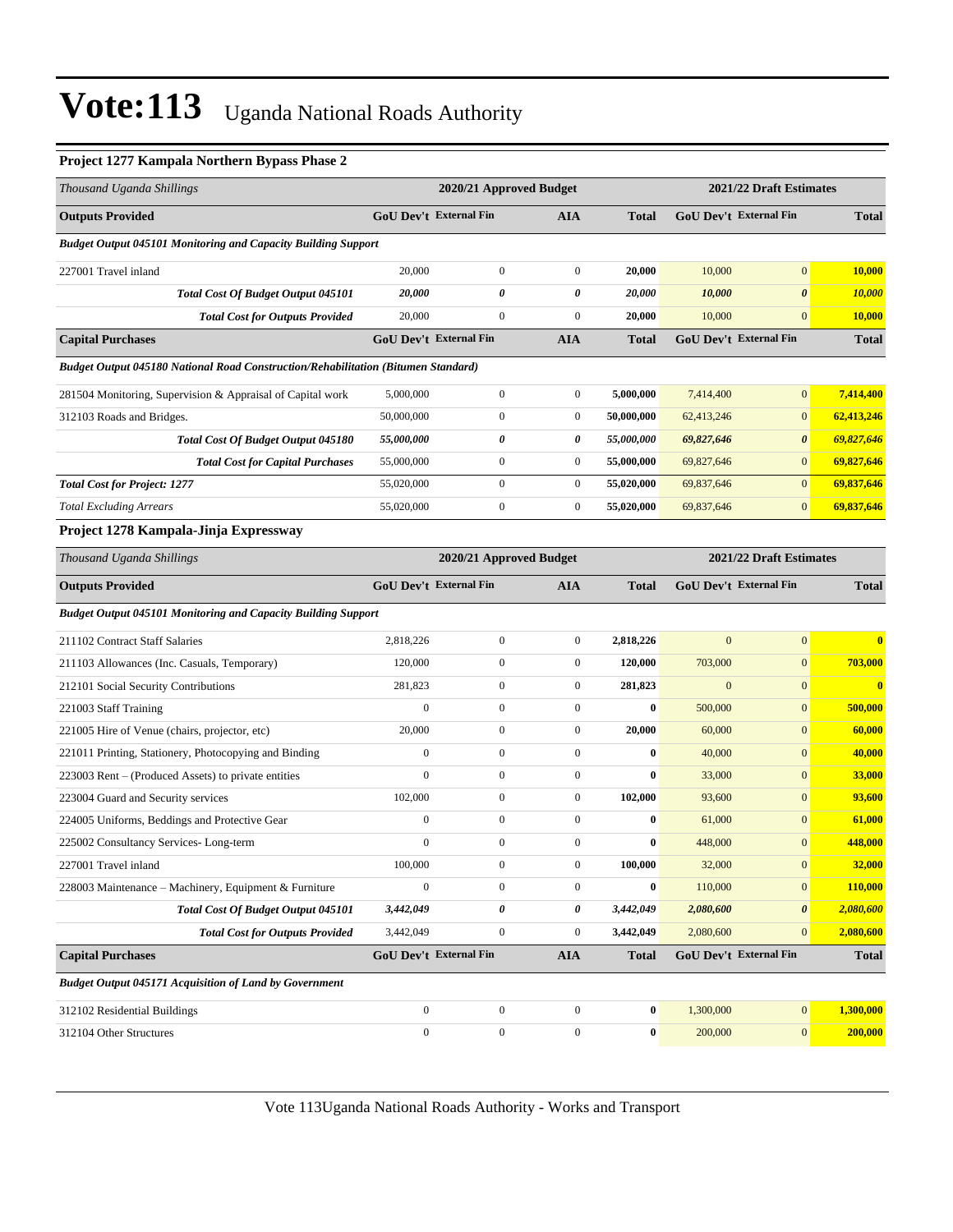| 312203 Furniture & Fixtures                                                              | $\mathbf{0}$                  | $\mathbf{0}$            | $\mathbf{0}$     | $\bf{0}$              | 42,000                  | $\overline{0}$                | 42,000       |
|------------------------------------------------------------------------------------------|-------------------------------|-------------------------|------------------|-----------------------|-------------------------|-------------------------------|--------------|
| <b>Total Cost Of Budget Output 045171</b>                                                | $\boldsymbol{\theta}$         | $\theta$                | 0                | $\boldsymbol{\theta}$ | 1,542,000               | $\boldsymbol{\theta}$         | 1,542,000    |
| Budget Output 045180 National Road Construction/Rehabilitation (Bitumen Standard)        |                               |                         |                  |                       |                         |                               |              |
| 312103 Roads and Bridges.                                                                | $\Omega$                      | $\boldsymbol{0}$        | $\boldsymbol{0}$ | $\mathbf{0}$          | $\Omega$                | 52,238,888                    | 52,238,888   |
| Total Cost Of Budget Output 045180                                                       | $\theta$                      | 0                       | 0                | 0                     | $\boldsymbol{\theta}$   | 52,238,888                    | 52,238,888   |
| <b>Total Cost for Capital Purchases</b>                                                  | $\overline{0}$                | $\overline{0}$          | $\mathbf{0}$     | $\bf{0}$              | 1,542,000               | 52,238,888                    | 53,780,888   |
| <b>Total Cost for Project: 1278</b>                                                      | 3,442,049                     | $\overline{0}$          | $\mathbf{0}$     | 3,442,049             | 3,622,600               | 52,238,888                    | 55,861,488   |
| <b>Total Excluding Arrears</b>                                                           | 3,442,049                     | $\boldsymbol{0}$        | $\boldsymbol{0}$ | 3,442,049             | 3,622,600               | 52,238,888                    | 55,861,488   |
| Project 1279 Seeta-Kyaliwajjala-Matugga-Wakiso-Buloba-Nsangi                             |                               |                         |                  |                       |                         |                               |              |
| Thousand Uganda Shillings                                                                |                               | 2020/21 Approved Budget |                  |                       | 2021/22 Draft Estimates |                               |              |
| <b>Outputs Provided</b>                                                                  | <b>GoU Dev't External Fin</b> |                         | <b>AIA</b>       | <b>Total</b>          |                         | <b>GoU Dev't External Fin</b> | <b>Total</b> |
| <b>Budget Output 045101 Monitoring and Capacity Building Support</b>                     |                               |                         |                  |                       |                         |                               |              |
| 227001 Travel inland                                                                     | 50,000                        | $\overline{0}$          | $\overline{0}$   | 50,000                | 5,000                   | $\overline{0}$                | 5,000        |
| Total Cost Of Budget Output 045101                                                       | 50,000                        | $\theta$                | 0                | 50,000                | 5,000                   | $\boldsymbol{\theta}$         | 5,000        |
| <b>Total Cost for Outputs Provided</b>                                                   | 50,000                        | $\overline{0}$          | $\mathbf{0}$     | 50,000                | 5,000                   | $\overline{0}$                | 5,000        |
| <b>Capital Purchases</b>                                                                 | <b>GoU Dev't External Fin</b> |                         | <b>AIA</b>       | <b>Total</b>          |                         | <b>GoU Dev't External Fin</b> | <b>Total</b> |
| <b>Budget Output 045180 National Road Construction/Rehabilitation (Bitumen Standard)</b> |                               |                         |                  |                       |                         |                               |              |
| 281504 Monitoring, Supervision & Appraisal of Capital work                               | 3,000,000                     | $\boldsymbol{0}$        | $\boldsymbol{0}$ | 3,000,000             | 3,868,379               | $\mathbf{0}$                  | 3,868,379    |
| 312103 Roads and Bridges.                                                                | 20,000,000                    | $\boldsymbol{0}$        | $\boldsymbol{0}$ | 20,000,000            | 45,000,000              | $\mathbf{0}$                  | 45,000,000   |
| Total Cost Of Budget Output 045180                                                       | 23,000,000                    | 0                       | 0                | 23,000,000            | 48,868,379              | $\boldsymbol{\theta}$         | 48,868,379   |
| <b>Total Cost for Capital Purchases</b>                                                  | 23,000,000                    | $\overline{0}$          | $\overline{0}$   | 23,000,000            | 48,868,379              | $\overline{0}$                | 48,868,379   |
| <b>Total Cost for Project: 1279</b>                                                      | 23,050,000                    | $\overline{0}$          | $\overline{0}$   | 23,050,000            | 48,873,379              | $\overline{0}$                | 48,873,379   |
| <b>Total Excluding Arrears</b>                                                           | 23,050,000                    | $\overline{0}$          | $\mathbf{0}$     | 23,050,000            | 48,873,379              | $\overline{0}$                | 48,873,379   |
| Project 1280 Najjanankumbi-Busabala Road and Nambole-Namilyango-Seeta                    |                               |                         |                  |                       |                         |                               |              |
| Thousand Uganda Shillings                                                                |                               | 2020/21 Approved Budget |                  |                       |                         | 2021/22 Draft Estimates       |              |
| <b>Outputs Provided</b>                                                                  | <b>GoU Dev't External Fin</b> |                         | <b>AIA</b>       | <b>Total</b>          |                         | GoU Dev't External Fin        | <b>Total</b> |
| <b>Budget Output 045101 Monitoring and Capacity Building Support</b>                     |                               |                         |                  |                       |                         |                               |              |
| 227001 Travel inland                                                                     | 50,000                        | $\boldsymbol{0}$        | $\boldsymbol{0}$ | 50,000                | 5,000                   | $\overline{0}$                | 5,000        |
| <b>Total Cost Of Budget Output 045101</b>                                                | 50,000                        | 0                       | 0                | 50.000                | 5,000                   | $\boldsymbol{\theta}$         | 5,000        |
| <b>Total Cost for Outputs Provided</b>                                                   | 50,000                        | $\Omega$                | $\theta$         | 50,000                | 5.000                   | $\Omega$                      | 5,000        |

*Budget Output 045180 National Road Construction/Rehabilitation (Bitumen Standard)* 281504 Monitoring, Supervision & Appraisal of Capital work 3,000,000 0 0 0 3,000,000 3,575,762 0 3,575,762

**Capital Purchases GoU Dev't External Fin AIA Total GoU Dev't External Fin Total**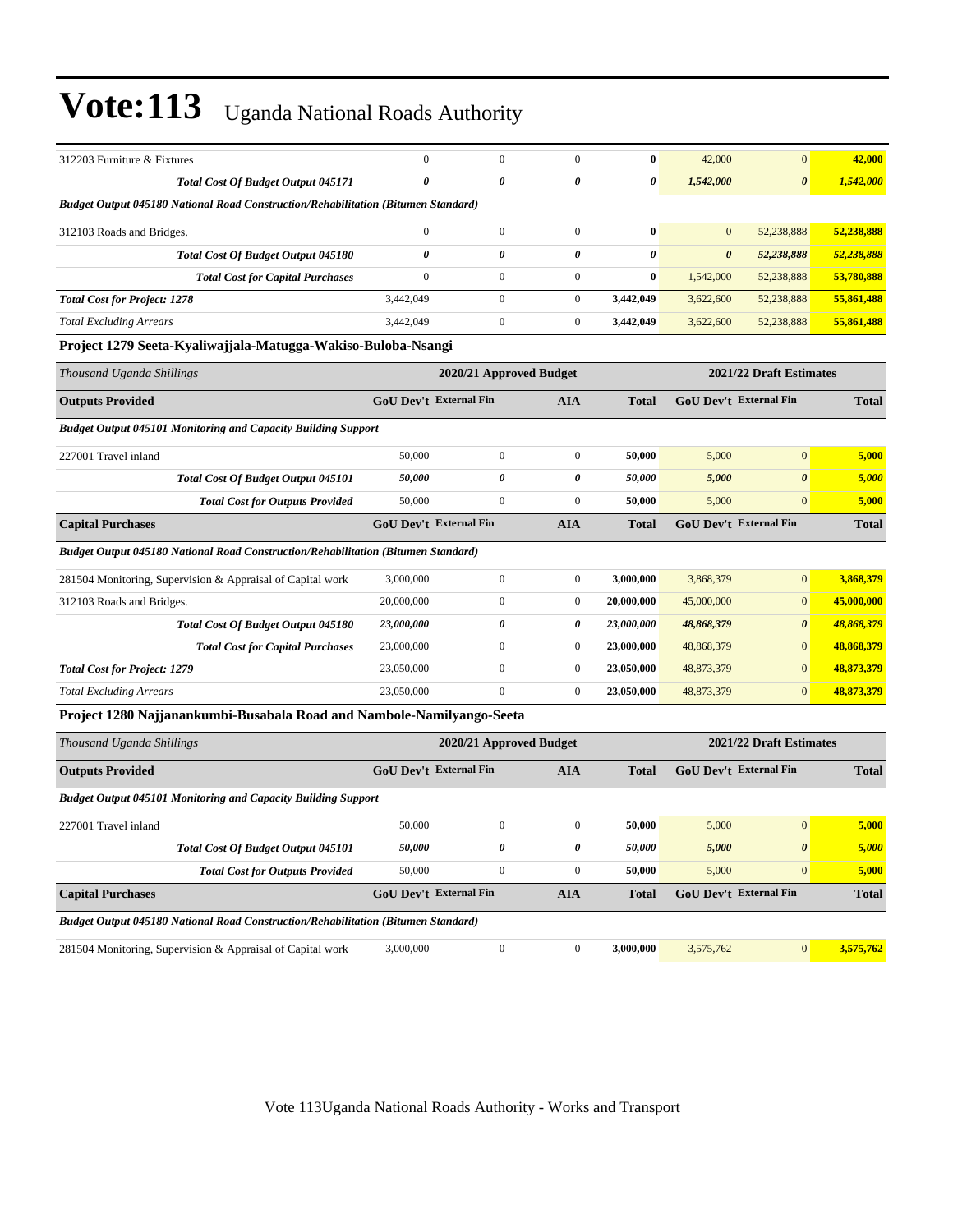| 312103 Roads and Bridges.                                                                | 20,000,000                    | $\mathbf{0}$            | $\boldsymbol{0}$ | 20,000,000   | 56,411,791   | $\mathbf{0}$                  | 56,411,791   |
|------------------------------------------------------------------------------------------|-------------------------------|-------------------------|------------------|--------------|--------------|-------------------------------|--------------|
| Total Cost Of Budget Output 045180                                                       | 23,000,000                    | 0                       | 0                | 23,000,000   | 59,987,553   | $\boldsymbol{\theta}$         | 59,987,553   |
| <b>Total Cost for Capital Purchases</b>                                                  | 23,000,000                    | $\overline{0}$          | $\overline{0}$   | 23,000,000   | 59,987,553   | $\mathbf{0}$                  | 59,987,553   |
| <b>Total Cost for Project: 1280</b>                                                      | 23,050,000                    | $\boldsymbol{0}$        | $\mathbf{0}$     | 23,050,000   | 59,992,553   | $\mathbf{0}$                  | 59,992,553   |
| <b>Total Excluding Arrears</b>                                                           | 23,050,000                    | $\boldsymbol{0}$        | $\overline{0}$   | 23,050,000   | 59,992,553   | $\mathbf{0}$                  | 59,992,553   |
| Project 1281 Tirinyi-Pallisa-Kumi/Kamonkoli Road                                         |                               |                         |                  |              |              |                               |              |
| Thousand Uganda Shillings                                                                |                               | 2020/21 Approved Budget |                  |              |              | 2021/22 Draft Estimates       |              |
| <b>Outputs Provided</b>                                                                  | <b>GoU Dev't External Fin</b> |                         | <b>AIA</b>       | <b>Total</b> |              | <b>GoU Dev't External Fin</b> | <b>Total</b> |
| <b>Budget Output 045101 Monitoring and Capacity Building Support</b>                     |                               |                         |                  |              |              |                               |              |
| 211102 Contract Staff Salaries                                                           | $\mathbf{0}$                  | $\mathbf{0}$            | $\overline{0}$   | $\bf{0}$     | 220,338      | $\mathbf{0}$                  | 220,338      |
| 212101 Social Security Contributions                                                     | $\mathbf{0}$                  | $\overline{0}$          | $\overline{0}$   | $\bf{0}$     | 81,286       | $\mathbf{0}$                  | 81,286       |
| 227001 Travel inland                                                                     | 100,000                       | $\boldsymbol{0}$        | $\boldsymbol{0}$ | 100,000      | 20,000       | $\mathbf{0}$                  | 20,000       |
| Total Cost Of Budget Output 045101                                                       | 100,000                       | 0                       | 0                | 100,000      | 321,625      | $\boldsymbol{\theta}$         | 321,625      |
| <b>Total Cost for Outputs Provided</b>                                                   | 100,000                       | $\overline{0}$          | $\mathbf{0}$     | 100,000      | 321,625      | $\mathbf{0}$                  | 321,625      |
| <b>Capital Purchases</b>                                                                 | <b>GoU Dev't External Fin</b> |                         | <b>AIA</b>       | <b>Total</b> |              | GoU Dev't External Fin        | <b>Total</b> |
| <b>Budget Output 045180 National Road Construction/Rehabilitation (Bitumen Standard)</b> |                               |                         |                  |              |              |                               |              |
| 281504 Monitoring, Supervision & Appraisal of Capital work                               | 1,000,000                     | $\mathbf{0}$            | $\overline{0}$   | 1,000,000    | $\mathbf{0}$ | 2,442,000                     | 2,442,000    |
| 312103 Roads and Bridges.                                                                | 40,000,000                    | 115,141,500             | $\boldsymbol{0}$ | 155,141,500  | 35,360,000   | 102,251,194                   | 137,611,194  |
| Total Cost Of Budget Output 045180                                                       | 41,000,000                    | 115,141,500             | 0                | 156,141,500  | 35,360,000   | 104,693,194                   | 140,053,194  |
| <b>Total Cost for Capital Purchases</b>                                                  | 41,000,000                    | 115,141,500             | $\boldsymbol{0}$ | 156,141,500  | 35,360,000   | 104,693,194                   | 140,053,194  |
| <b>Total Cost for Project: 1281</b>                                                      | 41,100,000                    | 115,141,500             | $\boldsymbol{0}$ | 156,241,500  | 35,681,625   | 104,693,194                   | 140,374,818  |
| <b>Total Excluding Arrears</b>                                                           | 41,100,000                    | 115,141,500             | $\mathbf{0}$     | 156,241,500  | 35,681,625   | 104,693,194                   | 140,374,818  |
| Project 1310 Albertine Region Sustainable Development Project                            |                               |                         |                  |              |              |                               |              |
| Thousand Uganda Shillings                                                                |                               | 2020/21 Approved Budget |                  |              |              | 2021/22 Draft Estimates       |              |
| <b>Outputs Provided</b>                                                                  | <b>GoU Dev't External Fin</b> |                         | <b>AIA</b>       | <b>Total</b> |              | <b>GoU Dev't External Fin</b> | <b>Total</b> |
| <b>Budget Output 045101 Monitoring and Capacity Building Support</b>                     |                               |                         |                  |              |              |                               |              |
| 211102 Contract Staff Salaries                                                           | $\mathbf{0}$                  | $\mathbf{0}$            | $\mathbf{0}$     | $\bf{0}$     | 85,386       | $\mathbf{0}$                  | 85,386       |
| 212101 Social Security Contributions                                                     | 102,957                       | $\overline{0}$          | $\mathbf{0}$     | 102,957      | 27,111       | $\mathbf{0}$                  | 27,111       |
| 227001 Travel inland                                                                     | 100,000                       | $\boldsymbol{0}$        | $\mathbf{0}$     | 100,000      | 100,000      | $\mathbf{0}$                  | 100,000      |
| Total Cost Of Budget Output 045101                                                       | 202,957                       | 0                       | 0                | 202,957      | 212,497      | $\boldsymbol{\theta}$         | 212,497      |

*Total Cost for Outputs Provided* 202,957 0 0 **202,957** 212,497 0 **212,497**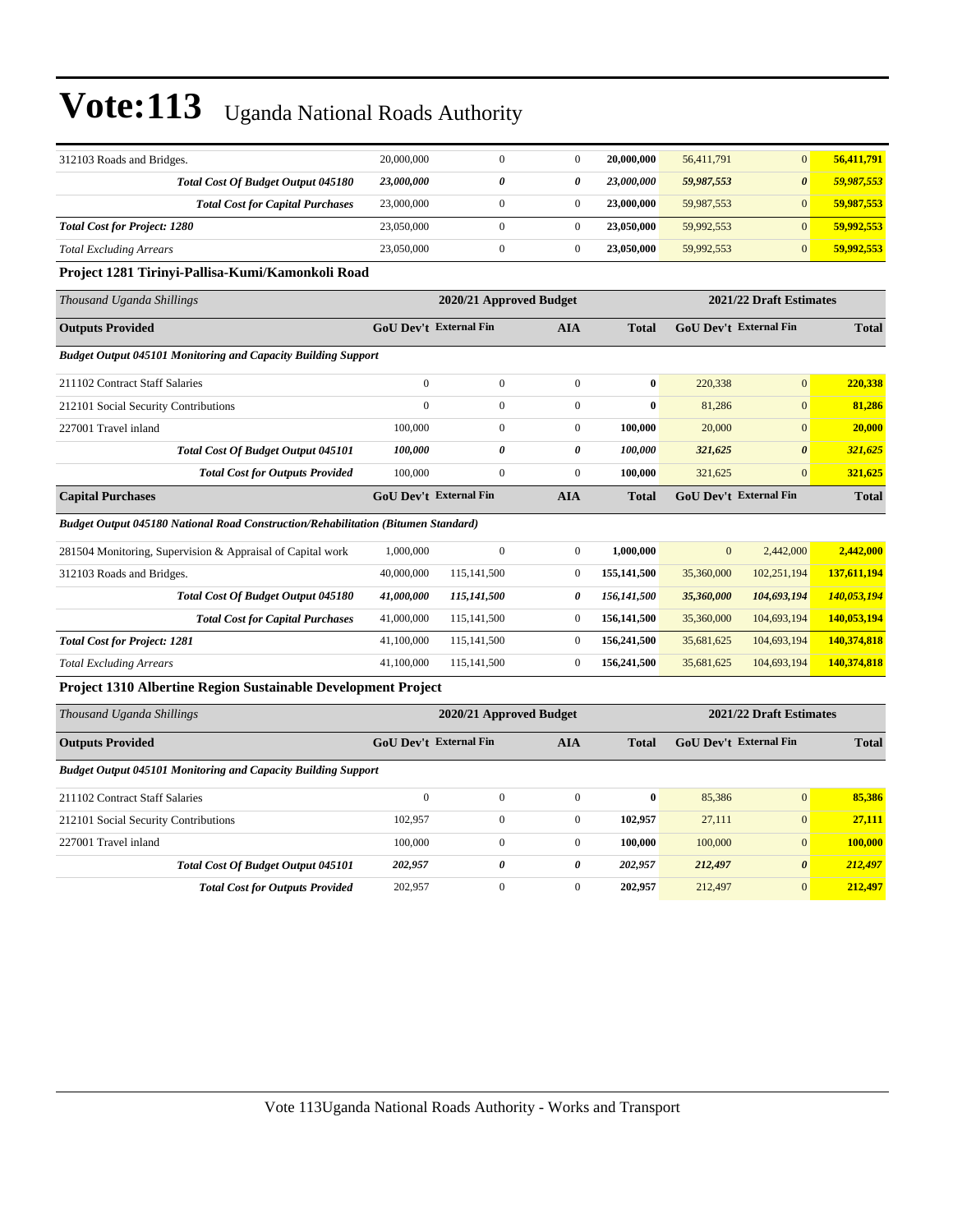| <b>Capital Purchases</b>                                                                 |                  | <b>GoU Dev't External Fin</b>        | <b>AIA</b>       | <b>Total</b> |                | <b>GoU Dev't External Fin</b> | <b>Total</b> |
|------------------------------------------------------------------------------------------|------------------|--------------------------------------|------------------|--------------|----------------|-------------------------------|--------------|
| <b>Budget Output 045180 National Road Construction/Rehabilitation (Bitumen Standard)</b> |                  |                                      |                  |              |                |                               |              |
| 281504 Monitoring, Supervision & Appraisal of Capital work                               | $\boldsymbol{0}$ | 2,800,000                            | $\boldsymbol{0}$ | 2,800,000    | $\overline{0}$ | $\overline{0}$                | $\bf{0}$     |
| 312103 Roads and Bridges.                                                                | $\boldsymbol{0}$ | 56,152,448                           | $\boldsymbol{0}$ | 56,152,448   | 12,000,000     | $\mathbf{0}$                  | 12,000,000   |
| Total Cost Of Budget Output 045180                                                       | 0                | 58,952,448                           | 0                | 58,952,448   | 12,000,000     | $\boldsymbol{\theta}$         | 12,000,000   |
| <b>Total Cost for Capital Purchases</b>                                                  | $\boldsymbol{0}$ | 58,952,448                           | $\boldsymbol{0}$ | 58,952,448   | 12,000,000     | $\overline{0}$                | 12,000,000   |
| <b>Total Cost for Project: 1310</b>                                                      | 202,957          | 58,952,448                           | $\boldsymbol{0}$ | 59,155,405   | 12,212,497     | $\overline{0}$                | 12,212,497   |
| <b>Total Excluding Arrears</b>                                                           | 202,957          | 58,952,448                           | $\boldsymbol{0}$ | 59,155,405   | 12,212,497     | $\overline{0}$                | 12,212,497   |
| Project 1311 Upgrading Rukungiri-Kihihi-Ishasha/Kanungu Road                             |                  |                                      |                  |              |                |                               |              |
| Thousand Uganda Shillings                                                                |                  | 2020/21 Approved Budget              |                  |              |                | 2021/22 Draft Estimates       |              |
| <b>Outputs Provided</b>                                                                  |                  | GoU Dev't External Fin<br><b>AIA</b> |                  | <b>Total</b> |                | <b>GoU Dev't External Fin</b> | <b>Total</b> |
| <b>Budget Output 045101 Monitoring and Capacity Building Support</b>                     |                  |                                      |                  |              |                |                               |              |
| 227001 Travel inland                                                                     | 100,000          | $\boldsymbol{0}$                     | $\boldsymbol{0}$ | 100,000      | 100,000        | $\overline{0}$                | 100,000      |
| Total Cost Of Budget Output 045101                                                       | 100,000          | 0                                    | $\pmb{\theta}$   | 100,000      | 100,000        | $\boldsymbol{\theta}$         | 100,000      |
| <b>Total Cost for Outputs Provided</b>                                                   | 100,000          | $\boldsymbol{0}$                     | $\boldsymbol{0}$ | 100,000      | 100,000        | $\overline{0}$                | 100,000      |
| <b>Capital Purchases</b>                                                                 |                  | GoU Dev't External Fin               | <b>AIA</b>       | <b>Total</b> |                | <b>GoU Dev't External Fin</b> | <b>Total</b> |
| <b>Budget Output 045180 National Road Construction/Rehabilitation (Bitumen Standard)</b> |                  |                                      |                  |              |                |                               |              |
| 281504 Monitoring, Supervision & Appraisal of Capital work                               | 800,000          | 1,500,000                            | $\boldsymbol{0}$ | 2,300,000    | 243,586        | 4,200,000                     | 4,443,586    |
| 312103 Roads and Bridges.                                                                | 5,585,000        | 43,969,378                           | $\boldsymbol{0}$ | 49,554,378   | 5,928,000      | 35,036,867                    | 40,964,867   |
| Total Cost Of Budget Output 045180                                                       | 6,385,000        | 45,469,378                           | 0                | 51,854,378   | 6,171,586      | 39,236,867                    | 45,408,453   |
| <b>Total Cost for Capital Purchases</b>                                                  | 6,385,000        | 45,469,378                           | $\boldsymbol{0}$ | 51,854,378   | 6,171,586      | 39,236,867                    | 45,408,453   |
| <b>Total Cost for Project: 1311</b>                                                      | 6,485,000        | 45,469,378                           | $\boldsymbol{0}$ | 51,954,378   | 6,271,586      | 39,236,867                    | 45,508,453   |
| <b>Total Excluding Arrears</b>                                                           | 6,485,000        | 45,469,378                           | $\boldsymbol{0}$ | 51,954,378   | 6,271,586      | 39,236,867                    | 45,508,453   |
| Project 1312 Upgrading Mbale-Bubulo-Lwakhakha Road                                       |                  |                                      |                  |              |                |                               |              |
| Thousand Uganda Shillings                                                                |                  | 2020/21 Approved Budget              |                  |              |                | 2021/22 Draft Estimates       |              |
| <b>Outputs Provided</b>                                                                  |                  | <b>GoU Dev't External Fin</b>        | <b>AIA</b>       | <b>Total</b> |                | <b>GoU Dev't External Fin</b> | <b>Total</b> |
| <b>Budget Output 045101 Monitoring and Capacity Building Support</b>                     |                  |                                      |                  |              |                |                               |              |
| 227001 Travel inland                                                                     | 100,000          | $\boldsymbol{0}$                     | $\boldsymbol{0}$ | 100,000      | 10,000         | $\overline{0}$                | 10,000       |
| Total Cost Of Budget Output 045101                                                       | 100,000          | 0                                    | $\pmb{\theta}$   | 100,000      | 10,000         | 0                             | 10,000       |
| <b>Total Cost for Outputs Provided</b>                                                   | 100,000          | $\overline{0}$                       | $\boldsymbol{0}$ | 100,000      | 10,000         | $\overline{0}$                | 10,000       |
| <b>Capital Purchases</b>                                                                 |                  | <b>GoU Dev't External Fin</b>        | <b>AIA</b>       | <b>Total</b> |                | GoU Dev't External Fin        | <b>Total</b> |
| Budget Output 045180 National Road Construction/Rehabilitation (Bitumen Standard)        |                  |                                      |                  |              |                |                               |              |
| 281504 Monitoring, Supervision & Appraisal of Capital work                               | 500,000          | 700,000                              | $\boldsymbol{0}$ | 1,200,000    | 350,000        | 0                             | 350,000      |
| 312103 Roads and Bridges.                                                                | 1,200,000        | 4,650,242                            | $\boldsymbol{0}$ | 5,850,242    | 1,263,800      | $\mathbf{0}$                  | 1,263,800    |
| Total Cost Of Budget Output 045180                                                       | 1,700,000        | 5,350,242                            | 0                | 7,050,242    | 1,613,800      | 0                             | 1,613,800    |
| <b>Total Cost for Capital Purchases</b>                                                  | 1,700,000        | 5,350,242                            | $\boldsymbol{0}$ | 7,050,242    | 1,613,800      | $\mathbf{0}$                  | 1,613,800    |
| <b>Total Cost for Project: 1312</b>                                                      | 1,800,000        | 5,350,242                            | 0                | 7,150,242    | 1,623,800      | $\mathbf{0}$                  | 1,623,800    |
| <b>Total Excluding Arrears</b>                                                           | 1,800,000        | 5,350,242                            | $\boldsymbol{0}$ | 7,150,242    | 1,623,800      | $\overline{0}$                | 1,623,800    |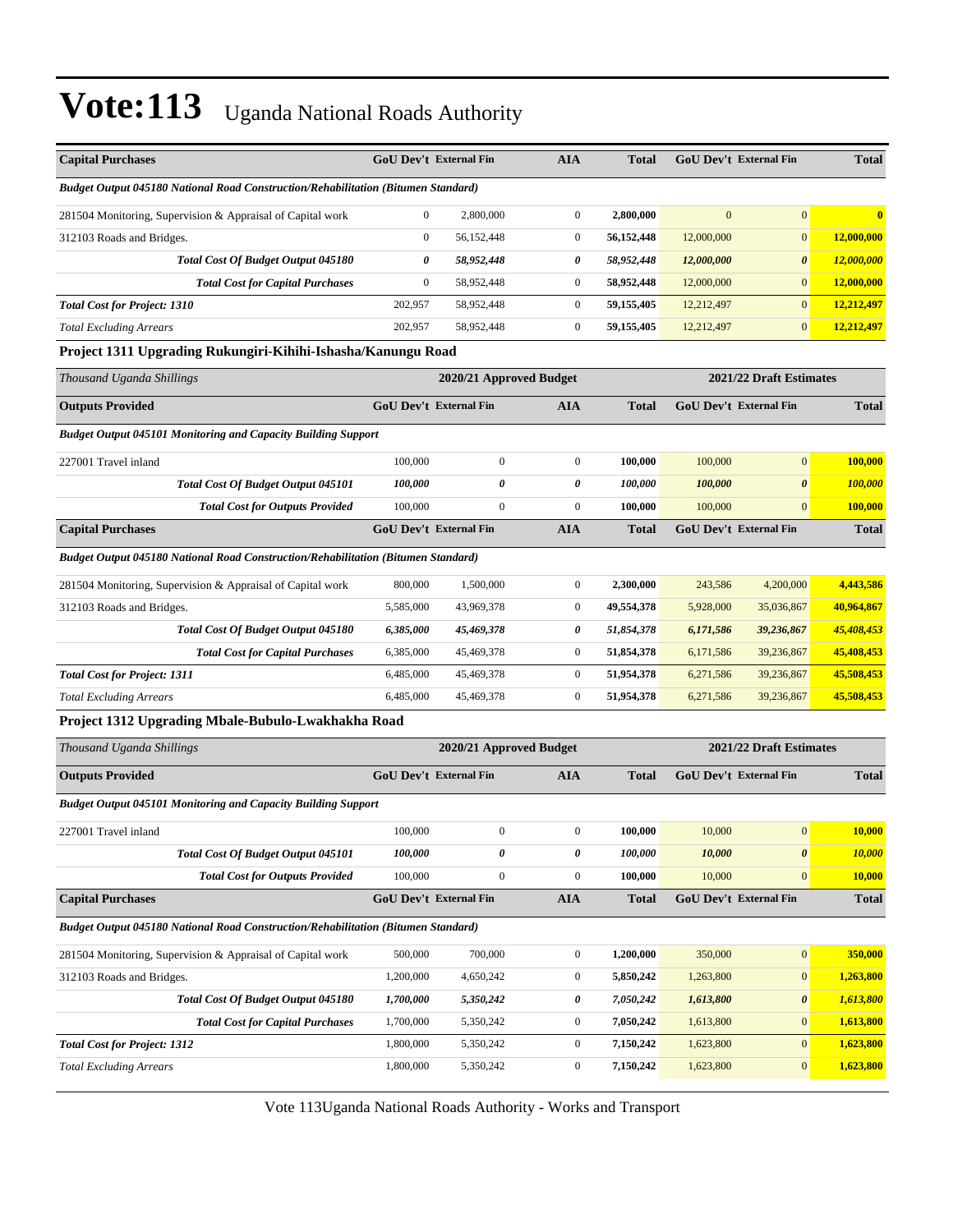| Project 1313 North Eastern Road-Corridor Asset Management Project                 |                |                               |                       |              |              |                         |              |
|-----------------------------------------------------------------------------------|----------------|-------------------------------|-----------------------|--------------|--------------|-------------------------|--------------|
| Thousand Uganda Shillings                                                         |                | 2020/21 Approved Budget       |                       |              |              | 2021/22 Draft Estimates |              |
| <b>Outputs Provided</b>                                                           |                | <b>GoU Dev't External Fin</b> | <b>AIA</b>            | <b>Total</b> |              | GoU Dev't External Fin  | <b>Total</b> |
| <b>Budget Output 045101 Monitoring and Capacity Building Support</b>              |                |                               |                       |              |              |                         |              |
| 211102 Contract Staff Salaries                                                    | $\overline{0}$ | $\boldsymbol{0}$              | $\boldsymbol{0}$      | $\bf{0}$     | 54,024       | $\overline{0}$          | 54,024       |
| 212101 Social Security Contributions                                              | 26,600         | $\mathbf{0}$                  | $\mathbf{0}$          | 26,600       | 16,800       | $\overline{0}$          | 16,800       |
| 227001 Travel inland                                                              | 100,000        | $\boldsymbol{0}$              | $\boldsymbol{0}$      | 100,000      | 150,000      | $\mathbf{0}$            | 150,000      |
| <b>Total Cost Of Budget Output 045101</b>                                         | 126,600        | 0                             | $\pmb{\theta}$        | 126,600      | 220,824      | $\boldsymbol{\theta}$   | 220,824      |
| <b>Total Cost for Outputs Provided</b>                                            | 126,600        | $\overline{0}$                | $\mathbf{0}$          | 126,600      | 220,824      | $\overline{0}$          | 220,824      |
| <b>Capital Purchases</b>                                                          |                | GoU Dev't External Fin        | <b>AIA</b>            | <b>Total</b> |              | GoU Dev't External Fin  | <b>Total</b> |
| Budget Output 045180 National Road Construction/Rehabilitation (Bitumen Standard) |                |                               |                       |              |              |                         |              |
| 281504 Monitoring, Supervision & Appraisal of Capital work                        | 300,000        | 6,500,000                     | $\boldsymbol{0}$      | 6,800,000    | 143,986      | 3,455,654               | 3,599,640    |
| 312103 Roads and Bridges.                                                         | 2,973,400      | 67, 555, 175                  | $\mathbf{0}$          | 70,528,575   | 2,500,000    | 3,930,109               | 6,430,109    |
| Total Cost Of Budget Output 045180                                                | 3,273,400      | 74,055,175                    | 0                     | 77,328,575   | 2,643,986    | 7,385,763               | 10,029,749   |
| <b>Total Cost for Capital Purchases</b>                                           | 3,273,400      | 74,055,175                    | $\boldsymbol{0}$      | 77,328,575   | 2,643,986    | 7,385,763               | 10,029,749   |
| <b>Total Cost for Project: 1313</b>                                               | 3,400,000      | 74,055,175                    | $\boldsymbol{0}$      | 77,455,175   | 2,864,810    | 7,385,763               | 10,250,573   |
| <b>Total Excluding Arrears</b>                                                    | 3,400,000      | 74,055,175                    | $\mathbf{0}$          | 77,455,175   | 2,864,810    | 7,385,763               | 10,250,573   |
| Project 1319 Kampala Flyover                                                      |                |                               |                       |              |              |                         |              |
| Thousand Uganda Shillings                                                         |                | 2020/21 Approved Budget       |                       |              |              | 2021/22 Draft Estimates |              |
| <b>Outputs Provided</b>                                                           |                | GoU Dev't External Fin        | <b>AIA</b>            | <b>Total</b> |              | GoU Dev't External Fin  | <b>Total</b> |
| <b>Budget Output 045101 Monitoring and Capacity Building Support</b>              |                |                               |                       |              |              |                         |              |
| 211102 Contract Staff Salaries                                                    | 508,000        | $\boldsymbol{0}$              | $\boldsymbol{0}$      | 508,000      | 1,800,000    | $\mathbf{0}$            | 1,800,000    |
| 227001 Travel inland                                                              | 5,000          | $\boldsymbol{0}$              | $\boldsymbol{0}$      | 5,000        | $\mathbf{0}$ | $\mathbf{0}$            | $\bf{0}$     |
| Total Cost Of Budget Output 045101                                                | 513,000        | $\pmb{\theta}$                | $\pmb{\theta}$        | 513,000      | 1,800,000    | $\boldsymbol{\theta}$   | 1,800,000    |
| <b>Total Cost for Outputs Provided</b>                                            | 513,000        | $\boldsymbol{0}$              | $\boldsymbol{0}$      | 513,000      | 1,800,000    | $\mathbf{0}$            | 1,800,000    |
| <b>Capital Purchases</b>                                                          |                | GoU Dev't External Fin        | <b>AIA</b>            | <b>Total</b> |              | GoU Dev't External Fin  | <b>Total</b> |
| <b>Budget Output 045174 Major Bridges</b>                                         |                |                               |                       |              |              |                         |              |
| 281504 Monitoring, Supervision & Appraisal of Capital work                        | 1,161,800      | 3,500,000                     | $\boldsymbol{0}$      | 4,661,800    | 840,000      | 15,387,007              | 16,227,007   |
| 312103 Roads and Bridges.                                                         | 3,210,789      | 50,808,408                    | $\mathbf{0}$          | 54,019,196   | 15,000,000   | $\mathbf{0}$            | 15,000,000   |
| Total Cost Of Budget Output 045174                                                | 4,372,589      | 54,308,408                    | $\boldsymbol{\theta}$ | 58,680,996   | 15,840,000   | 15,387,007              | 31,227,007   |
| <b>Total Cost for Capital Purchases</b>                                           | 4,372,589      | 54,308,408                    | $\mathbf{0}$          | 58,680,996   | 15,840,000   | 15,387,007              | 31,227,007   |
| <b>Total Cost for Project: 1319</b>                                               | 4,885,589      | 54,308,408                    | $\mathbf{0}$          | 59,193,996   | 17,640,000   | 15,387,007              | 33,027,007   |
| <b>Total Excluding Arrears</b>                                                    | 4,885,589      | 54,308,408                    | $\boldsymbol{0}$      | 59,193,996   | 17,640,000   | 15,387,007              | 33,027,007   |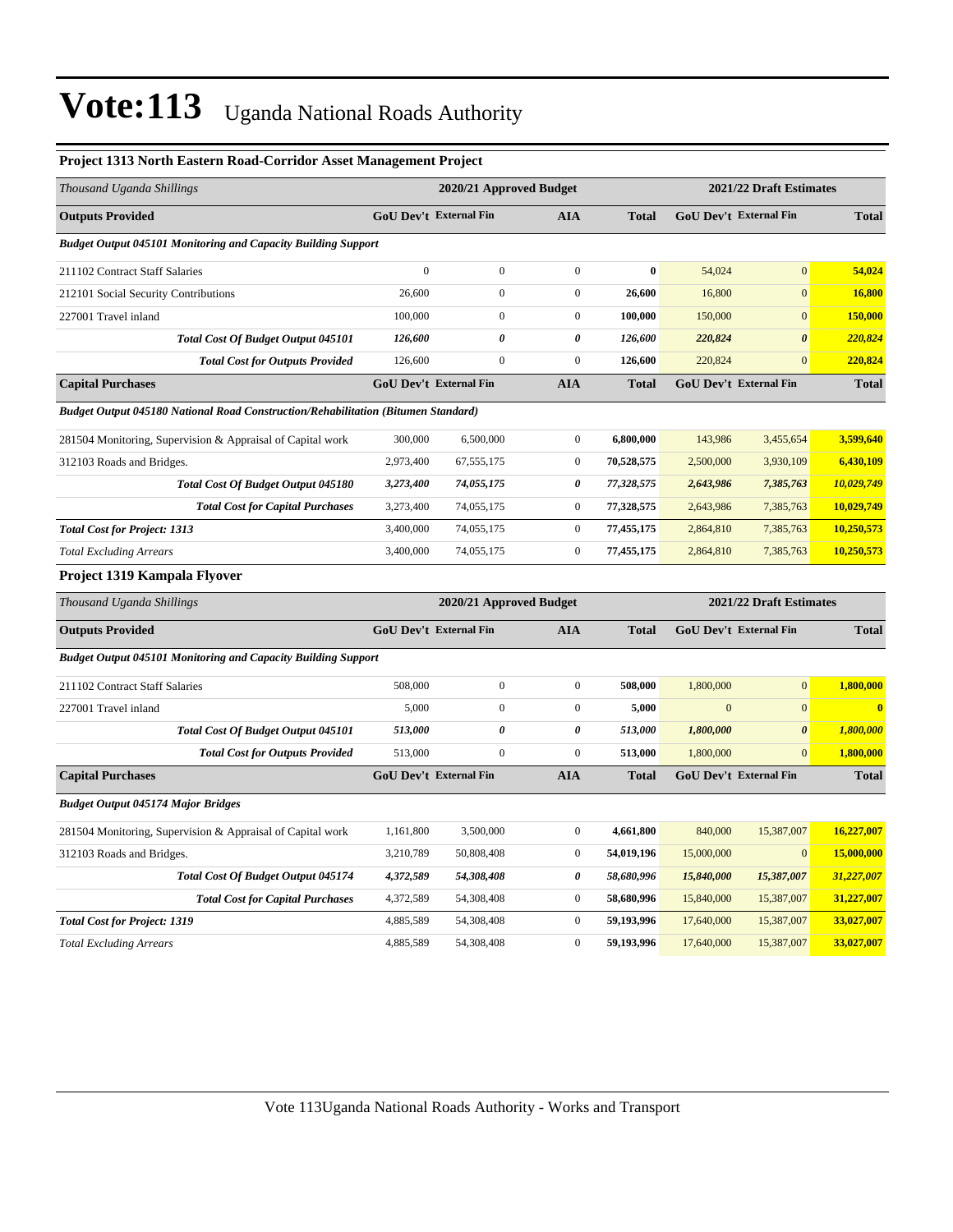#### **Project 1320 Construction of 66 Selected Bridges**

| Thousand Uganda Shillings                                                         |                                                    | 2020/21 Approved Budget |                  |              |                  | 2021/22 Draft Estimates       |                |  |  |
|-----------------------------------------------------------------------------------|----------------------------------------------------|-------------------------|------------------|--------------|------------------|-------------------------------|----------------|--|--|
| <b>Outputs Provided</b>                                                           | GoU Dev't External Fin                             |                         | <b>AIA</b>       | Total        |                  | <b>GoU Dev't External Fin</b> | <b>Total</b>   |  |  |
| <b>Budget Output 045101 Monitoring and Capacity Building Support</b>              |                                                    |                         |                  |              |                  |                               |                |  |  |
| 227001 Travel inland                                                              | 150,000                                            | $\boldsymbol{0}$        | $\boldsymbol{0}$ | 150,000      | 250,000          | $\mathbf{0}$                  | 250,000        |  |  |
| Total Cost Of Budget Output 045101                                                | 150,000                                            | 0                       | 0                | 150,000      | 250,000          | $\boldsymbol{\theta}$         | <b>250,000</b> |  |  |
| <b>Total Cost for Outputs Provided</b>                                            | 150,000                                            | $\boldsymbol{0}$        | $\boldsymbol{0}$ | 150,000      | 250,000          | $\boldsymbol{0}$              | 250,000        |  |  |
| <b>Capital Purchases</b>                                                          | GoU Dev't External Fin                             |                         | <b>AIA</b>       | <b>Total</b> |                  | GoU Dev't External Fin        | <b>Total</b>   |  |  |
| <b>Budget Output 045174 Major Bridges</b>                                         |                                                    |                         |                  |              |                  |                               |                |  |  |
| 281504 Monitoring, Supervision & Appraisal of Capital work                        | $\mathbf{0}$                                       | $\boldsymbol{0}$        | $\boldsymbol{0}$ | $\bf{0}$     | 1,638,396        | $\boldsymbol{0}$              | 1,638,396      |  |  |
| 312103 Roads and Bridges.                                                         | 56,850,000                                         | 0                       | $\boldsymbol{0}$ | 56,850,000   | 77,824,081       | $\mathbf{0}$                  | 77,824,081     |  |  |
| Total Cost Of Budget Output 045174                                                | 56,850,000                                         | 0                       | 0                | 56,850,000   | 79,462,478       | $\boldsymbol{\theta}$         | 79,462,478     |  |  |
| <b>Total Cost for Capital Purchases</b>                                           | 56,850,000                                         | $\boldsymbol{0}$        | $\boldsymbol{0}$ | 56,850,000   | 79,462,478       | $\boldsymbol{0}$              | 79,462,478     |  |  |
| <b>Total Cost for Project: 1320</b>                                               | 57,000,000                                         | $\boldsymbol{0}$        | $\boldsymbol{0}$ | 57,000,000   | 79,712,478       | $\boldsymbol{0}$              | 79,712,478     |  |  |
| <b>Total Excluding Arrears</b>                                                    | 57,000,000                                         | $\boldsymbol{0}$        | $\boldsymbol{0}$ | 57,000,000   | 79,712,478       | $\boldsymbol{0}$              | 79,712,478     |  |  |
| Project 1322 Upgrading of Muyembe-Nakapiripirit (92 km)                           |                                                    |                         |                  |              |                  |                               |                |  |  |
| Thousand Uganda Shillings                                                         | 2020/21 Approved Budget<br>2021/22 Draft Estimates |                         |                  |              |                  |                               |                |  |  |
| <b>Outputs Provided</b>                                                           | <b>GoU Dev't External Fin</b>                      |                         | <b>AIA</b>       | Total        |                  | <b>GoU Dev't External Fin</b> | <b>Total</b>   |  |  |
| <b>Budget Output 045101 Monitoring and Capacity Building Support</b>              |                                                    |                         |                  |              |                  |                               |                |  |  |
| 227001 Travel inland                                                              | 100,000                                            | $\boldsymbol{0}$        | $\boldsymbol{0}$ | 100,000      | 100,000          | $\mathbf{0}$                  | 100,000        |  |  |
| Total Cost Of Budget Output 045101                                                | 100,000                                            | 0                       | 0                | 100,000      | 100,000          | $\pmb{\theta}$                | 100,000        |  |  |
| <b>Total Cost for Outputs Provided</b>                                            | 100,000                                            | $\boldsymbol{0}$        | $\boldsymbol{0}$ | 100,000      | 100,000          | $\mathbf{0}$                  | 100,000        |  |  |
| <b>Capital Purchases</b>                                                          | <b>GoU Dev't External Fin</b>                      |                         | <b>AIA</b>       | <b>Total</b> |                  | <b>GoU Dev't External Fin</b> | <b>Total</b>   |  |  |
| Budget Output 045180 National Road Construction/Rehabilitation (Bitumen Standard) |                                                    |                         |                  |              |                  |                               |                |  |  |
| 281504 Monitoring, Supervision & Appraisal of Capital work                        | 100,000                                            | 4,500,000               | $\boldsymbol{0}$ | 4,600,000    | $\boldsymbol{0}$ | 3,108,000                     | 3,108,000      |  |  |
| 312103 Roads and Bridges.                                                         | $\mathbf{0}$                                       | 80,320,905              | $\boldsymbol{0}$ | 80,320,905   | $\boldsymbol{0}$ | 35,359,517                    | 35,359,517     |  |  |
| <b>Total Cost Of Budget Output 045180</b>                                         | 100,000                                            | 84,820,905              | 0                | 84,920,905   | 0                | 38,467,517                    | 38,467,517     |  |  |
| <b>Total Cost for Capital Purchases</b>                                           | 100,000                                            | 84,820,905              | $\boldsymbol{0}$ | 84,920,905   | $\boldsymbol{0}$ | 38,467,517                    | 38,467,517     |  |  |
| <b>Total Cost for Project: 1322</b>                                               | 200,000                                            | 84,820,905              | $\boldsymbol{0}$ | 85,020,905   | 100,000          | 38,467,517                    | 38,567,517     |  |  |
| <b>Total Excluding Arrears</b>                                                    | 200,000                                            | 84,820,905              | $\boldsymbol{0}$ | 85,020,905   | 100,000          | 38,467,517                    | 38,567,517     |  |  |
| Project 1402 Rwenkunye- Apac- Lira-Acholibur road                                 |                                                    |                         |                  |              |                  |                               |                |  |  |
| Thousand Uganda Shillings                                                         |                                                    | 2020/21 Approved Budget |                  |              |                  | 2021/22 Draft Estimates       |                |  |  |
| <b>Outputs Provided</b>                                                           | GoU Dev't External Fin                             |                         | <b>AIA</b>       | <b>Total</b> |                  | <b>GoU Dev't External Fin</b> | <b>Total</b>   |  |  |
| <b>Budget Output 045101 Monitoring and Capacity Building Support</b>              |                                                    |                         |                  |              |                  |                               |                |  |  |
| 227001 Travel inland                                                              | 100,000                                            | $\boldsymbol{0}$        | $\boldsymbol{0}$ | 100,000      | 250,000          | $\boldsymbol{0}$              | 250,000        |  |  |
| Total Cost Of Budget Output 045101                                                | 100,000                                            | 0                       | 0                | 100,000      | 250,000          | $\pmb{\theta}$                | 250,000        |  |  |
| <b>Total Cost for Outputs Provided</b>                                            | 100,000                                            | $\boldsymbol{0}$        | $\boldsymbol{0}$ | 100,000      | 250,000          | $\boldsymbol{0}$              | 250,000        |  |  |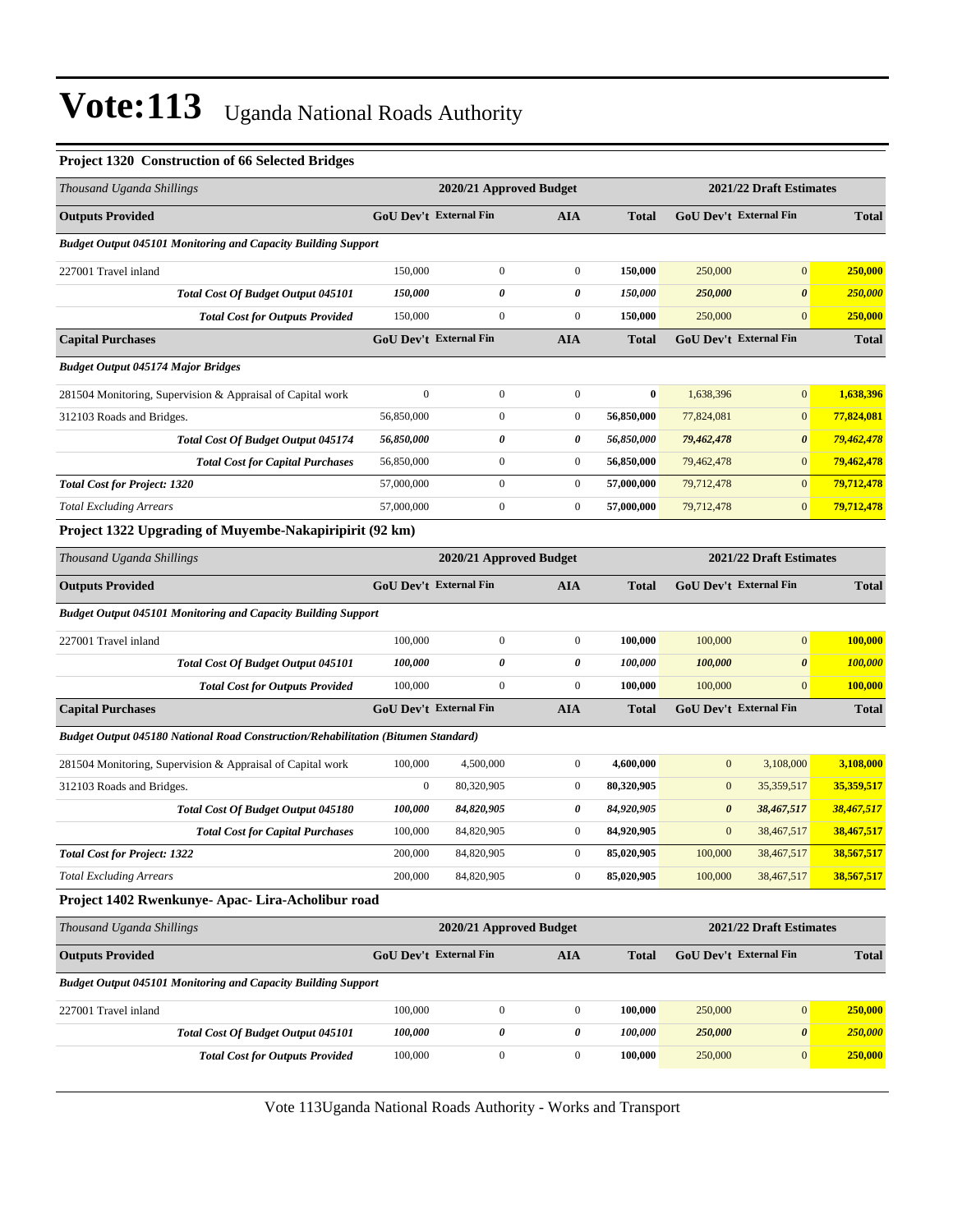| <b>Capital Purchases</b>                                                          | <b>GoU Dev't External Fin</b> |                         | <b>AIA</b>       | <b>Total</b> |                         | <b>GoU Dev't External Fin</b> | <b>Total</b>   |
|-----------------------------------------------------------------------------------|-------------------------------|-------------------------|------------------|--------------|-------------------------|-------------------------------|----------------|
| Budget Output 045180 National Road Construction/Rehabilitation (Bitumen Standard) |                               |                         |                  |              |                         |                               |                |
| 281504 Monitoring, Supervision & Appraisal of Capital work                        | 1,000,000                     | 4,500,000               | $\boldsymbol{0}$ | 5,500,000    | $\mathbf{0}$            | 4,500,000                     | 4,500,000      |
| 312103 Roads and Bridges.                                                         | 5,000,000                     | 107,571,060             | $\boldsymbol{0}$ | 112,571,060  | $\bf{0}$                | 61,864,160                    | 61,864,160     |
| Total Cost Of Budget Output 045180                                                | 6,000,000                     | 112,071,060             | 0                | 118,071,060  | $\boldsymbol{\theta}$   | 66,364,160                    | 66,364,160     |
| <b>Total Cost for Capital Purchases</b>                                           | 6,000,000                     | 112,071,060             | $\boldsymbol{0}$ | 118,071,060  | $\mathbf{0}$            | 66,364,160                    | 66,364,160     |
| <b>Total Cost for Project: 1402</b>                                               | 6,100,000                     | 112,071,060             | $\boldsymbol{0}$ | 118,171,060  | 250,000                 | 66,364,160                    | 66,614,160     |
| <b>Total Excluding Arrears</b>                                                    | 6,100,000                     | 112,071,060             | $\boldsymbol{0}$ | 118,171,060  | 250,000                 | 66,364,160                    | 66,614,160     |
| Project 1403 Soroti-Katakwi-Moroto-Lokitonyala road                               |                               |                         |                  |              |                         |                               |                |
| Thousand Uganda Shillings                                                         | 2020/21 Approved Budget       |                         |                  |              | 2021/22 Draft Estimates |                               |                |
| <b>Outputs Provided</b>                                                           | GoU Dev't External Fin        |                         | <b>AIA</b>       | <b>Total</b> |                         | <b>GoU Dev't External Fin</b> | <b>Total</b>   |
| <b>Budget Output 045101 Monitoring and Capacity Building Support</b>              |                               |                         |                  |              |                         |                               |                |
| 227001 Travel inland                                                              | 50,000                        | $\boldsymbol{0}$        | $\boldsymbol{0}$ | 50,000       | 100,000                 | $\boldsymbol{0}$              | 100,000        |
| Total Cost Of Budget Output 045101                                                | 50,000                        | 0                       | 0                | 50,000       | 100,000                 | $\boldsymbol{\theta}$         | 100,000        |
| <b>Total Cost for Outputs Provided</b>                                            | 50,000                        | $\boldsymbol{0}$        | $\boldsymbol{0}$ | 50,000       | 100,000                 | $\mathbf{0}$                  | <b>100,000</b> |
| <b>Capital Purchases</b>                                                          | GoU Dev't External Fin        |                         | <b>AIA</b>       | <b>Total</b> |                         | GoU Dev't External Fin        | <b>Total</b>   |
| Budget Output 045180 National Road Construction/Rehabilitation (Bitumen Standard) |                               |                         |                  |              |                         |                               |                |
| 281504 Monitoring, Supervision & Appraisal of Capital work                        | 2,300,000                     | $\boldsymbol{0}$        | $\boldsymbol{0}$ | 2,300,000    | 2,412,000               | $\mathbf{0}$                  | 2,412,000      |
| 312103 Roads and Bridges.                                                         | 42,000,000                    | $\boldsymbol{0}$        | $\boldsymbol{0}$ | 42,000,000   | 132,340,000             | $\mathbf{0}$                  | 132,340,000    |
| Total Cost Of Budget Output 045180                                                | 44,300,000                    | 0                       | 0                | 44,300,000   | 134,752,000             | $\boldsymbol{\theta}$         | 134,752,000    |
| <b>Total Cost for Capital Purchases</b>                                           | 44,300,000                    | $\boldsymbol{0}$        | $\boldsymbol{0}$ | 44,300,000   | 134,752,000             | $\mathbf{0}$                  | 134,752,000    |
| <b>Arrears</b>                                                                    | <b>GoU Dev't External Fin</b> |                         | <b>AIA</b>       | <b>Total</b> |                         | <b>GoU Dev't External Fin</b> | <b>Total</b>   |
| <b>Budget Output 045199 Arrears</b>                                               |                               |                         |                  |              |                         |                               |                |
| 321605 Domestic arrears (Budgeting)                                               | 18,475,956                    | $\boldsymbol{0}$        | $\boldsymbol{0}$ | 18,475,956   | 15,020,351              | $\mathbf{0}$                  | 15,020,351     |
| Total Cost Of Budget Output 045199                                                | 18,475,956                    | 0                       | 0                | 18,475,956   | 15,020,351              | $\boldsymbol{\theta}$         | 15,020,351     |
| <b>Total Cost for Arrears</b>                                                     | 18,475,956                    | $\boldsymbol{0}$        | $\boldsymbol{0}$ | 18,475,956   | 15,020,351              | $\mathbf{0}$                  | 15,020,351     |
| <b>Total Cost for Project: 1403</b>                                               | 62,825,956                    | $\boldsymbol{0}$        | $\boldsymbol{0}$ | 62,825,956   | 149,872,351             | $\mathbf{0}$                  | 149,872,351    |
| <b>Total Excluding Arrears</b>                                                    | 44,350,000                    | $\boldsymbol{0}$        | $\boldsymbol{0}$ | 44,350,000   | 134,852,000             | $\boldsymbol{0}$              | 134,852,000    |
| Project 1404 Kibuye- Busega- Mpigi                                                |                               |                         |                  |              |                         |                               |                |
| Thousand Uganda Shillings                                                         |                               | 2020/21 Approved Budget |                  |              |                         | 2021/22 Draft Estimates       |                |
| <b>Outputs Provided</b>                                                           | <b>GoU Dev't External Fin</b> |                         | <b>AIA</b>       | <b>Total</b> |                         | GoU Dev't External Fin        | <b>Total</b>   |
| <b>Budget Output 045101 Monitoring and Capacity Building Support</b>              |                               |                         |                  |              |                         |                               |                |
| 225003 Taxes on (Professional) Services                                           | $\mathbf{0}$                  | $\boldsymbol{0}$        | $\mathbf{0}$     | $\bf{0}$     | 6,000                   | $\mathbf{0}$                  | 6,000          |
| 227001 Travel inland                                                              | 10,000                        | $\boldsymbol{0}$        | $\boldsymbol{0}$ | 10,000       | 45,600                  | $\mathbf{0}$                  | 45,600         |
| Total Cost Of Budget Output 045101                                                | 10,000                        | 0                       | 0                | 10,000       | 51,600                  | 0                             | 51,600         |
| <b>Total Cost for Outputs Provided</b>                                            | 10,000                        | $\boldsymbol{0}$        | $\boldsymbol{0}$ | 10,000       | 51,600                  | $\mathbf{0}$                  | 51,600         |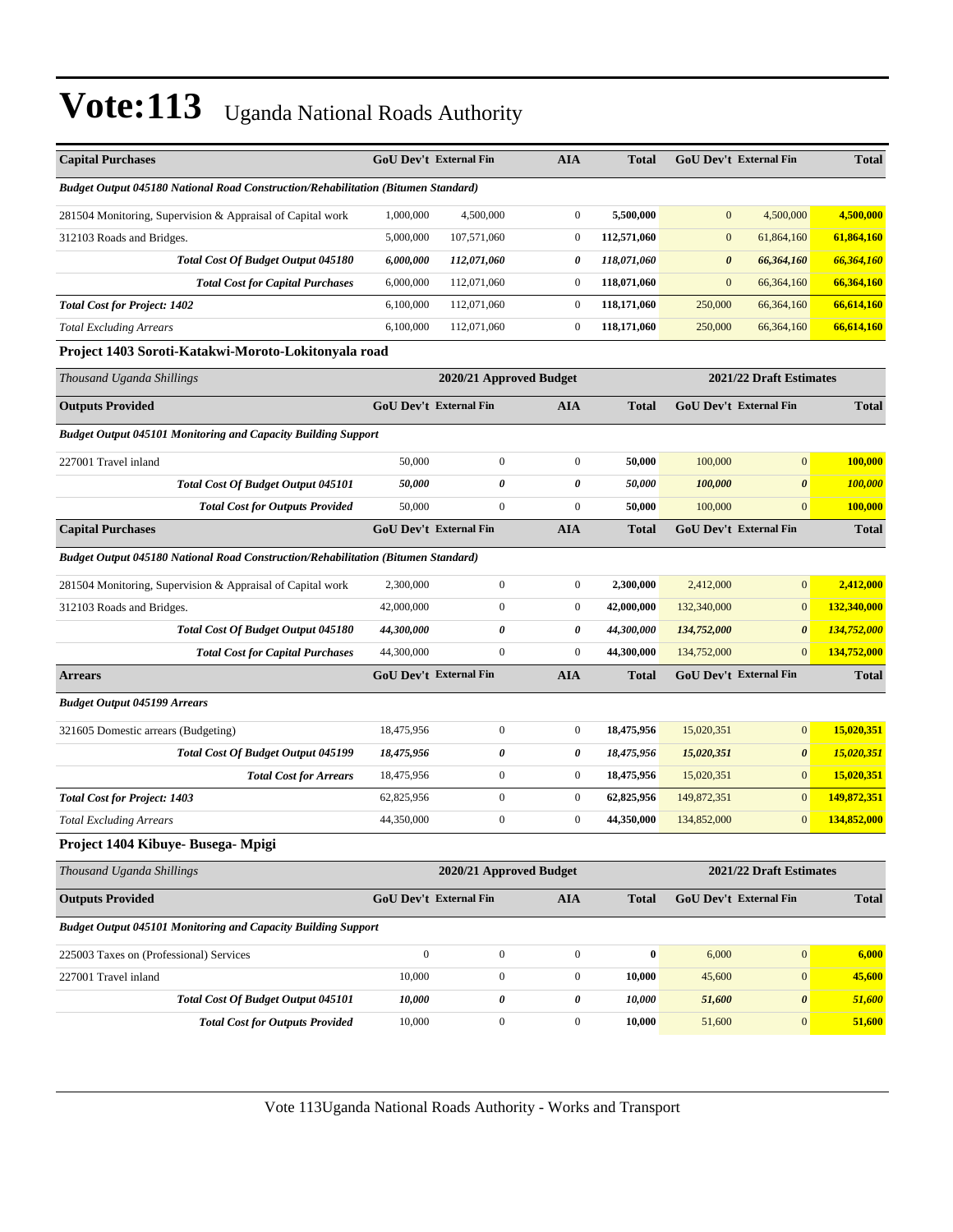| <b>Capital Purchases</b>                                                          | GoU Dev't External Fin        |                         | <b>AIA</b>       | <b>Total</b>          | GoU Dev't External Fin        |                         | <b>Total</b>          |  |
|-----------------------------------------------------------------------------------|-------------------------------|-------------------------|------------------|-----------------------|-------------------------------|-------------------------|-----------------------|--|
| Budget Output 045180 National Road Construction/Rehabilitation (Bitumen Standard) |                               |                         |                  |                       |                               |                         |                       |  |
| 281504 Monitoring, Supervision & Appraisal of Capital work                        | 400,162                       | 3,500,000               | $\boldsymbol{0}$ | 3,900,162             | 759,490                       | 4,092,633               | 4,852,123             |  |
| 312103 Roads and Bridges.                                                         | 2,000,000                     | 64,126,441              | $\overline{0}$   | 66,126,441            | $\mathbf{0}$                  | 32,836,183              | 32,836,183            |  |
| Total Cost Of Budget Output 045180                                                | 2,400,162                     | 67,626,441              | 0                | 70,026,603            | 759,490                       | 36,928,816              | 37,688,306            |  |
| <b>Total Cost for Capital Purchases</b>                                           | 2,400,162                     | 67,626,441              | $\boldsymbol{0}$ | 70,026,603            | 759,490                       | 36,928,816              | 37,688,306            |  |
| <b>Total Cost for Project: 1404</b>                                               | 2,410,162                     | 67,626,441              | $\boldsymbol{0}$ | 70,036,603            | 811,090                       | 36,928,816              | 37,739,906            |  |
| <b>Total Excluding Arrears</b>                                                    | 2,410,162                     | 67,626,441              | $\overline{0}$   | 70,036,603            | 811,090                       | 36,928,816              | 37,739,906            |  |
| Project 1490 Luwero- Butalangu                                                    |                               |                         |                  |                       |                               |                         |                       |  |
| Thousand Uganda Shillings                                                         |                               | 2020/21 Approved Budget |                  |                       |                               | 2021/22 Draft Estimates |                       |  |
| <b>Outputs Provided</b>                                                           | <b>GoU Dev't External Fin</b> |                         | <b>AIA</b>       | <b>Total</b>          | <b>GoU Dev't External Fin</b> |                         | <b>Total</b>          |  |
| <b>Budget Output 045101 Monitoring and Capacity Building Support</b>              |                               |                         |                  |                       |                               |                         |                       |  |
| 211102 Contract Staff Salaries                                                    | $\boldsymbol{0}$              | $\boldsymbol{0}$        | $\overline{0}$   | $\bf{0}$              | 52,860                        | $\overline{0}$          | 52,860                |  |
| 212101 Social Security Contributions                                              | $\boldsymbol{0}$              | $\overline{0}$          | $\boldsymbol{0}$ | $\bf{0}$              | 19,188                        | $\mathbf{0}$            | 19,188                |  |
| 227001 Travel inland                                                              | 20,000                        | $\boldsymbol{0}$        | $\boldsymbol{0}$ | 20,000                | 10,000                        | $\mathbf{0}$            | 10,000                |  |
| <b>Total Cost Of Budget Output 045101</b>                                         | 20,000                        | $\boldsymbol{\theta}$   | 0                | 20,000                | 82,048                        | $\pmb{\theta}$          | 82,048                |  |
| <b>Total Cost for Outputs Provided</b>                                            | 20,000                        | $\boldsymbol{0}$        | $\boldsymbol{0}$ | 20,000                | 82,048                        | $\mathbf{0}$            | 82,048                |  |
| <b>Capital Purchases</b>                                                          | GoU Dev't External Fin        |                         | <b>AIA</b>       | <b>Total</b>          | GoU Dev't External Fin        |                         | <b>Total</b>          |  |
| Budget Output 045180 National Road Construction/Rehabilitation (Bitumen Standard) |                               |                         |                  |                       |                               |                         |                       |  |
| 281504 Monitoring, Supervision & Appraisal of Capital work                        | $\mathbf{0}$                  | 3,000,000               | $\boldsymbol{0}$ | 3,000,000             | $\mathbf{0}$                  | $\mathbf{0}$            | $\bf{0}$              |  |
| 312103 Roads and Bridges.                                                         | $\boldsymbol{0}$              | 21,682,500              | $\boldsymbol{0}$ | 21,682,500            | $\mathbf{0}$                  | $\mathbf{0}$            | $\bf{0}$              |  |
| Total Cost Of Budget Output 045180                                                | 0                             | 24,682,500              | 0                | 24,682,500            | $\boldsymbol{\theta}$         | $\boldsymbol{\theta}$   | $\boldsymbol{\theta}$ |  |
| <b>Total Cost for Capital Purchases</b>                                           | $\overline{0}$                | 24,682,500              | $\boldsymbol{0}$ | 24,682,500            | $\mathbf{0}$                  | $\mathbf{0}$            | $\bf{0}$              |  |
| <b>Total Cost for Project: 1490</b>                                               | 20,000                        | 24,682,500              | $\overline{0}$   | 24,702,500            | 82,048                        | $\mathbf{0}$            | 82,048                |  |
| <b>Total Excluding Arrears</b>                                                    | 20,000                        | 24,682,500              | $\overline{0}$   | 24,702,500            | 82,048                        | $\mathbf{0}$            | 82,048                |  |
| Project 1503 Karugutu-Ntoroko Road                                                |                               |                         |                  |                       |                               |                         |                       |  |
| Thousand Uganda Shillings                                                         |                               | 2020/21 Approved Budget |                  |                       |                               | 2021/22 Draft Estimates |                       |  |
| <b>Outputs Provided</b>                                                           | <b>GoU Dev't External Fin</b> |                         | <b>AIA</b>       | <b>Total</b>          | GoU Dev't External Fin        |                         | <b>Total</b>          |  |
| <b>Budget Output 045101 Monitoring and Capacity Building Support</b>              |                               |                         |                  |                       |                               |                         |                       |  |
| 227001 Travel inland                                                              | $\boldsymbol{0}$              | $\boldsymbol{0}$        | $\overline{0}$   | $\bf{0}$              | 10,000                        | $\mathbf{0}$            | 10,000                |  |
| <b>Total Cost Of Budget Output 045101</b>                                         | $\theta$                      | 0                       | 0                | $\boldsymbol{\theta}$ | 10,000                        | $\boldsymbol{\theta}$   | <u>10,000</u>         |  |
| <b>Total Cost for Outputs Provided</b>                                            | $\boldsymbol{0}$              | $\boldsymbol{0}$        | $\boldsymbol{0}$ | $\bf{0}$              | 10,000                        | $\mathbf{0}$            | 10,000                |  |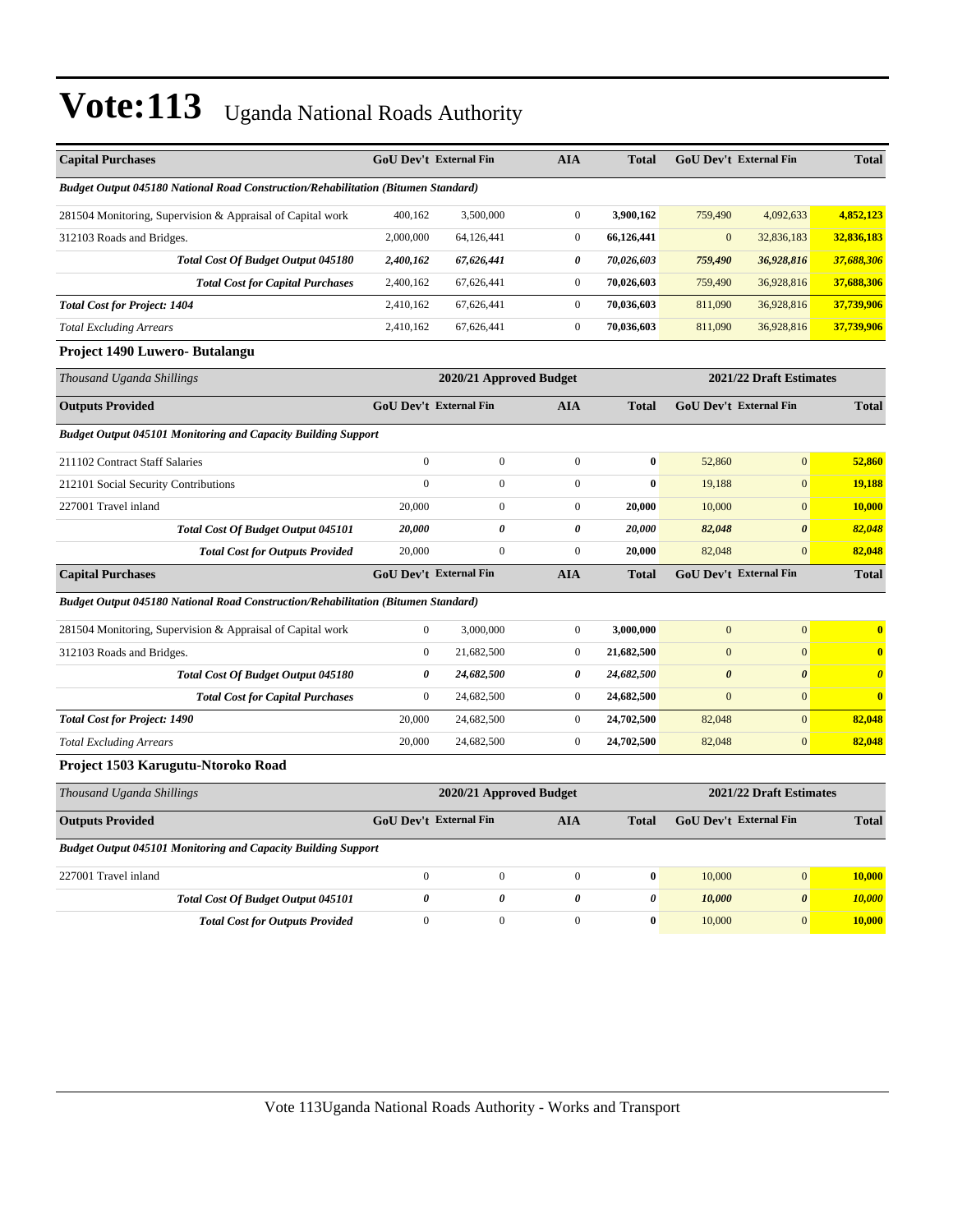| <b>Capital Purchases</b>                                                          |                         | <b>GoU Dev't External Fin</b> | <b>AIA</b>       | <b>Total</b>            |                       | <b>GoU Dev't External Fin</b> | <b>Total</b>            |
|-----------------------------------------------------------------------------------|-------------------------|-------------------------------|------------------|-------------------------|-----------------------|-------------------------------|-------------------------|
| Budget Output 045180 National Road Construction/Rehabilitation (Bitumen Standard) |                         |                               |                  |                         |                       |                               |                         |
| 281504 Monitoring, Supervision & Appraisal of Capital work                        | $\mathbf{0}$            | $\boldsymbol{0}$              | $\boldsymbol{0}$ | $\bf{0}$                | 100,000               | $\mathbf{0}$                  | 100,000                 |
| <b>Total Cost Of Budget Output 045180</b>                                         | 0                       | 0                             | 0                | 0                       | 100,000               | $\boldsymbol{\theta}$         | 100,000                 |
| <b>Total Cost for Capital Purchases</b>                                           | $\mathbf{0}$            | $\boldsymbol{0}$              | $\boldsymbol{0}$ | $\bf{0}$                | 100,000               | $\mathbf{0}$                  | 100,000                 |
| <b>Total Cost for Project: 1503</b>                                               | $\overline{0}$          | $\boldsymbol{0}$              | $\boldsymbol{0}$ | $\bf{0}$                | 110,000               | $\mathbf{0}$                  | 110,000                 |
| <b>Total Excluding Arrears</b>                                                    | $\boldsymbol{0}$        | $\boldsymbol{0}$              | $\boldsymbol{0}$ | $\bf{0}$                | 110,000               | $\mathbf{0}$                  | 110,000                 |
| <b>Project 1506 Land Acquisition</b>                                              |                         |                               |                  |                         |                       |                               |                         |
| Thousand Uganda Shillings                                                         | 2020/21 Approved Budget |                               |                  | 2021/22 Draft Estimates |                       |                               |                         |
| <b>Outputs Provided</b>                                                           |                         | <b>GoU Dev't External Fin</b> | <b>AIA</b>       | <b>Total</b>            |                       | GoU Dev't External Fin        | <b>Total</b>            |
| <b>Budget Output 045101 Monitoring and Capacity Building Support</b>              |                         |                               |                  |                         |                       |                               |                         |
| 211102 Contract Staff Salaries                                                    | 1,603,886               | $\boldsymbol{0}$              | $\boldsymbol{0}$ | 1,603,886               | 6,816,113             | $\mathbf{0}$                  | 6,816,113               |
| 211103 Allowances (Inc. Casuals, Temporary)                                       | 400,000                 | $\boldsymbol{0}$              | $\boldsymbol{0}$ | 400,000                 | 50,000                | $\boldsymbol{0}$              | 50,000                  |
| 212101 Social Security Contributions                                              | 160,389                 | $\boldsymbol{0}$              | $\boldsymbol{0}$ | 160,389                 | 681,611               | $\mathbf{0}$                  | 681,611                 |
| 221005 Hire of Venue (chairs, projector, etc)                                     | 20,000                  | $\boldsymbol{0}$              | $\boldsymbol{0}$ | 20,000                  | 50,000                | $\mathbf{0}$                  | 50,000                  |
| 221006 Commissions and related charges                                            | $\mathbf{0}$            | $\boldsymbol{0}$              | $\boldsymbol{0}$ | $\bf{0}$                | 600,000               | $\mathbf{0}$                  | 600,000                 |
| 221011 Printing, Stationery, Photocopying and Binding                             | 25,000                  | $\boldsymbol{0}$              | $\boldsymbol{0}$ | 25,000                  | 25,000                | $\mathbf{0}$                  | 25,000                  |
| 224005 Uniforms, Beddings and Protective Gear                                     | 60,000                  | $\boldsymbol{0}$              | $\boldsymbol{0}$ | 60,000                  | $\mathbf{0}$          | $\boldsymbol{0}$              | $\overline{\mathbf{0}}$ |
| 227001 Travel inland                                                              | 2,000,000               | $\boldsymbol{0}$              | $\boldsymbol{0}$ | 2,000,000               | 2,000,000             | $\mathbf{0}$                  | 2,000,000               |
| 227004 Fuel, Lubricants and Oils                                                  | 800,000                 | $\boldsymbol{0}$              | $\boldsymbol{0}$ | 800,000                 | 800,000               | $\mathbf{0}$                  | 800,000                 |
| 228002 Maintenance - Vehicles                                                     | 550,000                 | $\boldsymbol{0}$              | $\boldsymbol{0}$ | 550,000                 | 600,000               | $\mathbf{0}$                  | 600,000                 |
| 228003 Maintenance - Machinery, Equipment & Furniture                             | $\mathbf{0}$            | $\boldsymbol{0}$              | $\boldsymbol{0}$ | $\bf{0}$                | 223,315               | $\mathbf{0}$                  | 223,315                 |
| <b>Total Cost Of Budget Output 045101</b>                                         | 5,619,275               | 0                             | 0                | 5,619,275               | 11,846,039            | $\boldsymbol{\theta}$         | 11,846,039              |
| <b>Total Cost for Outputs Provided</b>                                            | 5,619,275               | $\boldsymbol{0}$              | $\boldsymbol{0}$ | 5,619,275               | 11,846,039            | $\mathbf{0}$                  | 11,846,039              |
| <b>Capital Purchases</b>                                                          |                         | <b>GoU Dev't External Fin</b> | <b>AIA</b>       | <b>Total</b>            |                       | <b>GoU Dev't External Fin</b> | <b>Total</b>            |
| <b>Budget Output 045171 Acquisition of Land by Government</b>                     |                         |                               |                  |                         |                       |                               |                         |
| 311101 Land                                                                       | 436,188,970             | $\boldsymbol{0}$              | $\mathbf{0}$     | 436,188,970             | 499,200,000           | $\mathbf{0}$                  | 499,200,000             |
| Total Cost Of Budget Output 045171                                                | 436,188,970             | 0                             | 0                | 436,188,970             | 499,200,000           | $\boldsymbol{\theta}$         | 499,200,000             |
| <b>Total Cost for Capital Purchases</b>                                           | 436,188,970             | $\mathbf{0}$                  | $\mathbf{0}$     | 436,188,970             | 499,200,000           | $\mathbf{0}$                  | 499,200,000             |
| <b>Arrears</b>                                                                    |                         | GoU Dev't External Fin        | <b>AIA</b>       | <b>Total</b>            |                       | GoU Dev't External Fin        | <b>Total</b>            |
| <b>Budget Output 045199 Arrears</b>                                               |                         |                               |                  |                         |                       |                               |                         |
| 321605 Domestic arrears (Budgeting)                                               | 15,185,713              | $\boldsymbol{0}$              | $\boldsymbol{0}$ | 15,185,713              | $\boldsymbol{0}$      | $\mathbf{0}$                  | $\overline{\mathbf{0}}$ |
| <b>Total Cost Of Budget Output 045199</b>                                         | 15,185,713              | 0                             | 0                | 15,185,713              | $\boldsymbol{\theta}$ | $\pmb{\theta}$                | $\boldsymbol{\theta}$   |
| <b>Total Cost for Arrears</b>                                                     | 15,185,713              | $\boldsymbol{0}$              | $\boldsymbol{0}$ | 15,185,713              | $\mathbf{0}$          | $\overline{0}$                | $\bf{0}$                |
| <b>Total Cost for Project: 1506</b>                                               | 456,993,958             | $\boldsymbol{0}$              | $\mathbf{0}$     | 456,993,958             | 511,046,039           | $\mathbf{0}$                  | 511,046,039             |
| <b>Total Excluding Arrears</b>                                                    | 441,808,245             | $\boldsymbol{0}$              | $\mathbf{0}$     | 441,808,245             | 511,046,039           | $\mathbf{0}$                  | 511,046,039             |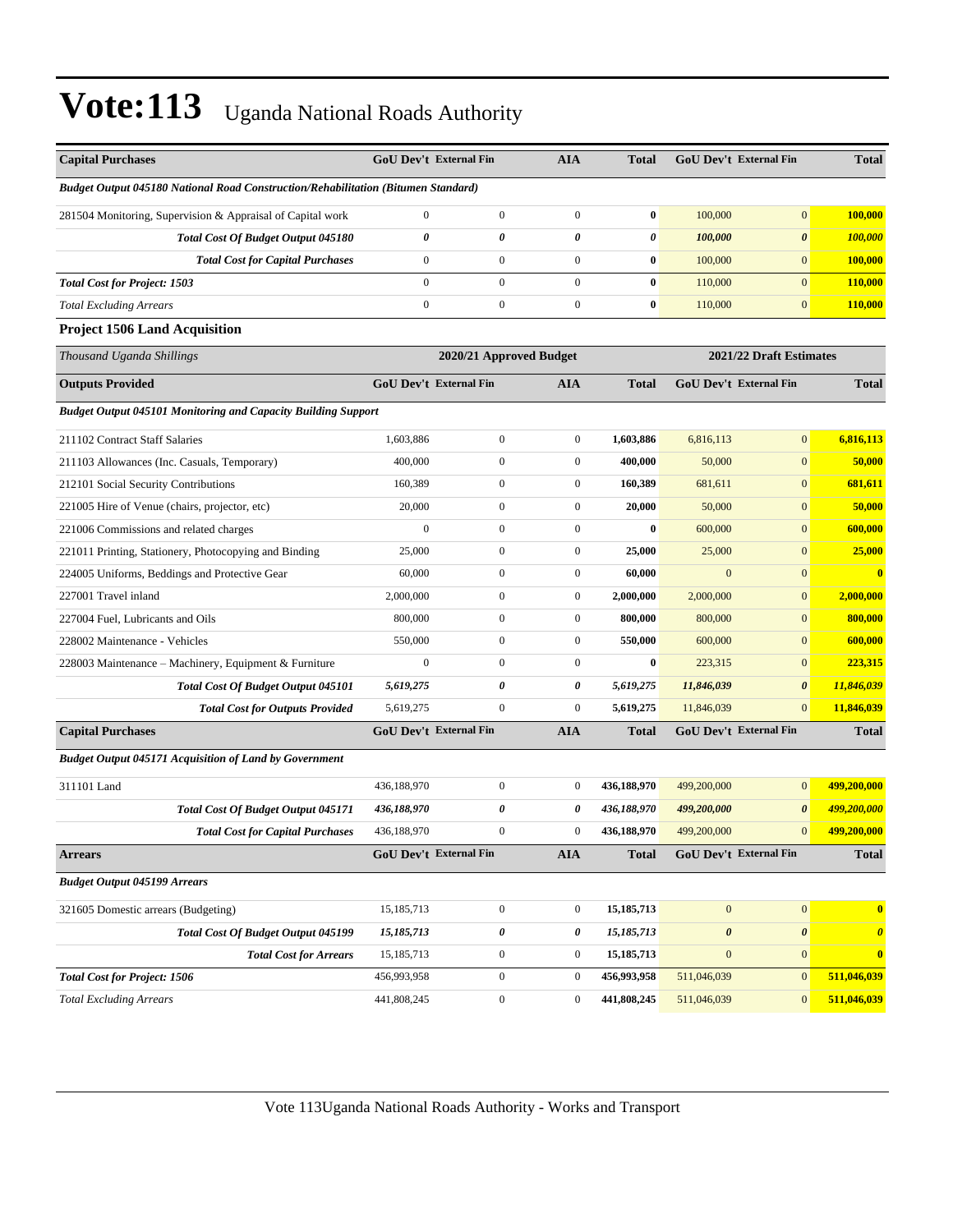#### **Project 1536 Upgrading of Kitala-Gerenge Road**

| Thousand Uganda Shillings                                                         | 2020/21 Approved Budget                            |                         |                       |                       | 2021/22 Draft Estimates       |                         |                         |
|-----------------------------------------------------------------------------------|----------------------------------------------------|-------------------------|-----------------------|-----------------------|-------------------------------|-------------------------|-------------------------|
| <b>Outputs Provided</b>                                                           | <b>GoU Dev't External Fin</b>                      |                         | <b>AIA</b>            | <b>Total</b>          | <b>GoU Dev't External Fin</b> |                         | <b>Total</b>            |
| <b>Budget Output 045101 Monitoring and Capacity Building Support</b>              |                                                    |                         |                       |                       |                               |                         |                         |
| 211102 Contract Staff Salaries                                                    | 879,750                                            | $\mathbf{0}$            | $\mathbf{0}$          | 879,750               | $\mathbf{0}$                  | $\mathbf{0}$            | $\bf{0}$                |
| 212101 Social Security Contributions                                              | 87,975                                             | $\overline{0}$          | $\overline{0}$        | 87,975                | $\mathbf{0}$                  | $\mathbf{0}$            | $\bf{0}$                |
| <b>Total Cost Of Budget Output 045101</b>                                         | 967,725                                            | 0                       | $\boldsymbol{\theta}$ | 967,725               | $\boldsymbol{\theta}$         | $\boldsymbol{\theta}$   | $\boldsymbol{\theta}$   |
| <b>Total Cost for Outputs Provided</b>                                            | 967,725                                            | $\overline{0}$          | $\mathbf{0}$          | 967,725               | $\mathbf{0}$                  | $\mathbf{0}$            | $\overline{\mathbf{0}}$ |
| <b>Capital Purchases</b>                                                          | <b>GoU Dev't External Fin</b>                      |                         | <b>AIA</b>            | <b>Total</b>          | <b>GoU Dev't External Fin</b> |                         | <b>Total</b>            |
| Budget Output 045180 National Road Construction/Rehabilitation (Bitumen Standard) |                                                    |                         |                       |                       |                               |                         |                         |
| 312103 Roads and Bridges.                                                         | 5,000,000                                          | $\boldsymbol{0}$        | $\overline{0}$        | 5,000,000             | $\mathbf{0}$                  | $\mathbf{0}$            | $\bf{0}$                |
| Total Cost Of Budget Output 045180                                                | 5,000,000                                          | 0                       | 0                     | 5,000,000             | $\boldsymbol{\theta}$         | $\boldsymbol{\theta}$   | $\boldsymbol{\theta}$   |
| <b>Total Cost for Capital Purchases</b>                                           | 5,000,000                                          | $\boldsymbol{0}$        | $\mathbf{0}$          | 5,000,000             | $\mathbf{0}$                  | $\mathbf{0}$            | $\bf{0}$                |
| <b>Total Cost for Project: 1536</b>                                               | 5,967,725                                          | $\mathbf{0}$            | $\boldsymbol{0}$      | 5,967,725             | $\mathbf{0}$                  | $\mathbf{0}$            | $\overline{\mathbf{0}}$ |
| <b>Total Excluding Arrears</b>                                                    | 5,967,725                                          | $\boldsymbol{0}$        | $\overline{0}$        | 5,967,725             | $\mathbf{0}$                  | $\mathbf{0}$            | $\bf{0}$                |
| Project 1537 Upgrading of Kaya-Yei Road                                           |                                                    |                         |                       |                       |                               |                         |                         |
| Thousand Uganda Shillings                                                         | 2021/22 Draft Estimates<br>2020/21 Approved Budget |                         |                       |                       |                               |                         |                         |
| <b>Capital Purchases</b>                                                          | <b>GoU Dev't External Fin</b>                      |                         | <b>AIA</b>            | <b>Total</b>          | GoU Dev't External Fin        |                         | <b>Total</b>            |
| Budget Output 045180 National Road Construction/Rehabilitation (Bitumen Standard) |                                                    |                         |                       |                       |                               |                         |                         |
| 312103 Roads and Bridges.                                                         | 1,000,000                                          | $\mathbf{0}$            | $\mathbf{0}$          | 1,000,000             | $\mathbf{0}$                  | $\mathbf{0}$            | $\bf{0}$                |
| Total Cost Of Budget Output 045180                                                | 1,000,000                                          | 0                       | 0                     | 1,000,000             | $\boldsymbol{\theta}$         | $\boldsymbol{\theta}$   | $\boldsymbol{\theta}$   |
| <b>Total Cost for Capital Purchases</b>                                           | 1,000,000                                          | $\overline{0}$          | $\overline{0}$        | 1,000,000             | $\mathbf{0}$                  | $\mathbf{0}$            | $\bf{0}$                |
| <b>Total Cost for Project: 1537</b>                                               | 1,000,000                                          | $\mathbf{0}$            | $\overline{0}$        | 1,000,000             | $\mathbf{0}$                  | $\mathbf{0}$            | $\bf{0}$                |
| <b>Total Excluding Arrears</b>                                                    | 1,000,000                                          | $\overline{0}$          | $\boldsymbol{0}$      | 1,000,000             | $\mathbf{0}$                  | $\mathbf{0}$            | $\boldsymbol{0}$        |
| Project 1538 Development of Nakaseke-Ssingo-Kituma road                           |                                                    |                         |                       |                       |                               |                         |                         |
| Thousand Uganda Shillings                                                         |                                                    | 2020/21 Approved Budget |                       |                       |                               | 2021/22 Draft Estimates |                         |
| <b>Outputs Provided</b>                                                           | <b>GoU Dev't External Fin</b>                      |                         | <b>AIA</b>            | <b>Total</b>          | <b>GoU Dev't External Fin</b> |                         | <b>Total</b>            |
| <b>Budget Output 045101 Monitoring and Capacity Building Support</b>              |                                                    |                         |                       |                       |                               |                         |                         |
| 227001 Travel inland                                                              | $\boldsymbol{0}$                                   | $\boldsymbol{0}$        | $\boldsymbol{0}$      | $\bf{0}$              | 50,000                        | $\boldsymbol{0}$        | 50,000                  |
| <b>Total Cost Of Budget Output 045101</b>                                         | 0                                                  | 0                       | 0                     | $\boldsymbol{\theta}$ | 50,000                        | $\boldsymbol{\theta}$   | 50,000                  |

*Total Cost for Outputs Provided* 0 0 0 0 0 50,000 0 50,000 0 50,000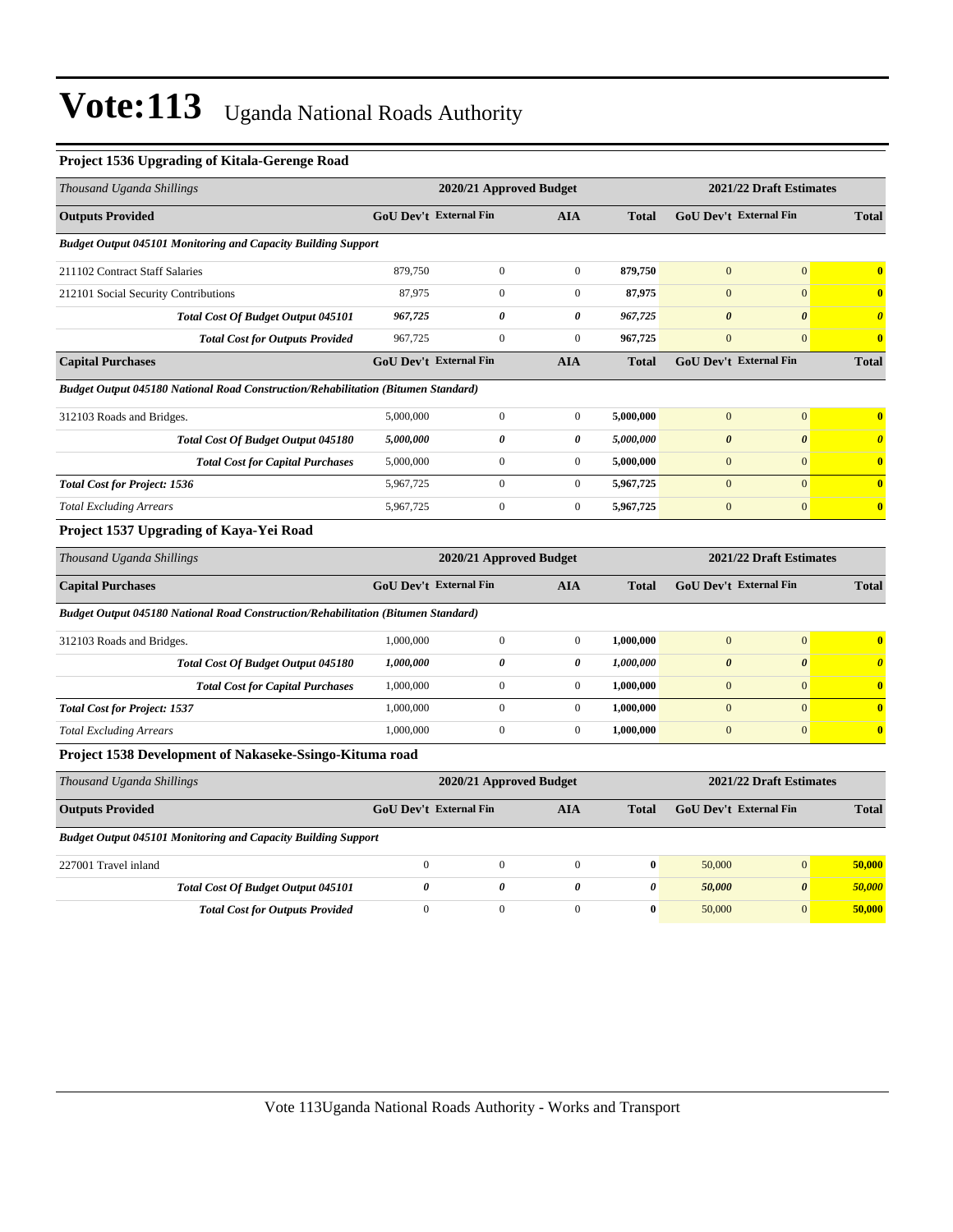| <b>Capital Purchases</b>                                                          | <b>GoU Dev't External Fin</b> |                         | <b>AIA</b>            | <b>Total</b>          |                       | GoU Dev't External Fin  | <b>Total</b>                     |
|-----------------------------------------------------------------------------------|-------------------------------|-------------------------|-----------------------|-----------------------|-----------------------|-------------------------|----------------------------------|
| Budget Output 045180 National Road Construction/Rehabilitation (Bitumen Standard) |                               |                         |                       |                       |                       |                         |                                  |
| 281504 Monitoring, Supervision & Appraisal of Capital work                        | $\boldsymbol{0}$              | $\boldsymbol{0}$        | $\boldsymbol{0}$      | $\bf{0}$              | 3,000,000             | $\overline{0}$          | 3,000,000                        |
| <b>Total Cost Of Budget Output 045180</b>                                         | 0                             | 0                       | 0                     | $\boldsymbol{\theta}$ | 3,000,000             | $\boldsymbol{\theta}$   | 3,000,000                        |
| <b>Total Cost for Capital Purchases</b>                                           | $\boldsymbol{0}$              | $\boldsymbol{0}$        | $\boldsymbol{0}$      | $\bf{0}$              | 3,000,000             | $\overline{0}$          | 3,000,000                        |
| <b>Total Cost for Project: 1538</b>                                               | $\overline{0}$                | $\mathbf{0}$            | $\mathbf{0}$          | $\bf{0}$              | 3,050,000             | $\vert 0 \vert$         | 3,050,000                        |
| <b>Total Excluding Arrears</b>                                                    | $\boldsymbol{0}$              | $\boldsymbol{0}$        | $\boldsymbol{0}$      | $\bf{0}$              | 3,050,000             | $\overline{0}$          | 3,050,000                        |
| Project 1543 Kihihi-Butogota-Bohoma Road                                          |                               |                         |                       |                       |                       |                         |                                  |
| Thousand Uganda Shillings                                                         |                               | 2020/21 Approved Budget |                       |                       |                       | 2021/22 Draft Estimates |                                  |
| <b>Capital Purchases</b>                                                          | GoU Dev't External Fin        |                         | <b>AIA</b>            | <b>Total</b>          |                       | GoU Dev't External Fin  | <b>Total</b>                     |
| Budget Output 045180 National Road Construction/Rehabilitation (Bitumen Standard) |                               |                         |                       |                       |                       |                         |                                  |
| 281504 Monitoring, Supervision & Appraisal of Capital work                        | 3,000,000                     | $\boldsymbol{0}$        | $\boldsymbol{0}$      | 3,000,000             | $\mathbf{0}$          | $\boldsymbol{0}$        | $\bf{0}$                         |
| 312103 Roads and Bridges.                                                         | 41,400,000                    | $\boldsymbol{0}$        | $\boldsymbol{0}$      | 41,400,000            | $\mathbf{0}$          | $\overline{0}$          | $\bf{0}$                         |
| Total Cost Of Budget Output 045180                                                | 44,400,000                    | $\boldsymbol{\theta}$   | $\boldsymbol{\theta}$ | 44,400,000            | $\boldsymbol{\theta}$ | $\boldsymbol{\theta}$   | $\overline{\boldsymbol{\theta}}$ |
| <b>Total Cost for Capital Purchases</b>                                           | 44,400,000                    | $\boldsymbol{0}$        | $\boldsymbol{0}$      | 44,400,000            | $\mathbf{0}$          | $\overline{0}$          | $\bf{0}$                         |
| <b>Total Cost for Project: 1543</b>                                               | 44,400,000                    | $\mathbf{0}$            | $\boldsymbol{0}$      | 44,400,000            | $\overline{0}$        | $\overline{0}$          | $\bf{0}$                         |
| <b>Total Excluding Arrears</b>                                                    | 44,400,000                    | $\boldsymbol{0}$        | $\boldsymbol{0}$      | 44,400,000            | $\mathbf{0}$          | $\overline{0}$          | $\bf{0}$                         |
| Project 1544 Kisoro-Lake Bunyonyi Road                                            |                               |                         |                       |                       |                       |                         |                                  |
| Thousand Uganda Shillings                                                         |                               | 2020/21 Approved Budget |                       |                       |                       | 2021/22 Draft Estimates |                                  |
| <b>Outputs Provided</b>                                                           | GoU Dev't External Fin        |                         | <b>AIA</b>            | <b>Total</b>          |                       | GoU Dev't External Fin  | <b>Total</b>                     |
| <b>Budget Output 045101 Monitoring and Capacity Building Support</b>              |                               |                         |                       |                       |                       |                         |                                  |
| 227001 Travel inland                                                              | $\boldsymbol{0}$              | $\boldsymbol{0}$        | $\boldsymbol{0}$      | $\bf{0}$              | 100,000               | $\overline{0}$          | 100,000                          |
| Total Cost Of Budget Output 045101                                                | $\boldsymbol{\theta}$         | $\boldsymbol{\theta}$   | $\boldsymbol{\theta}$ | $\theta$              | 100,000               | $\boldsymbol{\theta}$   | 100,000                          |
| <b>Total Cost for Outputs Provided</b>                                            | $\boldsymbol{0}$              | $\boldsymbol{0}$        | $\boldsymbol{0}$      | $\mathbf{0}$          | 100,000               | $\overline{0}$          | 100,000                          |
| <b>Capital Purchases</b>                                                          | <b>GoU Dev't External Fin</b> |                         | <b>AIA</b>            | <b>Total</b>          |                       | GoU Dev't External Fin  | <b>Total</b>                     |
| Budget Output 045180 National Road Construction/Rehabilitation (Bitumen Standard) |                               |                         |                       |                       |                       |                         |                                  |
| 281504 Monitoring, Supervision & Appraisal of Capital work                        | 1,000,000                     | $\overline{0}$          | $\boldsymbol{0}$      | 1,000,000             | 540,000               | 1,530,000               | 2,070,000                        |
| 312103 Roads and Bridges.                                                         | 3,800,000                     | 3,838,050               | $\boldsymbol{0}$      | 7,638,050             | 1,680,000             | 23,243,081              | 24,923,081                       |
| Total Cost Of Budget Output 045180                                                | 4,800,000                     | 3,838,050               | 0                     | 8,638,050             | 2,220,000             | 24,773,081              | 26,993,081                       |
| <b>Total Cost for Capital Purchases</b>                                           | 4,800,000                     | 3,838,050               | $\boldsymbol{0}$      | 8,638,050             | 2,220,000             | 24,773,081              | 26,993,081                       |
| <b>Total Cost for Project: 1544</b>                                               | 4,800,000                     | 3,838,050               | $\boldsymbol{0}$      | 8,638,050             | 2,320,000             | 24,773,081              | 27,093,081                       |
| <b>Total Excluding Arrears</b>                                                    | 4,800,000                     | 3,838,050               | $\boldsymbol{0}$      | 8,638,050             | 2,320,000             | 24,773,081              | 27,093,081                       |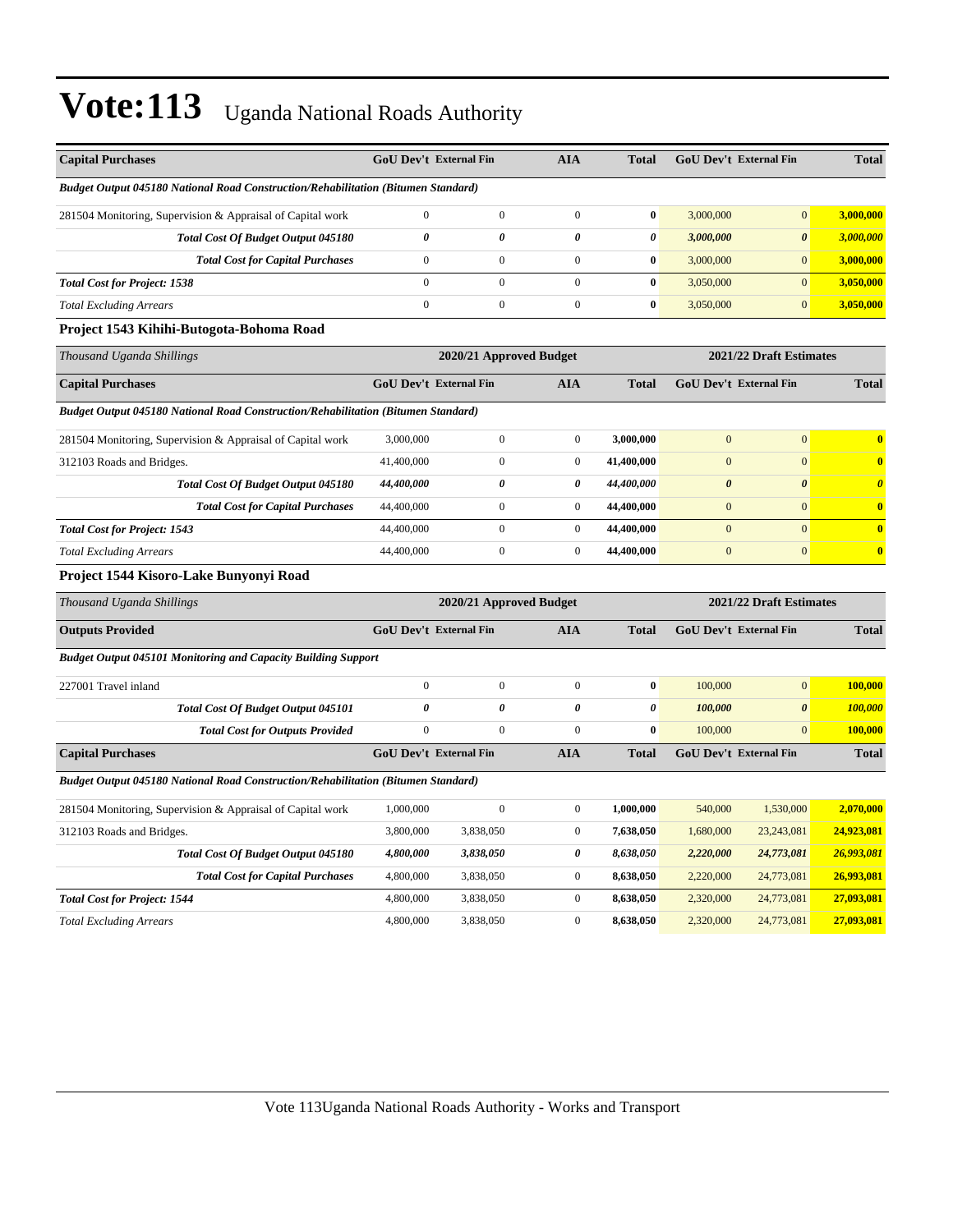#### **Project 1545 Kisoro-Mgahinga National Park Headquarters Road**

| Thousand Uganda Shillings                                                                |                               | 2020/21 Approved Budget |                |              |                               | 2021/22 Draft Estimates |              |  |  |
|------------------------------------------------------------------------------------------|-------------------------------|-------------------------|----------------|--------------|-------------------------------|-------------------------|--------------|--|--|
| <b>Outputs Provided</b>                                                                  | <b>GoU Dev't External Fin</b> |                         | <b>AIA</b>     | <b>Total</b> | <b>GoU Dev't External Fin</b> |                         | <b>Total</b> |  |  |
| <b>Budget Output 045101 Monitoring and Capacity Building Support</b>                     |                               |                         |                |              |                               |                         |              |  |  |
| 227001 Travel inland                                                                     | $\Omega$                      | $\overline{0}$          | $\mathbf{0}$   | $\bf{0}$     | 100,000                       | $\overline{0}$          | 100,000      |  |  |
| <b>Total Cost Of Budget Output 045101</b>                                                | 0                             | 0                       | $\theta$       | 0            | 100,000                       | $\boldsymbol{\theta}$   | 100,000      |  |  |
| <b>Total Cost for Outputs Provided</b>                                                   | $\mathbf{0}$                  | $\overline{0}$          | $\Omega$       | $\bf{0}$     | 100,000                       | $\Omega$                | 100,000      |  |  |
| <b>Capital Purchases</b>                                                                 | <b>GoU Dev't External Fin</b> |                         | <b>AIA</b>     | <b>Total</b> | GoU Dev't External Fin        |                         | <b>Total</b> |  |  |
| Budget Output 045180 National Road Construction/Rehabilitation (Bitumen Standard)        |                               |                         |                |              |                               |                         |              |  |  |
| 281504 Monitoring, Supervision & Appraisal of Capital work                               | 1,000,000                     | $\overline{0}$          | $\overline{0}$ | 1,000,000    | 540,000                       | 1,530,000               | 2,070,000    |  |  |
| 312103 Roads and Bridges.                                                                | 3,800,000                     | $\mathbf{0}$            | $\overline{0}$ | 3,800,000    | 16,680,000                    | 22,627,601              | 39,307,601   |  |  |
| Total Cost Of Budget Output 045180                                                       | 4,800,000                     | 0                       | 0              | 4,800,000    | 17,220,000                    | 24,157,601              | 41,377,601   |  |  |
| <b>Total Cost for Capital Purchases</b>                                                  | 4,800,000                     | $\overline{0}$          | $\mathbf{0}$   | 4,800,000    | 17,220,000                    | 24,157,601              | 41,377,601   |  |  |
| <b>Total Cost for Project: 1545</b>                                                      | 4,800,000                     | $\Omega$                | $\Omega$       | 4,800,000    | 17,320,000                    | 24,157,601              | 41,477,601   |  |  |
| <b>Total Excluding Arrears</b>                                                           | 4,800,000                     | $\mathbf{0}$            | $\mathbf{0}$   | 4,800,000    | 17,320,000                    | 24,157,601              | 41,477,601   |  |  |
| Project 1546 Kisoro-Nkuringo-Rubugiri-Muko Road                                          |                               |                         |                |              |                               |                         |              |  |  |
| Thousand Uganda Shillings                                                                |                               | 2020/21 Approved Budget |                |              |                               | 2021/22 Draft Estimates |              |  |  |
| <b>Capital Purchases</b>                                                                 | <b>GoU Dev't External Fin</b> |                         | <b>AIA</b>     | <b>Total</b> | <b>GoU Dev't External Fin</b> |                         | <b>Total</b> |  |  |
| <b>Budget Output 045180 National Road Construction/Rehabilitation (Bitumen Standard)</b> |                               |                         |                |              |                               |                         |              |  |  |
| 281504 Monitoring, Supervision & Appraisal of Capital work                               | 3,000,000                     | $\mathbf{0}$            | $\overline{0}$ | 3.000.000    | $\mathbf{0}$                  | $\mathbf{0}$            | $\bf{0}$     |  |  |

| Total Cost Of Budget Output 045180      | 3,000,000 |  | <i><b>3.000.000</b></i> | 0 |              |
|-----------------------------------------|-----------|--|-------------------------|---|--------------|
| <b>Total Cost for Capital Purchases</b> | 3,000,000 |  | 3.000.000               | 0 | $\mathbf{0}$ |
| <b>Total Cost for Project: 1546</b>     | 3,000,000 |  | 3.000.000               | 0 |              |
| <b>Total Excluding Arrears</b>          | 3,000,000 |  | 3.000.000               | 0 | $\mathbf{0}$ |
|                                         |           |  |                         |   |              |

#### **Project 1550 Namunsi-Sironko/Muyembe-Kapchorwa Section I**

| Thousand Uganda Shillings                                                         |                               | 2020/21 Approved Budget | 2021/22 Draft Estimates |              |                               |                       |                         |
|-----------------------------------------------------------------------------------|-------------------------------|-------------------------|-------------------------|--------------|-------------------------------|-----------------------|-------------------------|
| <b>Outputs Provided</b>                                                           | <b>GoU Dev't External Fin</b> |                         | <b>AIA</b>              | <b>Total</b> | <b>GoU</b> Dev't External Fin |                       | <b>Total</b>            |
| <b>Budget Output 045101 Monitoring and Capacity Building Support</b>              |                               |                         |                         |              |                               |                       |                         |
| 227001 Travel inland                                                              | 100,000                       | $\mathbf{0}$            | $\mathbf{0}$            | 100,000      | 20,000                        | $\overline{0}$        | 20,000                  |
| 227004 Fuel, Lubricants and Oils                                                  | 400,000                       | $\mathbf{0}$            | $\mathbf{0}$            | 400,000      | 400,000                       | $\overline{0}$        | 400,000                 |
| 228002 Maintenance - Vehicles                                                     | 500,000                       | $\mathbf{0}$            | $\mathbf{0}$            | 500,000      | 500,000                       | $\overline{0}$        | 500,000                 |
| <b>Total Cost Of Budget Output 045101</b>                                         | 1,000,000                     | 0                       | 0                       | 1,000,000    | 920,000                       | $\boldsymbol{\theta}$ | 920,000                 |
| <b>Total Cost for Outputs Provided</b>                                            | 1,000,000                     | $\mathbf{0}$            | $\mathbf{0}$            | 1,000,000    | 920,000                       | $\overline{0}$        | 920,000                 |
| <b>Capital Purchases</b>                                                          | <b>GoU Dev't External Fin</b> |                         | <b>AIA</b>              | <b>Total</b> | <b>GoU Dev't External Fin</b> |                       | <b>Total</b>            |
| Budget Output 045180 National Road Construction/Rehabilitation (Bitumen Standard) |                               |                         |                         |              |                               |                       |                         |
| 281504 Monitoring, Supervision & Appraisal of Capital work                        | 200,000                       | $\mathbf{0}$            | $\mathbf{0}$            | 200,000      | $\mathbf{0}$                  | $\mathbf{0}$          | $\overline{\mathbf{0}}$ |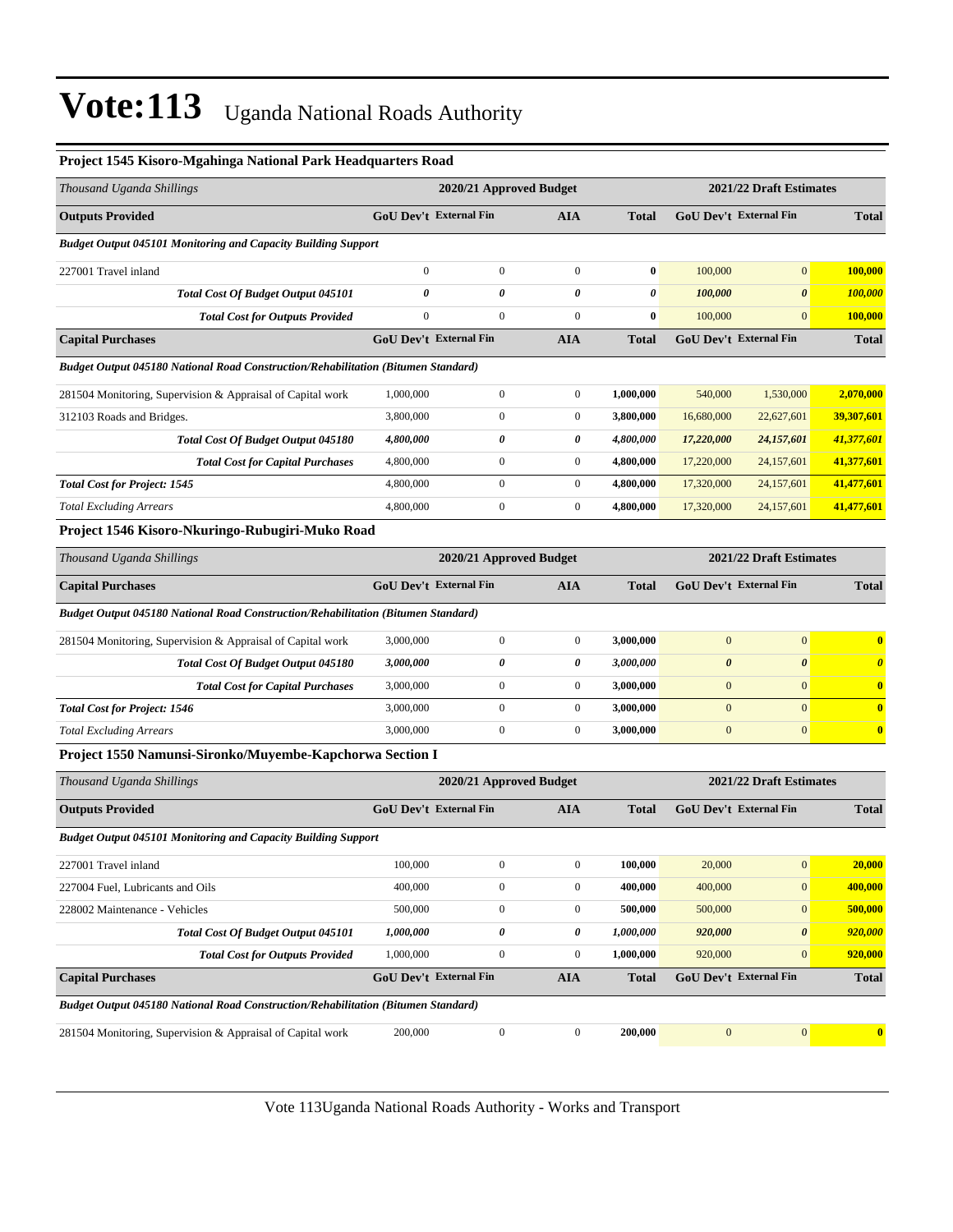| 312103 Roads and Bridges.                                                         | 15,000,000 | $\overline{0}$                | $\mathbf{0}$          | 15,000,000   | 3,733,802                     | $\mathbf{0}$            | 3,733,802             |  |
|-----------------------------------------------------------------------------------|------------|-------------------------------|-----------------------|--------------|-------------------------------|-------------------------|-----------------------|--|
| Total Cost Of Budget Output 045180                                                | 15,200,000 | 0                             | 0                     | 15,200,000   | 3,733,802                     | $\boldsymbol{\theta}$   | 3,733,802             |  |
| <b>Total Cost for Capital Purchases</b>                                           | 15,200,000 | $\boldsymbol{0}$              | $\mathbf{0}$          | 15,200,000   | 3,733,802                     | $\mathbf{0}$            | 3,733,802             |  |
| <b>Total Cost for Project: 1550</b>                                               | 16,200,000 | $\boldsymbol{0}$              | $\mathbf{0}$          | 16,200,000   | 4,653,802                     | $\mathbf{0}$            | 4,653,802             |  |
| <b>Total Excluding Arrears</b>                                                    | 16,200,000 | $\boldsymbol{0}$              | $\mathbf{0}$          | 16,200,000   | 4,653,802                     | $\boldsymbol{0}$        | 4,653,802             |  |
| Project 1551 Fortportal Kyenjojo Road                                             |            |                               |                       |              |                               |                         |                       |  |
| Thousand Uganda Shillings                                                         |            | 2020/21 Approved Budget       |                       |              |                               | 2021/22 Draft Estimates |                       |  |
| <b>Outputs Provided</b>                                                           |            | GoU Dev't External Fin        | <b>AIA</b>            | <b>Total</b> | GoU Dev't External Fin        |                         | <b>Total</b>          |  |
| <b>Budget Output 045101 Monitoring and Capacity Building Support</b>              |            |                               |                       |              |                               |                         |                       |  |
| 227001 Travel inland                                                              | 50,000     | $\boldsymbol{0}$              | $\theta$              | 50,000       | $\overline{0}$                | $\mathbf{0}$            | $\bf{0}$              |  |
| <b>Total Cost Of Budget Output 045101</b>                                         | 50,000     | $\theta$                      | $\boldsymbol{\theta}$ | 50,000       | $\boldsymbol{\theta}$         | $\boldsymbol{\theta}$   | $\boldsymbol{\theta}$ |  |
| <b>Total Cost for Outputs Provided</b>                                            | 50,000     | $\mathbf{0}$                  | $\theta$              | 50,000       | $\mathbf{0}$                  | $\mathbf{0}$            | $\bf{0}$              |  |
| <b>Capital Purchases</b>                                                          |            | GoU Dev't External Fin        | <b>AIA</b>            | <b>Total</b> | <b>GoU Dev't External Fin</b> |                         | <b>Total</b>          |  |
| Budget Output 045180 National Road Construction/Rehabilitation (Bitumen Standard) |            |                               |                       |              |                               |                         |                       |  |
| 312103 Roads and Bridges.                                                         | 17,500,000 | $\mathbf{0}$                  | $\mathbf{0}$          | 17,500,000   | $\mathbf{0}$                  | $\boldsymbol{0}$        | $\bf{0}$              |  |
| Total Cost Of Budget Output 045180                                                | 17,500,000 | $\theta$                      | $\boldsymbol{\theta}$ | 17,500,000   | $\boldsymbol{\theta}$         | $\boldsymbol{\theta}$   | $\boldsymbol{\theta}$ |  |
| <b>Total Cost for Capital Purchases</b>                                           | 17,500,000 | $\overline{0}$                | $\mathbf{0}$          | 17,500,000   | $\mathbf{0}$                  | $\mathbf{0}$            | $\bf{0}$              |  |
| <b>Total Cost for Project: 1551</b>                                               | 17,550,000 | $\boldsymbol{0}$              | $\mathbf{0}$          | 17,550,000   | $\mathbf{0}$                  | $\boldsymbol{0}$        | $\bf{0}$              |  |
| <b>Total Excluding Arrears</b>                                                    | 17,550,000 | $\mathbf{0}$                  | $\mathbf{0}$          | 17,550,000   | $\mathbf{0}$                  | $\mathbf{0}$            | $\bf{0}$              |  |
| Project 1552 Hoima-Katunguru Road                                                 |            |                               |                       |              |                               |                         |                       |  |
| Thousand Uganda Shillings                                                         |            | 2020/21 Approved Budget       |                       |              |                               | 2021/22 Draft Estimates |                       |  |
| <b>Outputs Provided</b>                                                           |            | GoU Dev't External Fin        | <b>AIA</b>            | <b>Total</b> | GoU Dev't External Fin        |                         | <b>Total</b>          |  |
| <b>Budget Output 045101 Monitoring and Capacity Building Support</b>              |            |                               |                       |              |                               |                         |                       |  |
| 227001 Travel inland                                                              | 100,000    | $\boldsymbol{0}$              | $\mathbf{0}$          | 100,000      | 20,000                        | $\mathbf{0}$            | 20,000                |  |
| 228002 Maintenance - Vehicles                                                     | 150,000    | $\mathbf{0}$                  | $\mathbf{0}$          | 150,000      | 150,000                       | $\mathbf{0}$            | 150,000               |  |
| Total Cost Of Budget Output 045101                                                | 250,000    | $\theta$                      | $\boldsymbol{\theta}$ | 250,000      | 170,000                       | $\boldsymbol{\theta}$   | 170,000               |  |
| <b>Total Cost for Outputs Provided</b>                                            | 250,000    | $\mathbf{0}$                  | $\mathbf{0}$          | 250,000      | 170,000                       | $\mathbf{0}$            | 170,000               |  |
| <b>Capital Purchases</b>                                                          |            | <b>GoU Dev't External Fin</b> | <b>AIA</b>            | <b>Total</b> | <b>GoU Dev't External Fin</b> |                         | <b>Total</b>          |  |
| Budget Output 045180 National Road Construction/Rehabilitation (Bitumen Standard) |            |                               |                       |              |                               |                         |                       |  |
| 281504 Monitoring, Supervision & Appraisal of Capital work                        | 1,500,000  | $\mathbf{0}$                  | $\overline{0}$        | 1,500,000    | $\overline{0}$                | $\mathbf{0}$            | $\bf{0}$              |  |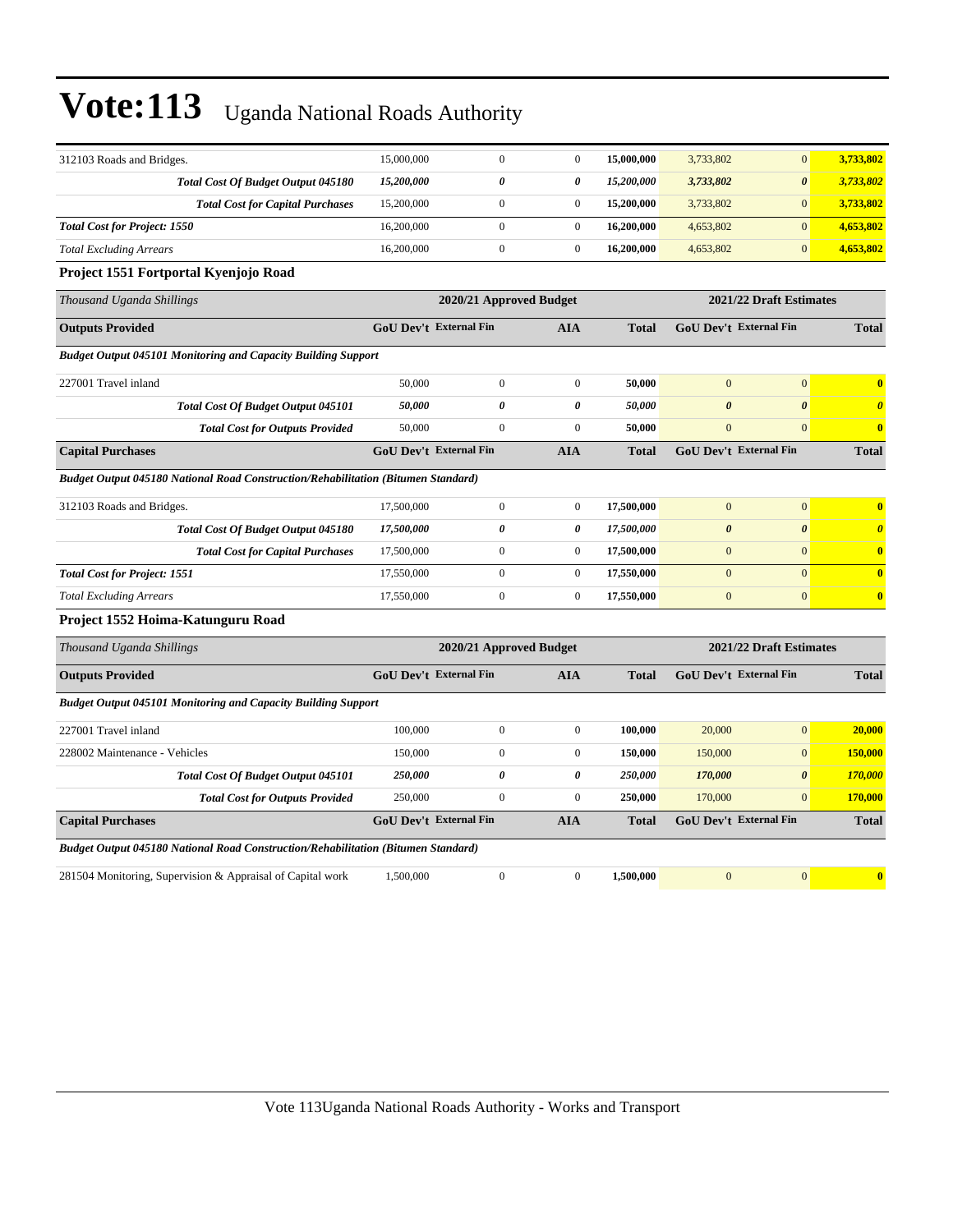| 312103 Roads and Bridges.                                                         | 74,000,000 | $\mathbf{0}$                  | $\overline{0}$   | 74,000,000   | 35,000,000            | $\mathbf{0}$                  | 35,000,000            |
|-----------------------------------------------------------------------------------|------------|-------------------------------|------------------|--------------|-----------------------|-------------------------------|-----------------------|
| <b>Total Cost Of Budget Output 045180</b>                                         | 75,500,000 | 0                             | 0                | 75,500,000   | 35,000,000            | $\boldsymbol{\theta}$         | 35,000,000            |
| <b>Total Cost for Capital Purchases</b>                                           | 75,500,000 | $\boldsymbol{0}$              | $\boldsymbol{0}$ | 75,500,000   | 35,000,000            | $\boldsymbol{0}$              | 35,000,000            |
| <b>Total Cost for Project: 1552</b>                                               | 75,750,000 | $\boldsymbol{0}$              | $\boldsymbol{0}$ | 75,750,000   | 35,170,000            | $\mathbf{0}$                  | 35,170,000            |
| <b>Total Excluding Arrears</b>                                                    | 75,750,000 | $\boldsymbol{0}$              | $\mathbf{0}$     | 75,750,000   | 35,170,000            | $\mathbf{0}$                  | 35,170,000            |
| Project 1553 Ishaka-Rugazi-Katunguru Road                                         |            |                               |                  |              |                       |                               |                       |
| Thousand Uganda Shillings                                                         |            | 2020/21 Approved Budget       |                  |              |                       | 2021/22 Draft Estimates       |                       |
| <b>Outputs Provided</b>                                                           |            | <b>GoU Dev't External Fin</b> | <b>AIA</b>       | <b>Total</b> |                       | GoU Dev't External Fin        | <b>Total</b>          |
| <b>Budget Output 045101 Monitoring and Capacity Building Support</b>              |            |                               |                  |              |                       |                               |                       |
| 227001 Travel inland                                                              | 70,000     | $\boldsymbol{0}$              | $\mathbf{0}$     | 70,000       | $\overline{0}$        | $\mathbf{0}$                  | $\bf{0}$              |
| <b>Total Cost Of Budget Output 045101</b>                                         | 70,000     | 0                             | 0                | 70,000       | $\boldsymbol{\theta}$ | $\boldsymbol{\theta}$         | $\boldsymbol{\theta}$ |
| <b>Total Cost for Outputs Provided</b>                                            | 70,000     | $\boldsymbol{0}$              | $\boldsymbol{0}$ | 70,000       | $\boldsymbol{0}$      | $\mathbf{0}$                  | $\bf{0}$              |
| <b>Capital Purchases</b>                                                          |            | <b>GoU Dev't External Fin</b> | <b>AIA</b>       | <b>Total</b> |                       | <b>GoU Dev't External Fin</b> | <b>Total</b>          |
| Budget Output 045180 National Road Construction/Rehabilitation (Bitumen Standard) |            |                               |                  |              |                       |                               |                       |
| 312103 Roads and Bridges.                                                         | 50,000,000 | $\boldsymbol{0}$              | $\boldsymbol{0}$ | 50,000,000   | 20,280,000            | $\mathbf{0}$                  | 20,280,000            |
| <b>Total Cost Of Budget Output 045180</b>                                         | 50,000,000 | 0                             | 0                | 50,000,000   | 20,280,000            | $\boldsymbol{\theta}$         | 20,280,000            |
| <b>Total Cost for Capital Purchases</b>                                           | 50,000,000 | $\boldsymbol{0}$              | $\overline{0}$   | 50,000,000   | 20,280,000            | $\mathbf{0}$                  | 20,280,000            |
| <b>Total Cost for Project: 1553</b>                                               | 50,070,000 | $\boldsymbol{0}$              | $\boldsymbol{0}$ | 50,070,000   | 20,280,000            | $\mathbf{0}$                  | 20,280,000            |
| <b>Total Excluding Arrears</b>                                                    | 50,070,000 | $\boldsymbol{0}$              | $\boldsymbol{0}$ | 50,070,000   | 20,280,000            | $\mathbf{0}$                  | 20,280,000            |
| Project 1554 Nakalama-Tirinyi-Mbale Road                                          |            |                               |                  |              |                       |                               |                       |
| Thousand Uganda Shillings                                                         |            | 2020/21 Approved Budget       |                  |              |                       | 2021/22 Draft Estimates       |                       |
| <b>Outputs Provided</b>                                                           |            | <b>GoU Dev't External Fin</b> | <b>AIA</b>       | <b>Total</b> |                       | GoU Dev't External Fin        | <b>Total</b>          |
| <b>Budget Output 045101 Monitoring and Capacity Building Support</b>              |            |                               |                  |              |                       |                               |                       |
| 227001 Travel inland                                                              | 50,000     | $\boldsymbol{0}$              | $\boldsymbol{0}$ | 50,000       | 20,000                | $\mathbf{0}$                  | 20,000                |
| <b>Total Cost Of Budget Output 045101</b>                                         | 50,000     | 0                             | 0                | 50,000       | 20,000                | $\boldsymbol{\theta}$         | <b>20,000</b>         |
| <b>Total Cost for Outputs Provided</b>                                            | 50,000     | $\boldsymbol{0}$              | $\mathbf{0}$     | 50,000       | 20,000                | $\mathbf{0}$                  | 20,000                |
| <b>Capital Purchases</b>                                                          |            | GoU Dev't External Fin        | <b>AIA</b>       | <b>Total</b> |                       | <b>GoU Dev't External Fin</b> | <b>Total</b>          |
| Budget Output 045180 National Road Construction/Rehabilitation (Bitumen Standard) |            |                               |                  |              |                       |                               |                       |
| 281504 Monitoring, Supervision & Appraisal of Capital work                        | 50,000     | $\boldsymbol{0}$              | $\boldsymbol{0}$ | 50,000       | $\boldsymbol{0}$      | $\bf{0}$                      | $\bf{0}$              |
| 312103 Roads and Bridges.                                                         | 40,000,000 | $\boldsymbol{0}$              | $\boldsymbol{0}$ | 40,000,000   | 10,720,000            | $\boldsymbol{0}$              | 10,720,000            |
| <b>Total Cost Of Budget Output 045180</b>                                         | 40,050,000 | 0                             | 0                | 40,050,000   | 10,720,000            | $\pmb{\theta}$                | 10,720,000            |
| <b>Total Cost for Capital Purchases</b>                                           | 40,050,000 | $\boldsymbol{0}$              | $\boldsymbol{0}$ | 40,050,000   | 10,720,000            | $\boldsymbol{0}$              | 10,720,000            |
| <b>Total Cost for Project: 1554</b>                                               | 40,100,000 | $\boldsymbol{0}$              | $\boldsymbol{0}$ | 40,100,000   | 10,740,000            | $\boldsymbol{0}$              | 10,740,000            |
| <b>Total Excluding Arrears</b>                                                    | 40,100,000 | $\boldsymbol{0}$              | $\boldsymbol{0}$ | 40,100,000   | 10,740,000            | $\boldsymbol{0}$              | 10,740,000            |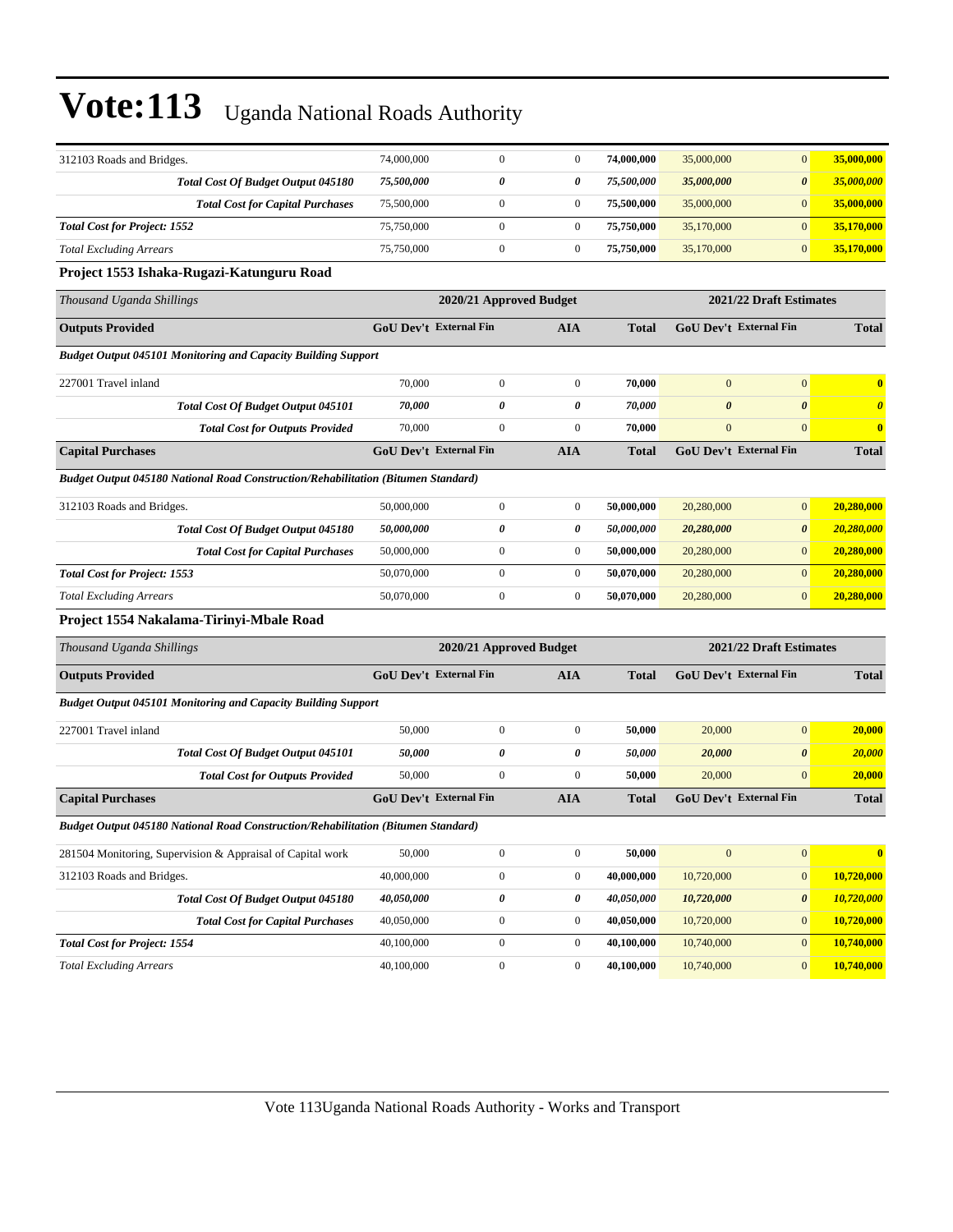#### **Project 1555 Fortportal Hoima Road**

| Thousand Uganda Shillings                                                         |                               | 2020/21 Approved Budget |                  |              |                       | 2021/22 Draft Estimates       |                       |
|-----------------------------------------------------------------------------------|-------------------------------|-------------------------|------------------|--------------|-----------------------|-------------------------------|-----------------------|
| <b>Outputs Provided</b>                                                           | <b>GoU Dev't External Fin</b> |                         | AIA              | <b>Total</b> |                       | GoU Dev't External Fin        | <b>Total</b>          |
| <b>Budget Output 045101 Monitoring and Capacity Building Support</b>              |                               |                         |                  |              |                       |                               |                       |
| 227001 Travel inland                                                              | 40,000                        | $\boldsymbol{0}$        | $\boldsymbol{0}$ | 40,000       | 50,000                | $\overline{0}$                | 50,000                |
| Total Cost Of Budget Output 045101                                                | 40,000                        | 0                       | 0                | 40,000       | 50,000                | $\boldsymbol{\theta}$         | 50,000                |
| <b>Total Cost for Outputs Provided</b>                                            | 40,000                        | $\boldsymbol{0}$        | $\boldsymbol{0}$ | 40,000       | 50,000                | $\mathbf{0}$                  | 50,000                |
| <b>Capital Purchases</b>                                                          | <b>GoU Dev't External Fin</b> |                         | AIA              | <b>Total</b> |                       | <b>GoU Dev't External Fin</b> | <b>Total</b>          |
| Budget Output 045180 National Road Construction/Rehabilitation (Bitumen Standard) |                               |                         |                  |              |                       |                               |                       |
| 281504 Monitoring, Supervision & Appraisal of Capital work                        | 1,500,000                     | $\boldsymbol{0}$        | $\boldsymbol{0}$ | 1,500,000    | $\mathbf{0}$          | $\boldsymbol{0}$              | $\bf{0}$              |
| 312103 Roads and Bridges.                                                         | 26,000,000                    | $\boldsymbol{0}$        | $\boldsymbol{0}$ | 26,000,000   | 9,400,000             | $\mathbf{0}$                  | 9,400,000             |
| Total Cost Of Budget Output 045180                                                | 27,500,000                    | 0                       | 0                | 27,500,000   | 9,400,000             | $\boldsymbol{\theta}$         | 9,400,000             |
| <b>Total Cost for Capital Purchases</b>                                           | 27,500,000                    | $\boldsymbol{0}$        | $\boldsymbol{0}$ | 27,500,000   | 9,400,000             | $\mathbf{0}$                  | 9,400,000             |
| <b>Total Cost for Project: 1555</b>                                               | 27,540,000                    | $\boldsymbol{0}$        | $\boldsymbol{0}$ | 27,540,000   | 9,450,000             | $\overline{0}$                | 9,450,000             |
| <b>Total Excluding Arrears</b>                                                    | 27,540,000                    | $\boldsymbol{0}$        | $\boldsymbol{0}$ | 27,540,000   | 9,450,000             | $\overline{0}$                | 9,450,000             |
| Project 1616 Retooling of Uganda National Roads Authority                         |                               |                         |                  |              |                       |                               |                       |
| Thousand Uganda Shillings                                                         |                               | 2020/21 Approved Budget |                  |              |                       | 2021/22 Draft Estimates       |                       |
| <b>Outputs Provided</b>                                                           | <b>GoU Dev't External Fin</b> |                         | AIA              | <b>Total</b> |                       | <b>GoU Dev't External Fin</b> | <b>Total</b>          |
| <b>Budget Output 045101 Monitoring and Capacity Building Support</b>              |                               |                         |                  |              |                       |                               |                       |
| 211102 Contract Staff Salaries                                                    | 1,601,301                     | $\boldsymbol{0}$        | $\boldsymbol{0}$ | 1,601,301    | 1,601,301             | $\boldsymbol{0}$              | 1,601,301             |
| 211103 Allowances (Inc. Casuals, Temporary)                                       | 200,000                       | $\boldsymbol{0}$        | $\boldsymbol{0}$ | 200,000      | $\mathbf{0}$          | $\overline{0}$                | $\bf{0}$              |
| 212101 Social Security Contributions                                              | 160,130                       | $\boldsymbol{0}$        | $\boldsymbol{0}$ | 160,130      | 160,130               | $\mathbf{0}$                  | 160,130               |
| 221001 Advertising and Public Relations                                           | 270,000                       | $\boldsymbol{0}$        | $\boldsymbol{0}$ | 270,000      | 174,000               | $\boldsymbol{0}$              | <b>174,000</b>        |
| 221003 Staff Training                                                             | 3,858,920                     | $\boldsymbol{0}$        | $\boldsymbol{0}$ | 3,858,920    | 1,647,920             | $\overline{0}$                | 1,647,920             |
| 221005 Hire of Venue (chairs, projector, etc)                                     | 300,000                       | $\boldsymbol{0}$        | $\boldsymbol{0}$ | 300,000      | $\mathbf{0}$          | $\overline{0}$                | $\bf{0}$              |
| 221011 Printing, Stationery, Photocopying and Binding                             | 50,000                        | $\boldsymbol{0}$        | $\boldsymbol{0}$ | 50,000       | $\mathbf{0}$          | $\overline{0}$                | $\bf{0}$              |
| 221017 Subscriptions                                                              | $\boldsymbol{0}$              | $\boldsymbol{0}$        | $\boldsymbol{0}$ | $\bf{0}$     | 117,500               | $\mathbf{0}$                  | 117,500               |
| 224005 Uniforms, Beddings and Protective Gear                                     | $\boldsymbol{0}$              | $\boldsymbol{0}$        | $\boldsymbol{0}$ | $\bf{0}$     | 25,950                | $\mathbf{0}$                  | 25,950                |
| 225001 Consultancy Services- Short term                                           | 147,000                       | $\boldsymbol{0}$        | $\boldsymbol{0}$ | 147,000      | 70,000                | $\mathbf{0}$                  | 70,000                |
| 225002 Consultancy Services-Long-term                                             | 3,924,576                     | $\boldsymbol{0}$        | $\boldsymbol{0}$ | 3,924,576    | 4,206,731             | $\boldsymbol{0}$              | 4,206,731             |
| 226001 Insurances                                                                 | 800,000                       | $\boldsymbol{0}$        | $\boldsymbol{0}$ | 800,000      | 980,400               | $\boldsymbol{0}$              | 980,400               |
| 227002 Travel abroad                                                              | 544,000                       | $\boldsymbol{0}$        | $\boldsymbol{0}$ | 544,000      | 300,000               | $\boldsymbol{0}$              | 300,000               |
| 228001 Maintenance - Civil                                                        | 433,784                       | $\boldsymbol{0}$        | $\boldsymbol{0}$ | 433,784      | 358,000               | $\boldsymbol{0}$              | 358,000               |
| 228003 Maintenance – Machinery, Equipment & Furniture                             | $\boldsymbol{0}$              | $\boldsymbol{0}$        | $\boldsymbol{0}$ | $\bf{0}$     | 95,000                | $\boldsymbol{0}$              | 95,000                |
| <b>Total Cost Of Budget Output 045101</b>                                         | 12,289,711                    | 0                       | 0                | 12,289,711   | 9,736,931             | $\boldsymbol{\theta}$         | 9,736,931             |
| <b>Budget Output 045107 Feasibility and Detailed Engineering Studies</b>          |                               |                         |                  |              |                       |                               |                       |
| 281503 Engineering and Design Studies & Plans for capital<br>works                | 33,155,000                    | $\boldsymbol{0}$        | $\boldsymbol{0}$ | 33,155,000   | $\boldsymbol{0}$      | $\boldsymbol{0}$              | $\bf{0}$              |
| Total Cost Of Budget Output 045107                                                | 33,155,000                    | 0                       | 0                | 33,155,000   | $\boldsymbol{\theta}$ | $\boldsymbol{\theta}$         | $\boldsymbol{\theta}$ |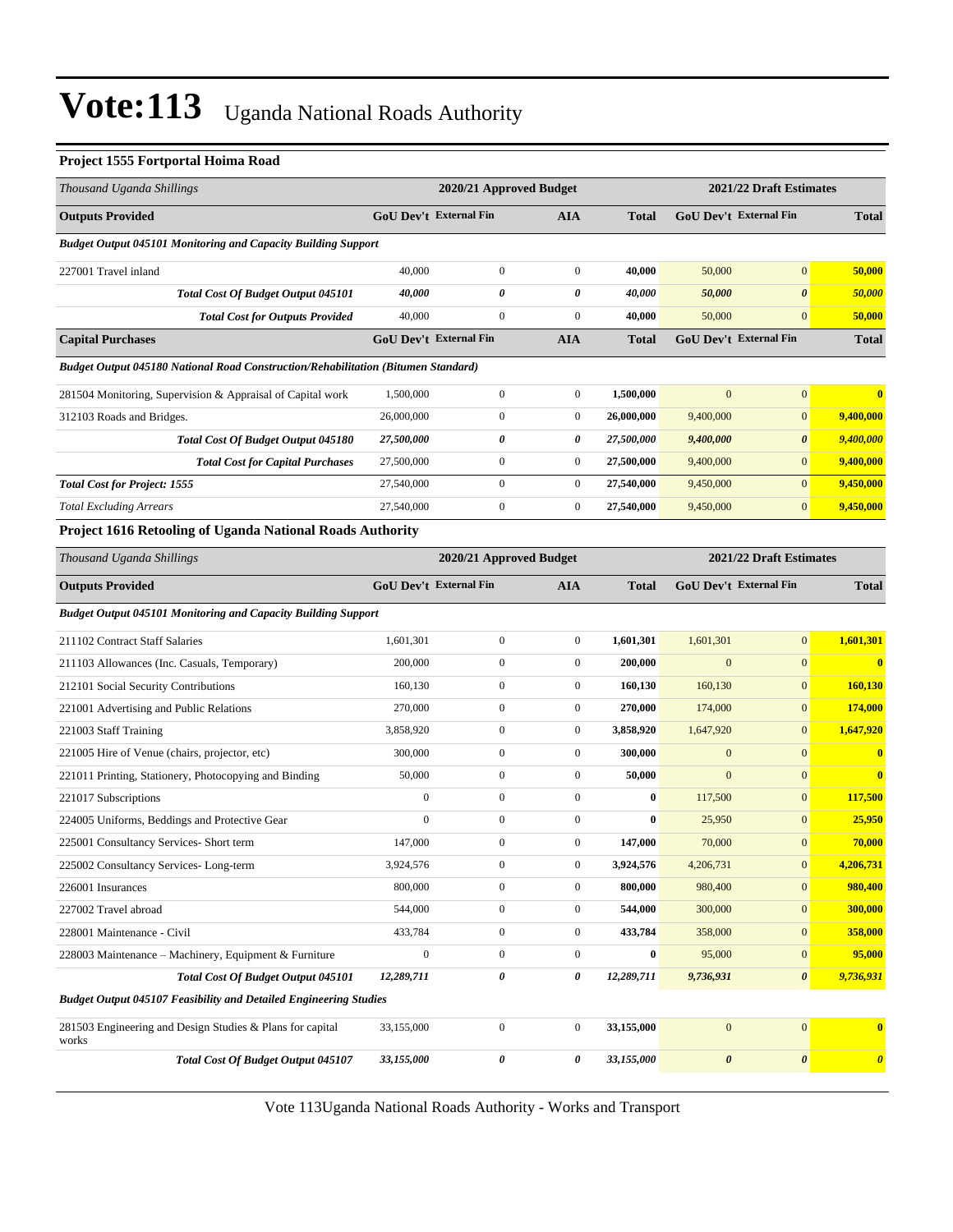| <b>Budget Output 045108 Environmental and Social Safeguards</b>                          |                               |                         |                  |              |                       |                               |              |
|------------------------------------------------------------------------------------------|-------------------------------|-------------------------|------------------|--------------|-----------------------|-------------------------------|--------------|
| 225002 Consultancy Services-Long-term                                                    | 640,000                       | $\boldsymbol{0}$        | $\boldsymbol{0}$ | 640,000      | $\mathbf{0}$          | $\mathbf{0}$                  | $\bf{0}$     |
| 281501 Environment Impact Assessment for Capital Works                                   | $\boldsymbol{0}$              | $\boldsymbol{0}$        | $\boldsymbol{0}$ | $\bf{0}$     | 500,000               | $\mathbf{0}$                  | 500,000      |
| <b>Total Cost Of Budget Output 045108</b>                                                | 640,000                       | $\theta$                | 0                | 640,000      | 500,000               | $\boldsymbol{\theta}$         | 500,000      |
| <b>Budget Output 045109 Resettlement Action Plan (RAP) Studies</b>                       |                               |                         |                  |              |                       |                               |              |
| 225002 Consultancy Services-Long-term                                                    | 800,000                       | $\boldsymbol{0}$        | $\boldsymbol{0}$ | 800,000      | $\mathbf{0}$          | $\mathbf{0}$                  | $\bf{0}$     |
| Total Cost Of Budget Output 045109                                                       | 800,000                       | 0                       | 0                | 800,000      | $\boldsymbol{\theta}$ | $\boldsymbol{\theta}$         |              |
| <b>Total Cost for Outputs Provided</b>                                                   | 46,884,711                    | $\boldsymbol{0}$        | $\boldsymbol{0}$ | 46,884,711   | 10,236,931            | $\mathbf{0}$                  | 10,236,931   |
| <b>Capital Purchases</b>                                                                 | <b>GoU Dev't External Fin</b> |                         | <b>AIA</b>       | <b>Total</b> |                       | <b>GoU Dev't External Fin</b> | <b>Total</b> |
| Budget Output 045172 Government Buildings and Administrative Infrastructure              |                               |                         |                  |              |                       |                               |              |
| 281504 Monitoring, Supervision & Appraisal of Capital work                               | 1,800,000                     | $\boldsymbol{0}$        | $\boldsymbol{0}$ | 1,800,000    | $\mathbf{0}$          | $\mathbf{0}$                  | $\bf{0}$     |
| 312101 Non-Residential Buildings                                                         | 20,475,000                    | $\boldsymbol{0}$        | $\boldsymbol{0}$ | 20,475,000   | 3,250,847             | $\boldsymbol{0}$              | 3,250,847    |
| 312102 Residential Buildings                                                             | 1,000,000                     | $\boldsymbol{0}$        | $\boldsymbol{0}$ | 1,000,000    | 500,000               | $\mathbf{0}$                  | 500,000      |
| 312104 Other Structures                                                                  | 3,000,000                     | $\boldsymbol{0}$        | $\boldsymbol{0}$ | 3,000,000    | 1,000,000             | $\boldsymbol{0}$              | 1,000,000    |
| <b>Total Cost Of Budget Output 045172</b>                                                | 26,275,000                    | 0                       | 0                | 26,275,000   | 4,750,847             | $\boldsymbol{\theta}$         | 4,750,847    |
| Budget Output 045176 Purchase of Office and ICT Equipment, including Software            |                               |                         |                  |              |                       |                               |              |
| 312203 Furniture & Fixtures                                                              | 200,000                       | $\boldsymbol{0}$        | $\boldsymbol{0}$ | 200,000      | 460,000               | $\mathbf{0}$                  | 460,000      |
| 312213 ICT Equipment                                                                     | 18.069.820                    | $\boldsymbol{0}$        | $\boldsymbol{0}$ | 18,069,820   | 11,351,120            | $\boldsymbol{0}$              | 11,351,120   |
| Total Cost Of Budget Output 045176                                                       | 18,269,820                    | 0                       | 0                | 18,269,820   | 11,811,120            | $\boldsymbol{\theta}$         | 11,811,120   |
| <b>Budget Output 045177 Purchase of Specialised Machinery &amp; Equipment</b>            |                               |                         |                  |              |                       |                               |              |
| 312201 Transport Equipment                                                               | $\boldsymbol{0}$              | $\boldsymbol{0}$        | $\boldsymbol{0}$ | $\bf{0}$     | 5,000,000             | $\mathbf{0}$                  | 5,000,000    |
| 312202 Machinery and Equipment                                                           | 36,677,200                    | $\boldsymbol{0}$        | $\boldsymbol{0}$ | 36,677,200   | 24,745,378            | $\mathbf{0}$                  | 24,745,378   |
| <b>Total Cost Of Budget Output 045177</b>                                                | 36,677,200                    | 0                       | 0                | 36,677,200   | 29,745,378            | $\boldsymbol{\theta}$         | 29,745,378   |
| <b>Budget Output 045180 National Road Construction/Rehabilitation (Bitumen Standard)</b> |                               |                         |                  |              |                       |                               |              |
| 281501 Environment Impact Assessment for Capital Works                                   | 570,000                       | $\boldsymbol{0}$        | $\boldsymbol{0}$ | 570,000      | $\mathbf{0}$          | $\mathbf{0}$                  | $\bf{0}$     |
| 281504 Monitoring, Supervision & Appraisal of Capital work                               | 613,400                       | $\boldsymbol{0}$        | $\boldsymbol{0}$ | 613,400      | $\mathbf{0}$          | $\mathbf{0}$                  | $\bf{0}$     |
| Total Cost Of Budget Output 045180                                                       | 1,183,400                     | 0                       | 0                | 1,183,400    | $\boldsymbol{\theta}$ | $\boldsymbol{\theta}$         |              |
| <b>Total Cost for Capital Purchases</b>                                                  | 82,405,420                    | $\boldsymbol{0}$        | $\boldsymbol{0}$ | 82,405,420   | 46,307,344            | $\mathbf{0}$                  | 46,307,344   |
| <b>Total Cost for Project: 1616</b>                                                      | 129,290,131                   | $\boldsymbol{0}$        | $\boldsymbol{0}$ | 129,290,131  | 56,544,276            | $\mathbf{0}$                  | 56,544,276   |
| <b>Total Excluding Arrears</b>                                                           | 129,290,131                   | $\boldsymbol{0}$        | $\overline{0}$   | 129,290,131  | 56, 544, 276          | $\mathbf{0}$                  | 56,544,276   |
| Project 1656 Construction of Muko - Katuna Road (66.6 km)                                |                               |                         |                  |              |                       |                               |              |
| Thousand Uganda Shillings                                                                |                               | 2020/21 Approved Budget |                  |              |                       | 2021/22 Draft Estimates       |              |
| <b>Outputs Provided</b>                                                                  | <b>GoU Dev't External Fin</b> |                         | <b>AIA</b>       | <b>Total</b> |                       | GoU Dev't External Fin        | <b>Total</b> |
| <b>Budget Output 045101 Monitoring and Capacity Building Support</b>                     |                               |                         |                  |              |                       |                               |              |
| 227001 Travel inland                                                                     | $\boldsymbol{0}$              | $\boldsymbol{0}$        | $\mathbf{0}$     | $\bf{0}$     | 10,000                | $\mathbf{0}$                  | 10,000       |
| Total Cost Of Budget Output 045101                                                       | $\pmb{\theta}$                | $\pmb{\theta}$          | 0                | 0            | 10,000                | $\boldsymbol{\theta}$         | 10,000       |
| <b>Total Cost for Outputs Provided</b>                                                   | $\boldsymbol{0}$              | $\boldsymbol{0}$        | $\boldsymbol{0}$ | $\bf{0}$     | 10,000                | $\mathbf{0}$                  | 10,000       |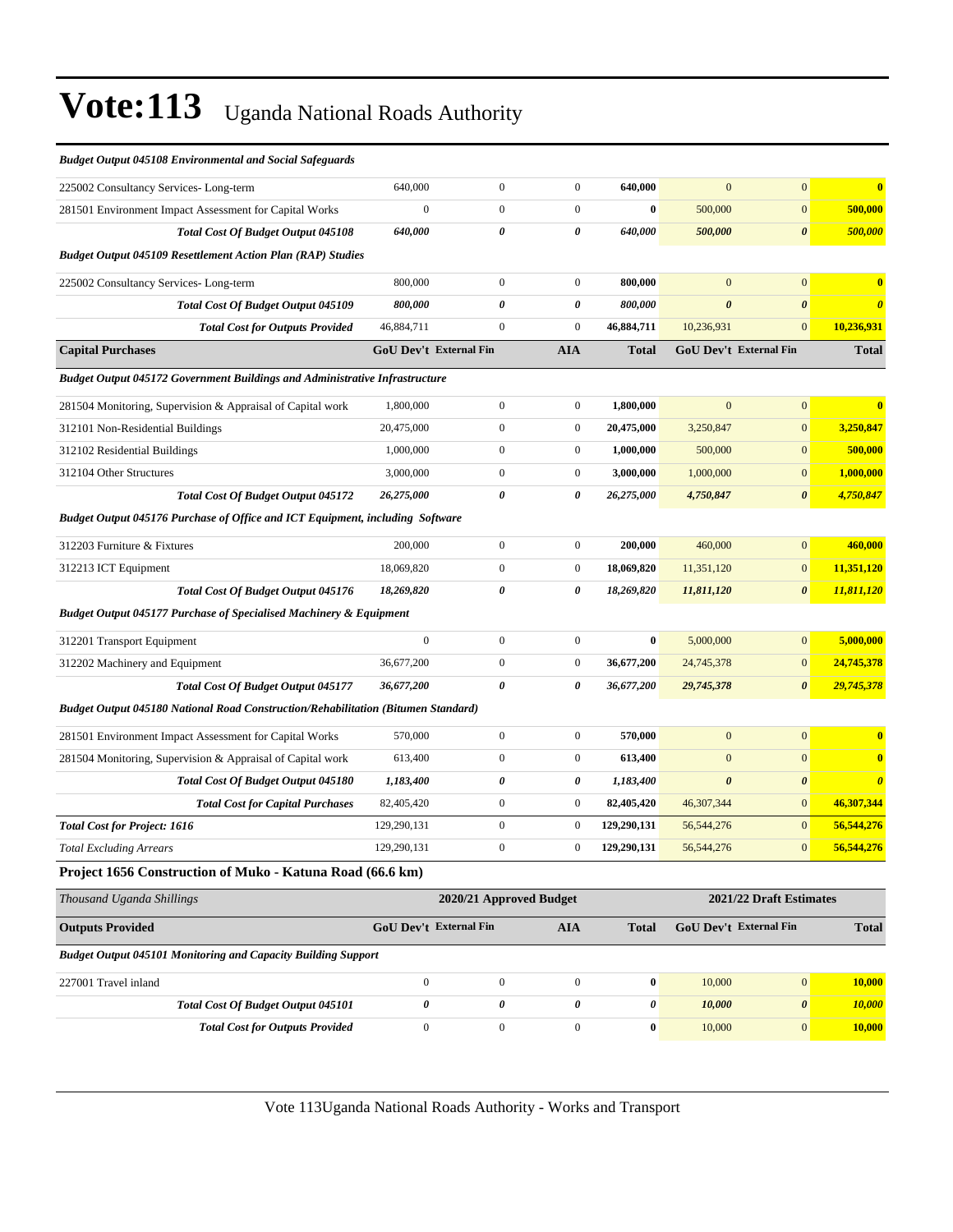| <b>Capital Purchases</b>                                                                 | <b>GoU Dev't External Fin</b> |                         | <b>AIA</b>       | <b>Total</b> |                       | <b>GoU Dev't External Fin</b> | <b>Total</b> |
|------------------------------------------------------------------------------------------|-------------------------------|-------------------------|------------------|--------------|-----------------------|-------------------------------|--------------|
| Budget Output 045180 National Road Construction/Rehabilitation (Bitumen Standard)        |                               |                         |                  |              |                       |                               |              |
| 312103 Roads and Bridges.                                                                | $\mathbf{0}$                  | 1,919,025               | $\boldsymbol{0}$ | 1,919,025    | $\mathbf{0}$          | 9,459,554                     | 9,459,554    |
| Total Cost Of Budget Output 045180                                                       | 0                             | 1,919,025               | 0                | 1,919,025    | $\boldsymbol{\theta}$ | 9,459,554                     | 9,459,554    |
| <b>Total Cost for Capital Purchases</b>                                                  | $\boldsymbol{0}$              | 1,919,025               | $\boldsymbol{0}$ | 1,919,025    | $\mathbf{0}$          | 9,459,554                     | 9,459,554    |
| <b>Total Cost for Project: 1656</b>                                                      | $\mathbf{0}$                  | 1,919,025               | $\boldsymbol{0}$ | 1,919,025    | 10,000                | 9,459,554                     | 9,469,554    |
| <b>Total Excluding Arrears</b>                                                           | $\mathbf{0}$                  | 1,919,025               | $\boldsymbol{0}$ | 1,919,025    | 10,000                | 9,459,554                     | 9,469,554    |
| Project 1657 Moyo-Yumbe-Koboko road                                                      |                               |                         |                  |              |                       |                               |              |
| Thousand Uganda Shillings                                                                |                               | 2020/21 Approved Budget |                  |              |                       | 2021/22 Draft Estimates       |              |
| <b>Outputs Provided</b>                                                                  | GoU Dev't External Fin        |                         | <b>AIA</b>       | <b>Total</b> |                       | GoU Dev't External Fin        | <b>Total</b> |
| <b>Budget Output 045101 Monitoring and Capacity Building Support</b>                     |                               |                         |                  |              |                       |                               |              |
| 227001 Travel inland                                                                     | 100,000                       | $\boldsymbol{0}$        | $\boldsymbol{0}$ | 100,000      | 40,000                | $\overline{0}$                | 40,000       |
| Total Cost Of Budget Output 045101                                                       | 100,000                       | 0                       | 0                | 100,000      | 40,000                | 0                             | 40,000       |
| <b>Total Cost for Outputs Provided</b>                                                   | 100,000                       | $\boldsymbol{0}$        | $\boldsymbol{0}$ | 100,000      | 40,000                | $\overline{0}$                | 40,000       |
| <b>Capital Purchases</b>                                                                 | <b>GoU Dev't External Fin</b> |                         | AIA              | <b>Total</b> |                       | <b>GoU Dev't External Fin</b> | <b>Total</b> |
| Budget Output 045180 National Road Construction/Rehabilitation (Bitumen Standard)        |                               |                         |                  |              |                       |                               |              |
| 281504 Monitoring, Supervision & Appraisal of Capital work                               | $\overline{0}$                | $\overline{0}$          | $\boldsymbol{0}$ | $\bf{0}$     | 70,000                | 500,000                       | 570,000      |
| 312103 Roads and Bridges.                                                                | $\mathbf{0}$                  | 1,919,025               | $\boldsymbol{0}$ | 1,919,025    | $\mathbf{0}$          | 10,416,457                    | 10,416,457   |
| Total Cost Of Budget Output 045180                                                       | $\boldsymbol{\theta}$         | 1,919,025               | 0                | 1,919,025    | 70,000                | 10,916,457                    | 10,986,457   |
| <b>Total Cost for Capital Purchases</b>                                                  | $\boldsymbol{0}$              | 1,919,025               | $\boldsymbol{0}$ | 1,919,025    | 70,000                | 10,916,457                    | 10,986,457   |
| <b>Total Cost for Project: 1657</b>                                                      | 100,000                       | 1,919,025               | $\boldsymbol{0}$ | 2,019,025    | 110,000               | 10,916,457                    | 11,026,457   |
| <b>Total Excluding Arrears</b>                                                           | 100,000                       | 1,919,025               | $\boldsymbol{0}$ | 2,019,025    | 110,000               | 10,916,457                    | 11,026,457   |
| Project 1692 Rehabilitation of Masaka Town Roads (7.3 KM)                                |                               |                         |                  |              |                       |                               |              |
| Thousand Uganda Shillings                                                                |                               | 2020/21 Approved Budget |                  |              |                       | 2021/22 Draft Estimates       |              |
| <b>Outputs Provided</b>                                                                  | <b>GoU Dev't External Fin</b> |                         | AIA              | <b>Total</b> |                       | GoU Dev't External Fin        | <b>Total</b> |
| <b>Budget Output 045101 Monitoring and Capacity Building Support</b>                     |                               |                         |                  |              |                       |                               |              |
| 227001 Travel inland                                                                     | 50,000                        | $\boldsymbol{0}$        | $\boldsymbol{0}$ | 50,000       | 40,000                | $\overline{0}$                | 40,000       |
| <b>Total Cost Of Budget Output 045101</b>                                                | 50,000                        | 0                       | 0                | 50,000       | 40,000                | $\boldsymbol{\theta}$         | 40,000       |
| <b>Total Cost for Outputs Provided</b>                                                   | 50,000                        | $\boldsymbol{0}$        | $\boldsymbol{0}$ | 50,000       | 40,000                | $\mathbf{0}$                  | 40,000       |
| <b>Capital Purchases</b>                                                                 | GoU Dev't External Fin        |                         | <b>AIA</b>       | <b>Total</b> |                       | GoU Dev't External Fin        | <b>Total</b> |
| <b>Budget Output 045180 National Road Construction/Rehabilitation (Bitumen Standard)</b> |                               |                         |                  |              |                       |                               |              |
| 281504 Monitoring, Supervision & Appraisal of Capital work                               | 500,000                       | $\boldsymbol{0}$        | $\boldsymbol{0}$ | 500,000      | $\mathbf{0}$          | $\boldsymbol{0}$              | $\bf{0}$     |
| 312103 Roads and Bridges.                                                                | 20,000,000                    | $\boldsymbol{0}$        | $\boldsymbol{0}$ | 20,000,000   | 15,000,000            | $\mathbf{0}$                  | 15,000,000   |
| Total Cost Of Budget Output 045180                                                       | 20,500,000                    | 0                       | 0                | 20,500,000   | 15,000,000            | 0                             | 15,000,000   |
| <b>Total Cost for Capital Purchases</b>                                                  | 20,500,000                    | $\boldsymbol{0}$        | $\boldsymbol{0}$ | 20,500,000   | 15,000,000            | $\boldsymbol{0}$              | 15,000,000   |
| <b>Total Cost for Project: 1692</b>                                                      | 20,550,000                    | $\boldsymbol{0}$        | $\boldsymbol{0}$ | 20,550,000   | 15,040,000            | $\overline{0}$                | 15,040,000   |
| <b>Total Excluding Arrears</b>                                                           | 20,550,000                    | $\boldsymbol{0}$        | $\boldsymbol{0}$ | 20,550,000   | 15,040,000            | $\overline{0}$                | 15,040,000   |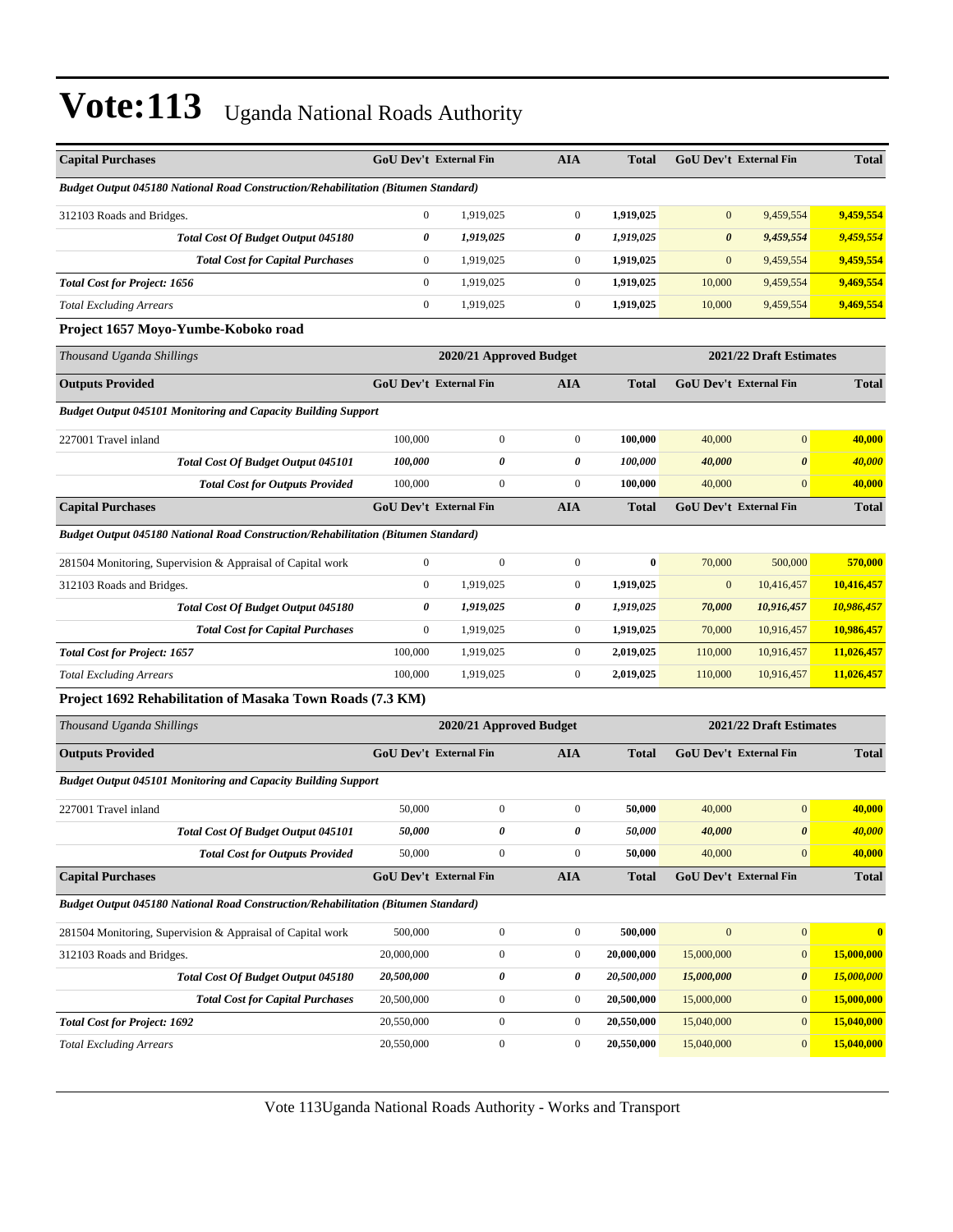| Project 1693 Rehabilitation of Kampala-Jinja Highway(72 KM)                              |                               |                         |                       |                       |                         |                               |              |
|------------------------------------------------------------------------------------------|-------------------------------|-------------------------|-----------------------|-----------------------|-------------------------|-------------------------------|--------------|
| Thousand Uganda Shillings                                                                |                               | 2020/21 Approved Budget |                       |                       | 2021/22 Draft Estimates |                               |              |
| <b>Outputs Provided</b>                                                                  | GoU Dev't External Fin        |                         | <b>AIA</b>            | <b>Total</b>          |                         | <b>GoU Dev't External Fin</b> | <b>Total</b> |
| <b>Budget Output 045101 Monitoring and Capacity Building Support</b>                     |                               |                         |                       |                       |                         |                               |              |
| 211102 Contract Staff Salaries                                                           | $\mathbf{0}$                  | $\overline{0}$          | $\mathbf{0}$          | $\mathbf{0}$          | 2,490,000               | $\overline{0}$                | 2,490,000    |
| 212101 Social Security Contributions                                                     | $\mathbf{0}$                  | $\mathbf{0}$            | $\mathbf{0}$          | $\bf{0}$              | 260,000                 | $\mathbf{0}$                  | 260,000      |
| 227001 Travel inland                                                                     | $\boldsymbol{0}$              | $\boldsymbol{0}$        | $\boldsymbol{0}$      | $\bf{0}$              | 10,000                  | $\mathbf{0}$                  | 10,000       |
| Total Cost Of Budget Output 045101                                                       | $\theta$                      | $\pmb{\theta}$          | $\boldsymbol{\theta}$ | $\boldsymbol{\theta}$ | 2,760,000               | $\boldsymbol{\theta}$         | 2,760,000    |
| <b>Total Cost for Outputs Provided</b>                                                   | $\boldsymbol{0}$              | $\boldsymbol{0}$        | $\boldsymbol{0}$      | $\bf{0}$              | 2,760,000               | $\mathbf{0}$                  | 2,760,000    |
| <b>Capital Purchases</b>                                                                 | GoU Dev't External Fin        |                         | <b>AIA</b>            | <b>Total</b>          |                         | GoU Dev't External Fin        | <b>Total</b> |
| <b>Budget Output 045180 National Road Construction/Rehabilitation (Bitumen Standard)</b> |                               |                         |                       |                       |                         |                               |              |
| 312103 Roads and Bridges.                                                                | 10,000,000                    | $\boldsymbol{0}$        | $\boldsymbol{0}$      | 10,000,000            | 31,011,861              | $\mathbf{0}$                  | 31,011,861   |
| Total Cost Of Budget Output 045180                                                       | 10,000,000                    | 0                       | 0                     | 10,000,000            | 31,011,861              | $\boldsymbol{\theta}$         | 31,011,861   |
| <b>Total Cost for Capital Purchases</b>                                                  | 10,000,000                    | $\boldsymbol{0}$        | $\boldsymbol{0}$      | 10,000,000            | 31,011,861              | $\mathbf{0}$                  | 31,011,861   |
| <b>Total Cost for Project: 1693</b>                                                      | 10,000,000                    | $\boldsymbol{0}$        | $\boldsymbol{0}$      | 10,000,000            | 33,771,861              | $\mathbf{0}$                  | 33,771,861   |
| <b>Total Excluding Arrears</b>                                                           | 10,000,000                    | $\boldsymbol{0}$        | $\boldsymbol{0}$      | 10,000,000            | 33,771,861              | $\mathbf{0}$                  | 33,771,861   |
| Project 1694 Rehabilitation of Mityana-Mubende Road(100KM)                               |                               |                         |                       |                       |                         |                               |              |
| Thousand Uganda Shillings                                                                |                               | 2020/21 Approved Budget |                       |                       |                         | 2021/22 Draft Estimates       |              |
| <b>Outputs Provided</b>                                                                  | <b>GoU Dev't External Fin</b> |                         | <b>AIA</b>            | <b>Total</b>          |                         | <b>GoU Dev't External Fin</b> | <b>Total</b> |
| <b>Budget Output 045101 Monitoring and Capacity Building Support</b>                     |                               |                         |                       |                       |                         |                               |              |
| 227001 Travel inland                                                                     | 100,000                       | $\boldsymbol{0}$        | $\boldsymbol{0}$      | 100,000               | 50,000                  | $\overline{0}$                | 50,000       |
| Total Cost Of Budget Output 045101                                                       | 100,000                       | $\pmb{\theta}$          | $\boldsymbol{\theta}$ | 100,000               | 50,000                  | $\boldsymbol{\theta}$         | 50,000       |
| <b>Total Cost for Outputs Provided</b>                                                   | 100,000                       | $\mathbf{0}$            | $\boldsymbol{0}$      | 100,000               | 50,000                  | $\Omega$                      | 50,000       |
| <b>Capital Purchases</b>                                                                 | <b>GoU Dev't External Fin</b> |                         | <b>AIA</b>            | <b>Total</b>          |                         | GoU Dev't External Fin        | <b>Total</b> |
| <b>Budget Output 045180 National Road Construction/Rehabilitation (Bitumen Standard)</b> |                               |                         |                       |                       |                         |                               |              |
| 281504 Monitoring, Supervision & Appraisal of Capital work                               | 2,300,000                     | $\boldsymbol{0}$        | $\boldsymbol{0}$      | 2,300,000             | 4,000,000               | $\mathbf{0}$                  | 4,000,000    |
| 312103 Roads and Bridges.                                                                | 60,000,000                    | $\mathbf{0}$            | $\mathbf{0}$          | 60,000,000            | 80,000,000              | $\mathbf{0}$                  | 80,000,000   |
| Total Cost Of Budget Output 045180                                                       | 62,300,000                    | $\pmb{\theta}$          | 0                     | 62,300,000            | 84,000,000              | $\boldsymbol{\theta}$         | 84,000,000   |
| <b>Total Cost for Capital Purchases</b>                                                  | 62,300,000                    | $\boldsymbol{0}$        | $\boldsymbol{0}$      | 62,300,000            | 84,000,000              | $\mathbf{0}$                  | 84,000,000   |
| <b>Total Cost for Project: 1694</b>                                                      | 62,400,000                    | $\boldsymbol{0}$        | $\boldsymbol{0}$      | 62,400,000            | 84,050,000              | $\mathbf{0}$                  | 84,050,000   |
| <b>Total Excluding Arrears</b>                                                           | 62,400,000                    | $\boldsymbol{0}$        | $\boldsymbol{0}$      | 62,400,000            | 84,050,000              | $\mathbf{0}$                  | 84,050,000   |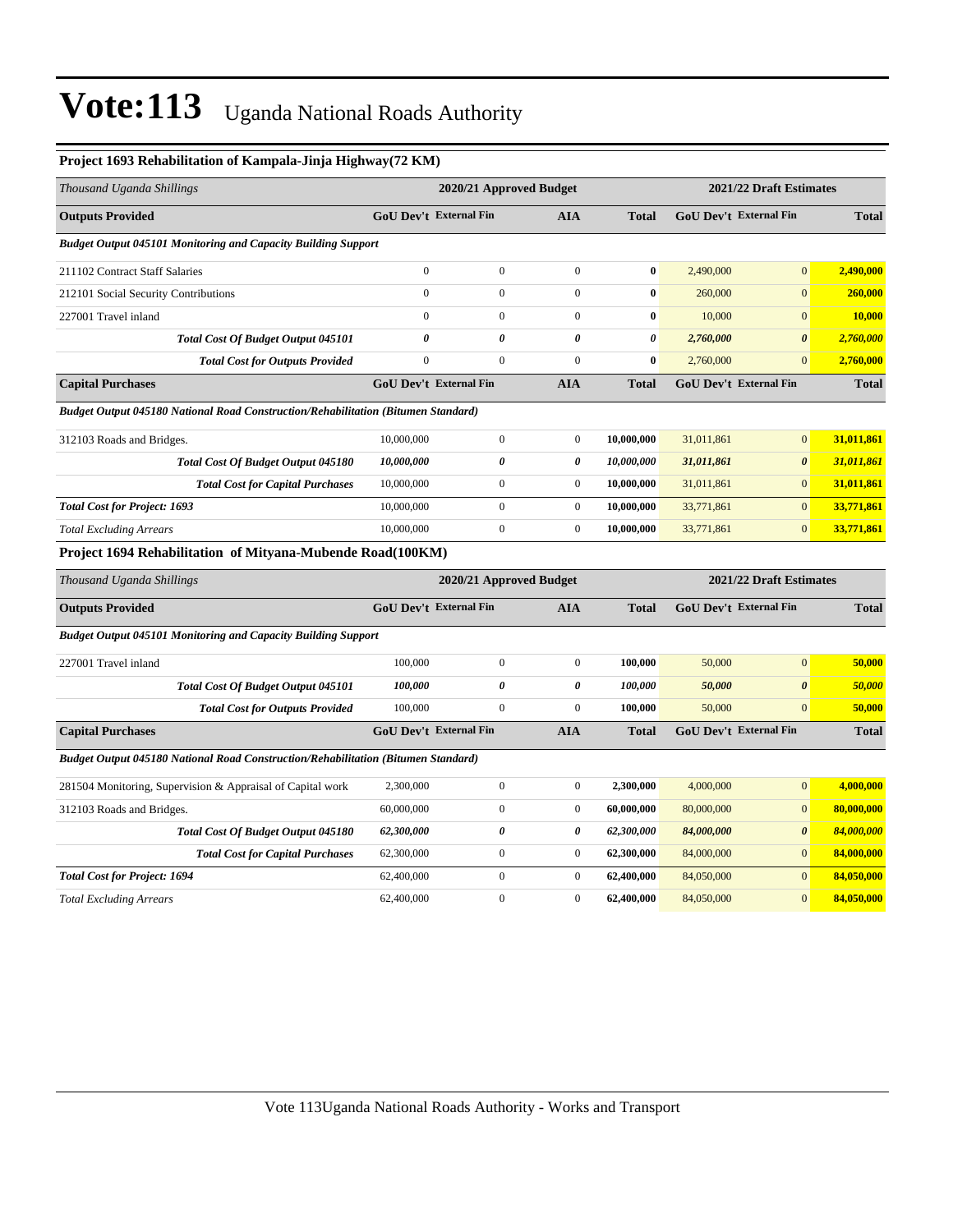| Thousand Uganda Shillings                                                                | 2021/22 Draft Estimates<br>2020/21 Approved Budget |                               |                  |               |               |                               |               |
|------------------------------------------------------------------------------------------|----------------------------------------------------|-------------------------------|------------------|---------------|---------------|-------------------------------|---------------|
| <b>Outputs Provided</b>                                                                  |                                                    | <b>GoU Dev't External Fin</b> | <b>AIA</b>       | <b>Total</b>  |               | <b>GoU Dev't External Fin</b> | <b>Total</b>  |
| <b>Budget Output 045101 Monitoring and Capacity Building Support</b>                     |                                                    |                               |                  |               |               |                               |               |
| 227001 Travel inland                                                                     | 50,000                                             | $\boldsymbol{0}$              | $\mathbf{0}$     | 50,000        | 50,000        | $\mathbf{0}$                  | 50,000        |
| Total Cost Of Budget Output 045101                                                       | 50.000                                             | 0                             | 0                | 50.000        | 50,000        | $\boldsymbol{\theta}$         | 50,000        |
| <b>Total Cost for Outputs Provided</b>                                                   | 50,000                                             | $\boldsymbol{0}$              | $\mathbf{0}$     | 50,000        | 50,000        | $\mathbf{0}$                  | 50,000        |
| <b>Capital Purchases</b>                                                                 | <b>GoU Dev't External Fin</b>                      |                               | <b>AIA</b>       | <b>Total</b>  |               | <b>GoU Dev't External Fin</b> | <b>Total</b>  |
| <b>Budget Output 045180 National Road Construction/Rehabilitation (Bitumen Standard)</b> |                                                    |                               |                  |               |               |                               |               |
| 281504 Monitoring, Supervision & Appraisal of Capital work                               | 2,000,000                                          | $\boldsymbol{0}$              | $\mathbf{0}$     | 2,000,000     | 2,450,000     | $\overline{0}$                | 2,450,000     |
| 312103 Roads and Bridges.                                                                | 20,000,000                                         | $\mathbf{0}$                  | $\mathbf{0}$     | 20,000,000    | 73,044,684    | $\mathbf{0}$                  | 73,044,684    |
| Total Cost Of Budget Output 045180                                                       | 22,000,000                                         | 0                             | 0                | 22,000,000    | 75,494,684    | $\boldsymbol{\theta}$         | 75,494,684    |
| <b>Total Cost for Capital Purchases</b>                                                  | 22,000,000                                         | $\mathbf{0}$                  | $\boldsymbol{0}$ | 22,000,000    | 75,494,684    | $\mathbf{0}$                  | 75,494,684    |
| <b>Total Cost for Project: 1695</b>                                                      | 22,050,000                                         | $\mathbf{0}$                  | $\mathbf{0}$     | 22,050,000    | 75,544,684    | $\overline{0}$                | 75,544,684    |
| <b>Total Excluding Arrears</b>                                                           | 22,050,000                                         | $\mathbf{0}$                  | $\mathbf{0}$     | 22,050,000    | 75,544,684    | $\Omega$                      | 75,544,684    |
|                                                                                          | GoU                                                | <b>External Fin</b>           | <b>AIA</b>       | <b>Total</b>  | GoU           | <b>External Fin</b>           | <b>Total</b>  |
| <b>Total Cost for Sub-SubProgramme 51</b>                                                | 1,861,468,874                                      | 1,643,998,013                 | $\bf{0}$         | 3,505,466,887 | 1,846,105,652 | 973,331,768                   | 2,819,437,420 |
| <b>Total Excluding Arrears</b>                                                           | 1,822,508,914                                      | 1,643,998,013                 | $\overline{0}$   | 3,466,506,927 | 1,831,085,301 | 973,331,768                   | 2,804,417,069 |
|                                                                                          | GoU                                                | <b>External Fin</b>           | <b>AIA</b>       | <b>Total</b>  | GoU           | <b>External Fin.</b>          | <b>Total</b>  |
| <b>Grand Total for Vote 113</b>                                                          | 1,861,468,874                                      | 1,643,998,013                 | $\bf{0}$         | 3,505,466,887 | 1,846,105,652 | 973,331,768                   | 2,819,437,420 |
| <b>Total Excluding Arrears</b>                                                           | 1,822,508,914                                      | 1,643,998,013                 | $\overline{0}$   | 3,466,506,927 | 1,831,085,301 | 973,331,768                   | 2,804,417,069 |

#### **Project 1695 Rehabilitation of Packwach-Nebbi Section 2 Road(33KM)**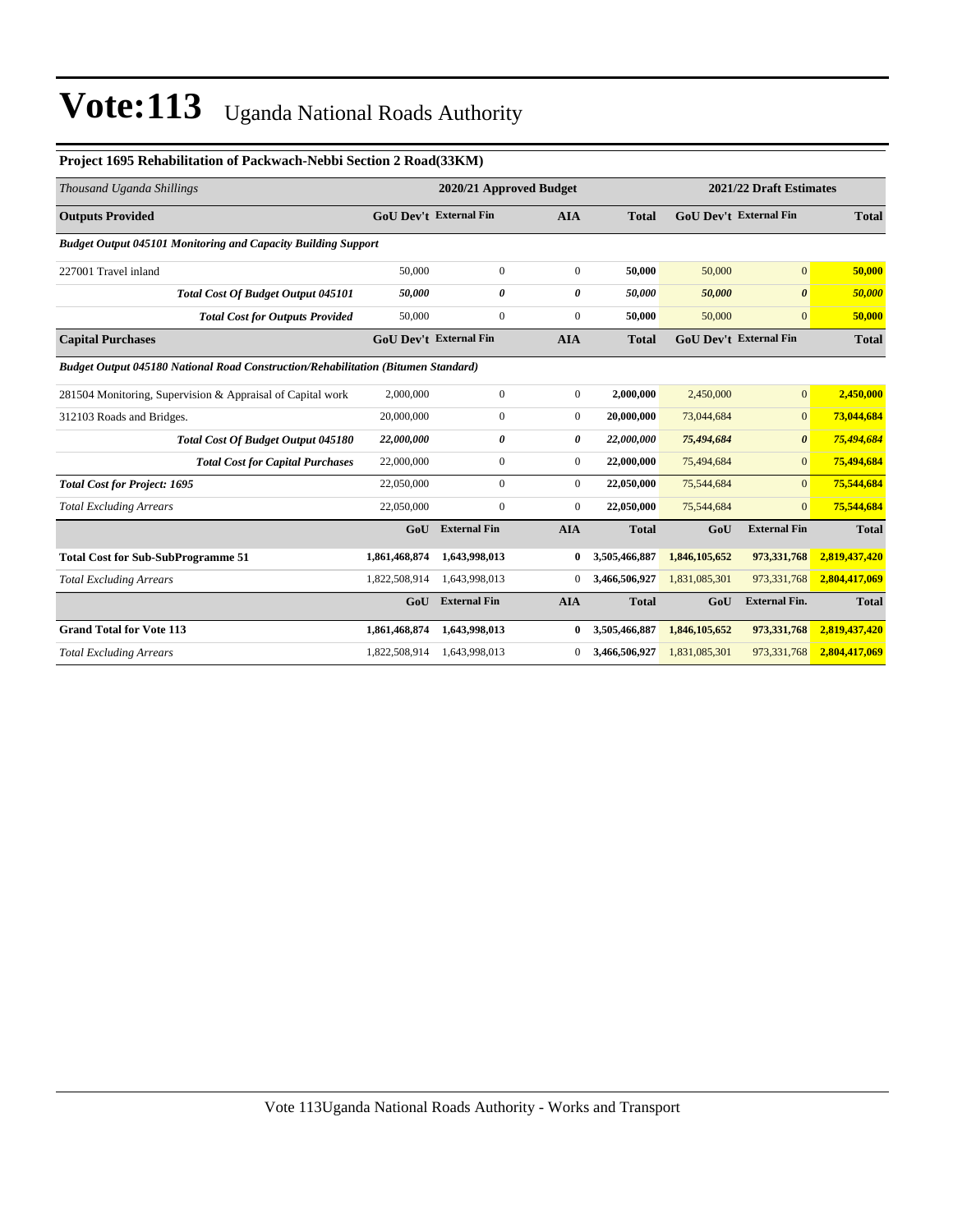### **Table V5: External Financing to the Vote**

| <b>Million Uganda Shillings</b>                           | 2020/21 Approved Budget | 2021/22 Draft Estimates |
|-----------------------------------------------------------|-------------------------|-------------------------|
|                                                           | <b>Total</b>            | <b>Total</b>            |
| 0265 Upgrade Atiak - Moyo-Afoji (104km)                   | 23,972.46               | 38,828.28               |
| 406 European Union (EU)                                   | 23,972.46               | 38,828.28               |
| 0952 Design Masaka-Bukakata road                          | 34,262.27               | 29,619.99               |
| 403 Arab Bank for Economic Development in Africa          | 34,262.27               | 29,619.99               |
| 1040 Design Kapchorwa-Suam road (77km)                    | 86,739.93               | 76,935.03               |
| 401 Africa Development Bank (ADB)                         | 0.00                    | 76,935.03               |
| 402 Africa Development Fund (ADF)                         | 86,739.93               | 0.00                    |
| 1041 Design Kyenjojo-Hoima-Masindi-Kigumba (238km)        | 105,162.57              | 46,583.39               |
| 401 Africa Development Bank (ADB)                         | 105,162.57              | 46,583.39               |
| 1176 Hoima-Wanseko Road (83Km)                            | 743,706.62              | 351,356.17              |
| 507 China (PR)                                            | 743,706.62              | 351,356.17              |
| 1278 Kampala-Jinja Expressway                             | 0.00                    | 52,238.89               |
| 401 Africa Development Bank (ADB)                         | 0.00                    | 19,926.17               |
| 406 European Union (EU)                                   | 0.00                    | 16,156.36               |
| 513 France                                                | 0.00                    | 16,156.36               |
| 1281 Tirinyi-Pallisa-Kumi/Kamonkoli Road                  | 115,141.50              | 104,693.19              |
| 414 Islamic Development Bank                              | 0.00                    | 104,693.19              |
| 415 Organisation of Petroleum Exporting Countries         | 115,141.50              | 0.00                    |
| 1310 Albertine Region Sustainable Development Project     | 58,952.45               | 0.00                    |
| 410 International Development Association (IDA)           | 58,952.45               | 0.00                    |
| 1311 Upgrading Rukungiri-Kihihi-Ishasha/Kanungu Road      | 45,469.38               | 39,236.87               |
| 401 Africa Development Bank (ADB)                         | 45,469.38               | 39,236.87               |
| 1312 Upgrading Mbale-Bubulo-Lwakhakha Road                | 5,350.24                | 0.00                    |
| 401 Africa Development Bank (ADB)                         | 5,350.24                | 0.00                    |
| 1313 North Eastern Road-Corridor Asset Management Project | 74,055.17               | 7,385.76                |
| 410 International Development Association (IDA)           | 74,055.17               | 7,385.76                |
| 1319 Kampala Flyover                                      | 54,308.41               | 15,387.01               |
| 523 Japan                                                 | 54,308.41               | 15,387.01               |
| 1322 Upgrading of Muyembe-Nakapiripirit (92 km)           | 84,820.91               | 38,467.52               |
| 401 Africa Development Bank (ADB)                         | 84,820.91               | 0.00                    |
| 414 Islamic Development Bank                              | 0.00                    | 38,467.52               |
| 1402 Rwenkunye- Apac- Lira-Acholibur road                 | 112,071.06              | 66,364.16               |
| 414 Islamic Development Bank                              | 112,071.06              | 66,364.16               |
| 1404 Kibuye- Busega- Mpigi                                | 67,626.44               | 36,928.82               |
| 401 Africa Development Bank (ADB)                         | 67,626.44               | 36,928.82               |
| 1490 Luwero- Butalangu                                    | 24,682.50               | 0.00                    |
| 403 Arab Bank for Economic Development in Africa          | 24,682.50               | 0.00                    |